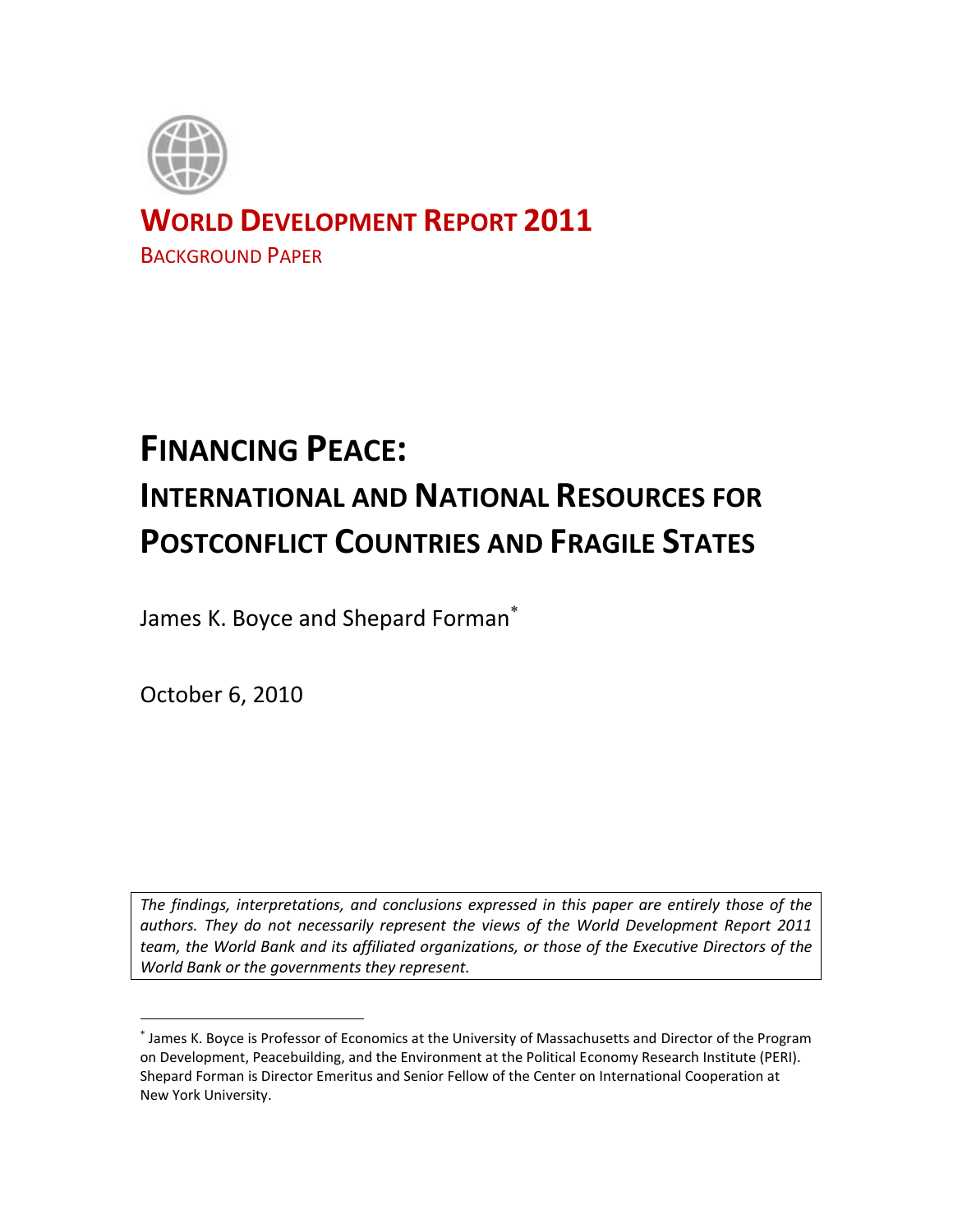#### **1. Introduction**

After more than a decade of experience and research on financing arrangements in postconflict countries and fragile states, a consensus has emerged on at least one matter: the core objective is to build effective and legitimate governance structures that secure public confidence through provision of personal security, equal justice and the rule of law, economic well-being, and essential social services including education and health. These governance structures are necessary to ensure that countries do not turn, or turn back, to violence as a means of negotiating state-societal relations.

Building institutional capacity and providing critical public goods and services in these settings requires financial resources. In many cases, these resources initially must come in substantial measure from international sources. In the long run, however, external resources must be replaced by domestic resources Therefore, a key task is to build the national fiscal capacities and tax base that are necessary for a durable peace.

This understanding represents a shift from earlier years when peace-making, peacekeeping and peacebuilding were treated as discrete activities; political, security, and development objectives were pursued as if each was independent of the other; and conflict prevention was, to put matters bluntly, nobody"s business.

Much remains to be done to translate this new consensus into effective policies, but its basic principles are now well-established in the normative frameworks of the United Nations,<sup>1</sup> the World Bank,<sup>2</sup> and bilateral donors as distilled in the OECD Principles for Good International Engagement in Fragile States and Situations.<sup>3</sup>

While an integrated approach to early recovery and political stabilization is becoming the norm, replacing the older notion of a sequential movement – starting with security, and moving through humanitarian assistance, infrastructure recovery, and justice and reconciliation, to development – critical sectors continue to be underfunded. Too little is invested in effective capacity building in recipient countries, and for that matter in building relevant capacities within bilateral and multilateral donor agencies themselves. Too little is invested in building national fiscal capacities; among other things, too few resources are channeled through national budgets and too little attention is paid to building civil society capacities to monitor government finances in the interest of ensuring transparency and accountability. Too little is invested in employment generation and sustainable livelihoods, notably in rural areas.

On top of these substantive weaknesses are institutional ones. The current architecture of international finance for aid to postconflict and fragile states militates against the timely, predictable and effective delivery of resources. It lacks tracking, monitoring and evaluation mechanisms that would be necessary for accountability among donors,

<sup>&</sup>lt;sup>1</sup> UN S/2009/304 Report of the Secretary-General on peacebuilding in the immediate aftermath of conflict.

 $2$  Zoellick (2009).

 $3$  OECD (2007).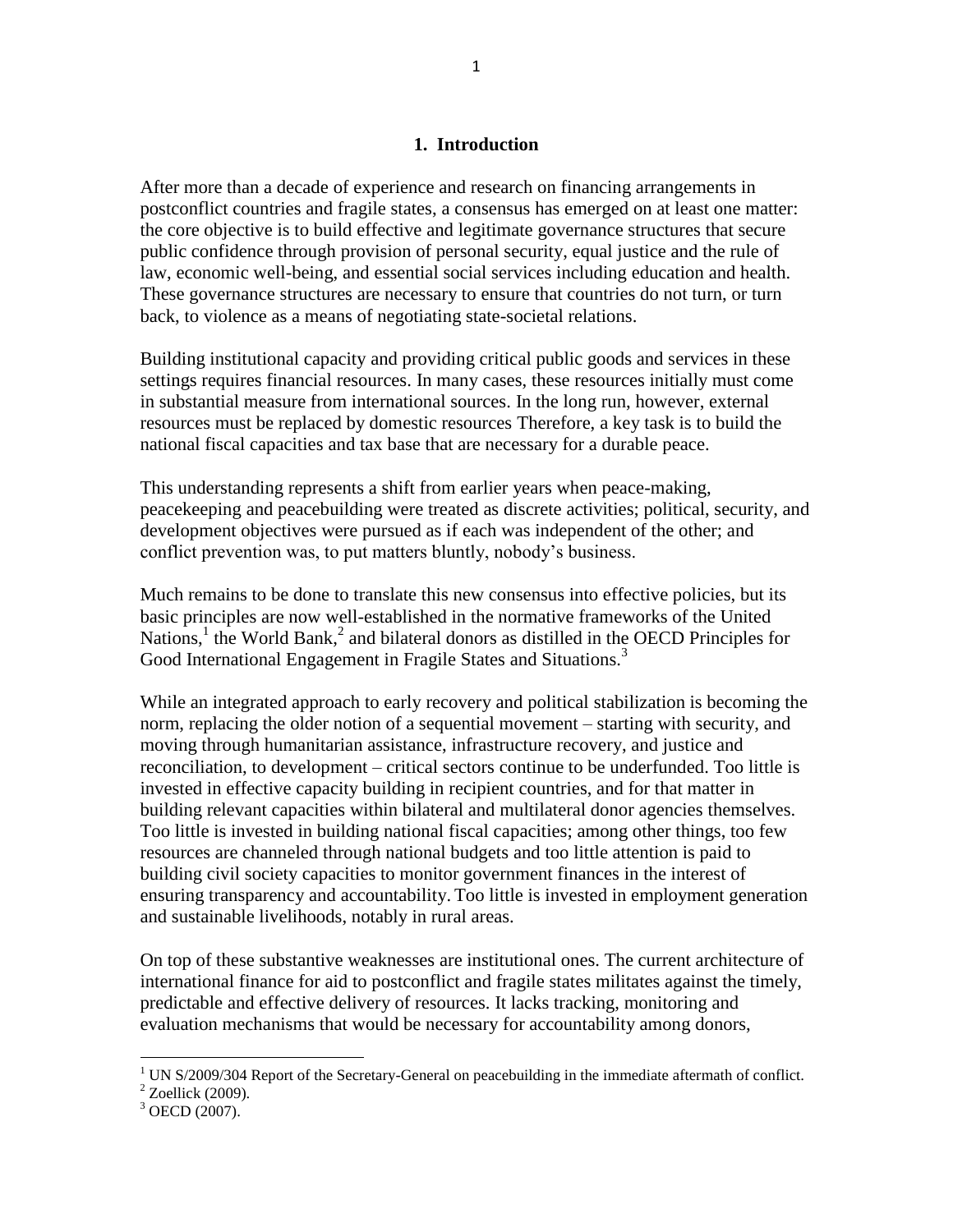recipient governments, and their constituents. It is not well-suited to adapt to changing circumstances and opportunities. And it lacks the capacity to formulate coherent policies to address the regional dimensions of conflicts.

This paper discusses a number of the weaknesses in current financing arrangements for postconflict countries and fragile states, with a focus on official development assistance (ODA). We argue that tensions persist between business-as-usual development policies on the one hand and policies responsive to the demands of peacebuilding on the other. The preferential allocation of aid to "good performers," in the name of maximizing its payoff in terms of economic growth, militates against aid to fragile and conflict-affected states. If the aim of aid is redefined to include durable peace, the conventional performance criteria for aid allocation lose much of their force. Compelling arguments can be made for assistance to "poor performers" if this can help to prevent conflict.

Yet the difficulties that initially prompted donors to become more selective in aid allocation remain all too real. Experience has shown that aid can exacerbate problems rather than solving them. The donor move to selectivity came in response to accumulating evidence that in some contexts aid has perverse effects on economic performance. The same dilemma arises when aid is assessed in terms of its impact on peace and conflict: sometimes aid helps to prevent conflict and build peace, but sometimes it has the opposite effect. In responding to this dilemma, simply retreating from intractable problems in difficult settings does not offer a solution. The challenge is to devise policies that make the problems more tractable.

#### **2. Literature Review**

The OECD"s *Principles for Good International Engagement in Fragile States & Situations* define states as fragile when "state structures lack political will and/or capacity to provide the basic functions needed for poverty reduction, development and to safeguard the security and human rights of their populations" (OECD 2007*,* p. 2). This formulation suggests that states may have the capacity to provide these basic functions but lack political will to do so; that they may have political will but lack capacity; or that they may lack both.<sup>4</sup> A subsequent OECD/DAC discussion paper adds a third dimension

<sup>4</sup> The dual criteria of *will* and *capacity* are adopted by other authors, as well. For example, in proposing an "index for state weakness," Rice and Patrick (2008, p. 3) define "weak states" as lacking "the essential capacity and/or will to fulfill four sets of critical government responsibilities: fostering an environment conducive to sustainable and equitable economic growth; establishing and maintaining legitimate, transparent, and accountable political institutions, securing their populations from violent conflict and controlling their territory, and meeting the basic human needs of their population." Similarly, in a working paper for the UK Department for International Development, Moreno Torres and Anderson (2004, p. 12) similarly refer to both political will and capacity in defining "difficult environments" as settings where "the state is unable or unwilling to harness domestic and international resources effectively for poverty reduction."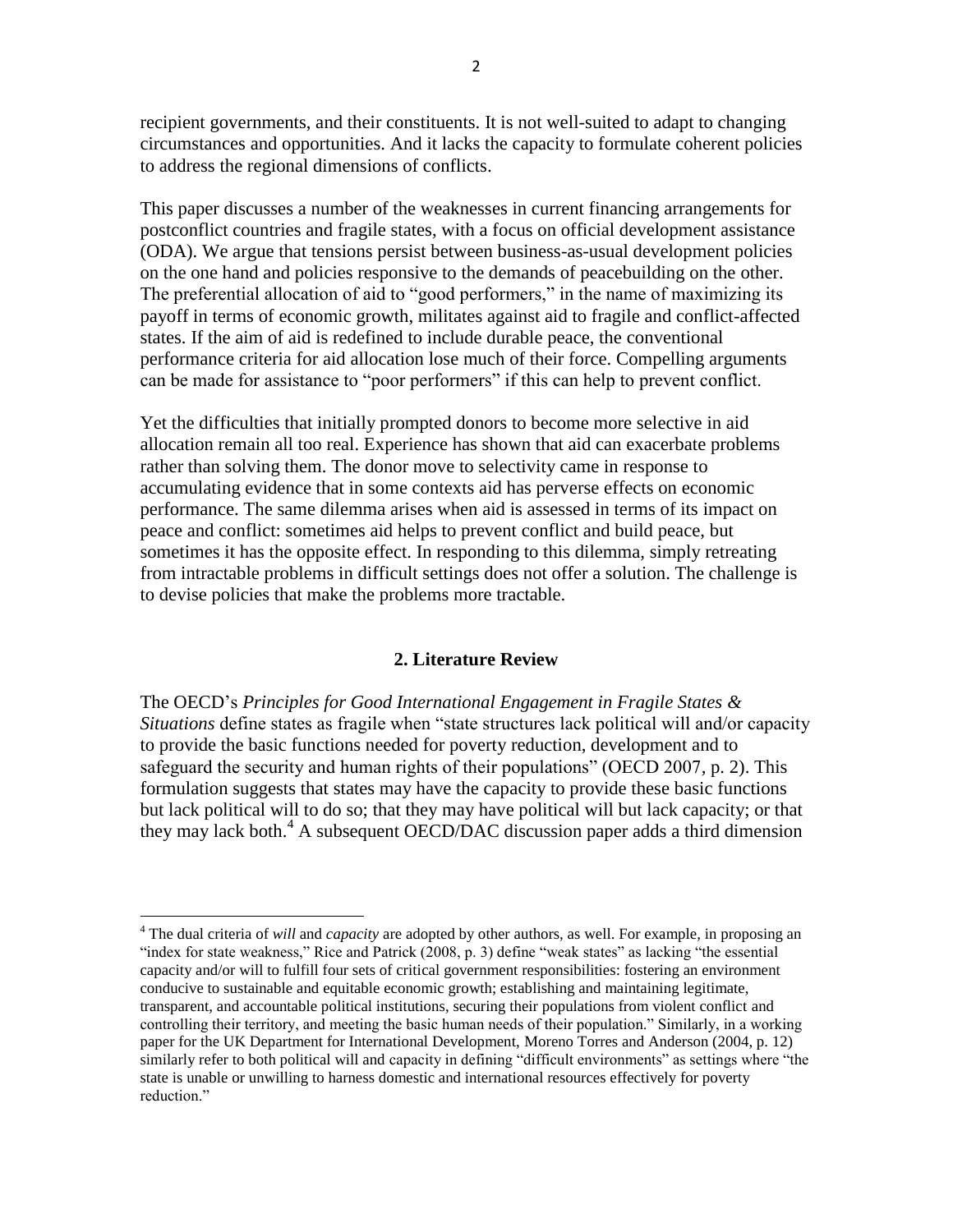to the definition: legitimacy, or the ability of the state to meet its population"s expectations (OECD 2008, p. 16).<sup>5</sup>

Postconflict states are often fragile, and fragile states are often at risk of violent conflict. But the risk is especially high in postconflict settings. Describing this "conflict trap," Collier et al. (2003, p. 107) concluded that the risk of conflict is five times greater in postconflict countries than in the "typical marginalized country that has not had a war for 10 years." Peace agreements can turn out to be little more than ceasefires.

# *Public finance in the state-society contract*

 $\overline{a}$ 

The term "statebuilding" is used in the literature to describe efforts to move from fragility to a situation where states have the political will and capacity to provide the basic functions to advance the economic well-being and safeguard the physical security of their populations, thereby gaining legitimacy and reducing the risk of violent conflict. "Peacebuilding" – the construction of a durable peace based in many cases in formal peace accords – is statebuilding in settings where the task is complicated and jeopardized by the legacy of conflict (Call and Wyeth 2008).

The twin goals of building resilient states and durable peace are increasingly understood to hinge on the relationship between states and their citizens. A robust relationship is sometimes termed the "state-society contract." This understanding represents a break from state-centric formulations that focus on capacity alone, as reflected, for example, in the following statement: "The question of whether security will be provided in a way that meets the needs of citizens, or will function primarily as an instrument of oppression, will not be dictated by capacity, but shaped – indeed, often usefully constrained – by the basic political process of state-society contract formation and reformation" (OECD 2008, p. 8).

Public finance – domestic revenue mobilization, budget allocation, and expenditure management – is the circulatory system of the state-society contract. Recent literature on peacebuilding and statebuilding has begun to make the public-finance connection (see, for example, Boyce and O"Donnell 2007; Brautigam, Fjeldstad and Moore 2008; FIAS 2009), but its intellectual pedigree is long and deep. The OECD"s fragility triad – capacity, will, and legitimacy – mirrors very closely "three reasons to give taxation particular attention" enumerated by the historical sociologist Charles Tilly (2009, p. xiii):

*First, over the long run it constitutes the largest intervention of governments in their subjects' private life, so much so that the history of state expansion becomes* 

 $<sup>5</sup>$  The criterion of legitimacy has also been invoked by other authors. For example, Rotberg (2004, p. 1)</sup> writes: "Nation-states fail when they are consumed by internal violence and cease delivering positive political goods to their inhabitants. Their governments lose credibility, and the continuing nature of the particular nation-state itself becomes questionable and illegitimate in the hearts and minds of its citizens." In a similar vein, Ghani and Lockhart (2008, p. 126) write that "citizens provide the ultimate source of legitimacy for a social order," and Picciotto (2008, p. 9) characterizes fragility as a situation in which "the society is fractured, the economy is mismanaged and social service delivery is so weak that the social contract between the state and the people has been undermined or has broken down altogether."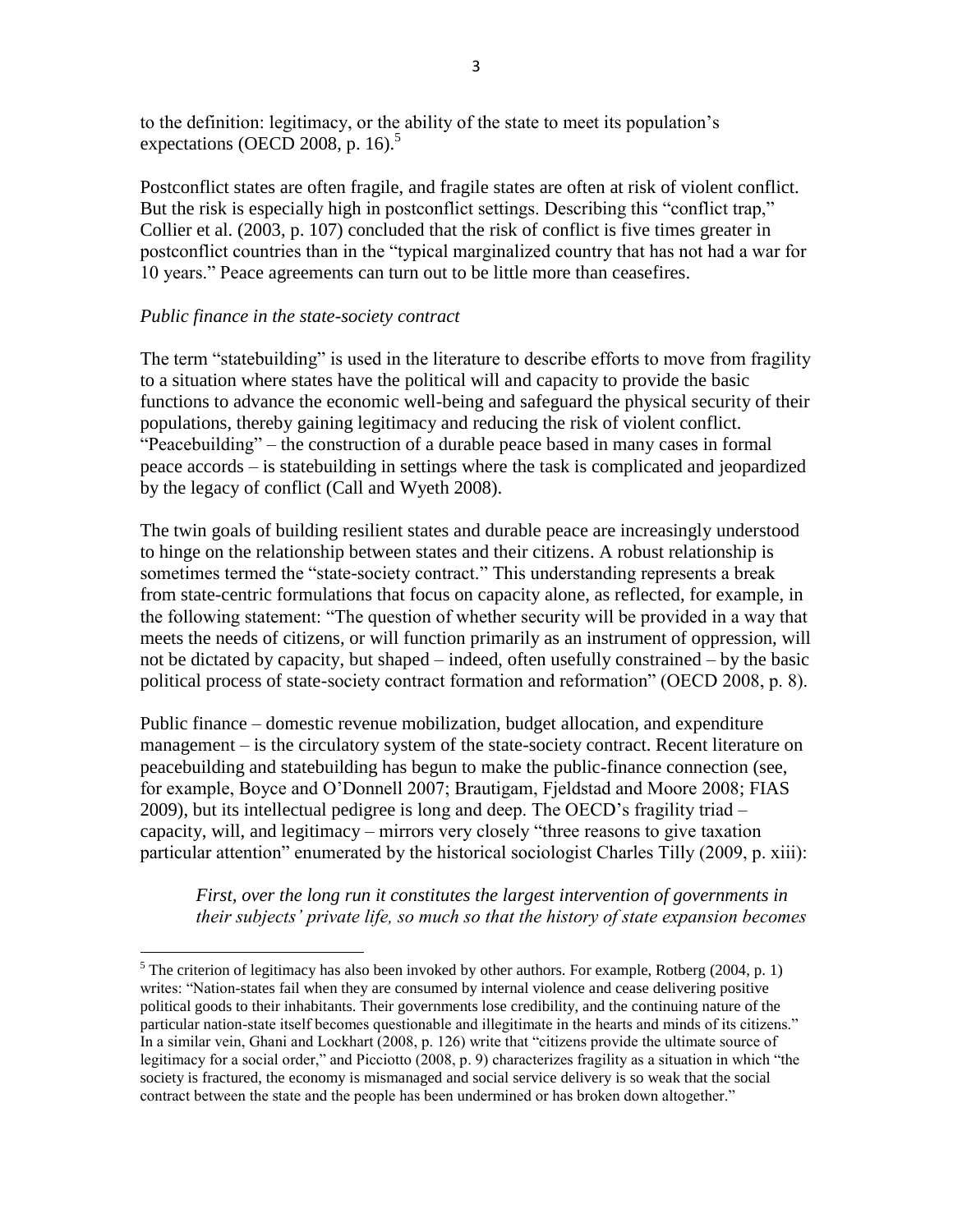*a history of violent struggle over taxes, and the history of state consolidation becomes a history of tax evasion by those who have the guile and power to frustrate the fisc. Second, follow the money: the circulation of resources from subjects to government-initiated activities provides a sort of CT scan for a regime's entire operation. Third, it dramatizes the problem of consent.*

International financing can impact all three dimensions of fragility – capacity, will, and legitimacy – for better or for worse. The OECD"s *Principles for Good International Engagement in Fragile States & Situations* recognizes, in its preamble, that "international actors can affect outcomes in fragile states in both positive and negative ways" (OECD 2007, p. 1). In other words, it is not only the quantity of international assistance to fragile states and postconflict countries that matters, but also the qualities that determine the sign and magnitude of its impact on peace and state resilience.

#### *International financing*

Very substantial international financial resources – and human resources – are now devoted to postconflict peacebuilding operations. To cite one indicator, UN troop levels rose by 600% from 2002 to 2008 (OECD 2008, p. 28). Direct international provision of security in postconflict states now engages more than 170,000 troops, a phenomenon that has been described as "a massive shift in global governance arrangements" (OECD 2008, p. 28). Official development assistance, the focus of this paper, is an important part of this international engagement.

Some literature has pointed to a pronounced disparity, however, between the generous international resources directed to postconflict states and the relatively few resources directed to other fragile states that are merely *at risk* of violent conflict. Analyzing aid flows to "difficult partnership countries," an earlier euphemism for fragile states, Levin and Dollar (2005) estimated that these countries received 58% less bilateral aid and 34% less multilateral aid than their non-fragile counterparts, when controlling for differences in population, per capita income, and CPIA (World Bank Country Policy and Institutional Assessment) scores; without controlling for CPIA scores the difference would be greater. Yet within this group, postconflict countries were an exception, receiving *more* aid per capita than the average for low-income countries as a whole, a finding the authors rather disarmingly characterize as supporting the "hypothesis that donors increasingly pay attention to post-conflict opportunities" (*ibid.,* pp. 14-15).

This disparity between the international financing devoted to postconflict and other fragile states is poignantly captured in the words of an ambassador from a fragile but not postconflict state: "Why do we have to wait until we have a war to get help with the transformation of our justice system or our military?"<sup>6</sup>

These generalizations conceal significant differences, however, within the postconflict and non-postconflict subsets of fragile states. The OECD *Principles* conclude with the

 $6$  Quoted in OECD (2008, p. 27).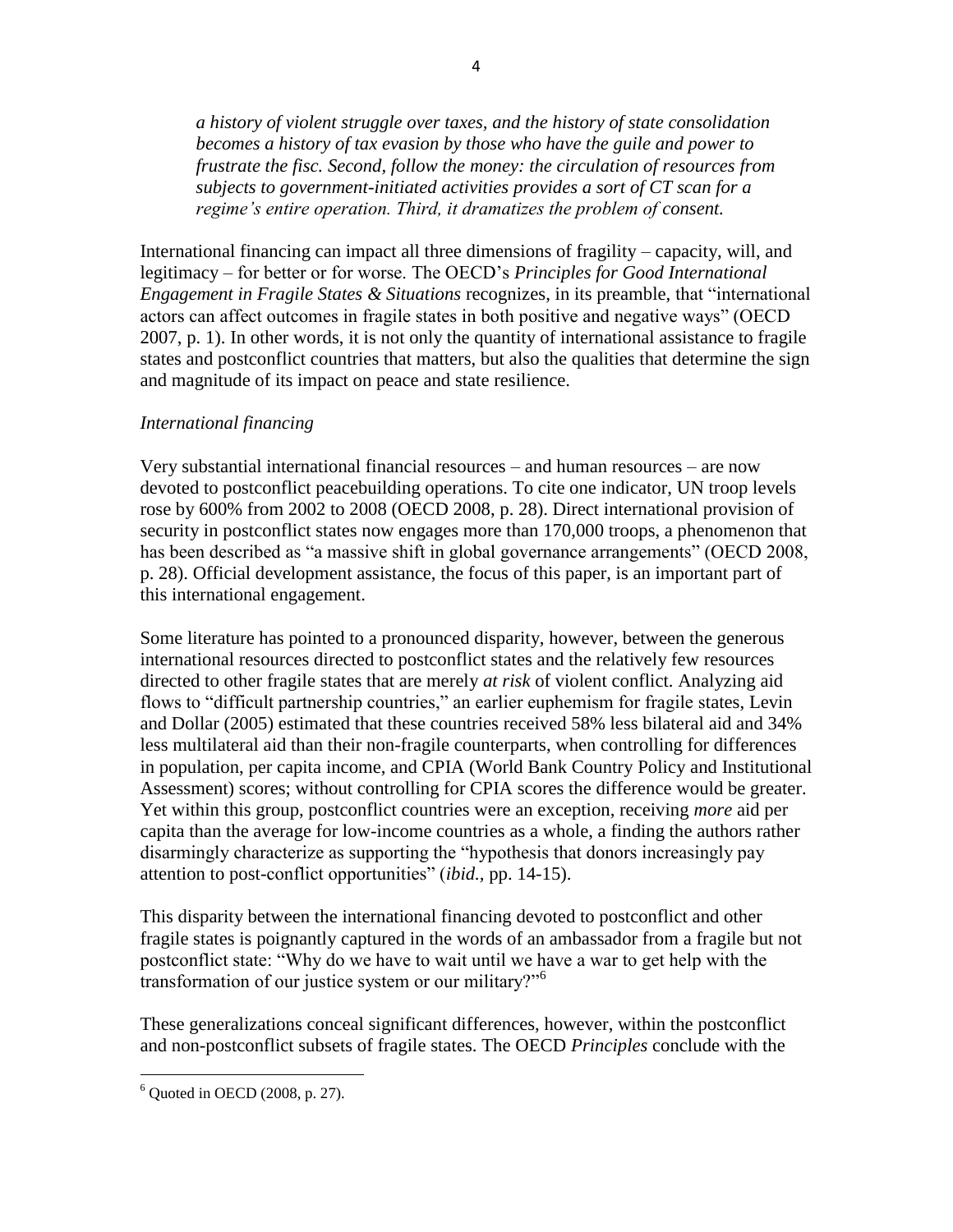admonition to donors to "avoid pockets of exclusion," citing the problem of "aid orphans," states (as well as sectors and groups within societies) where aid volumes remain low even in the absence of significant political barriers to engagement (OECD 2007, p. 3). Noting the disparities between "darlings" and "orphans," Levin and Dollar (2005, pp. 18, 25) observe that aid orphans are concentrated in Africa, particularly francophone Africa, and that their per capita aid flows are not only lower but also more volatile. These disparities cannot be explained by differences in needs; instead the explanation must be sought in the various motives of aid donors – which include geopolitical considerations and commercial interests in addition to humanitarian, developmental, and peacebuilding/statebuilding goals – and to the "strategic dilemmas" that arise when these objectives are mutually contradictory (Paris and Sisk 2007; OECD 2010a).

Apart from these inter-country allocation issues, concerns have been raised in the literature about the timing of aid disbursements in postconflict countries (Forman and Patrick 2002). Collier and Hoeffler (2004) observed that aid levels tend to be high in the first postconflict years but soon decline, and suggest that this pattern does not match absorptive capacity – the country's ability to translate aid into economic growth – which may move in the opposite direction. This argument is echoed in the World Bank publication *Breaking the Conflict Trap* (Collier *et al.* 2003, pp. 157-159). Kang and Meernik (2004) find a similar pattern but suggest that this is responsive to immediate postconflict needs. Suhrke and Buckmaster (2005), in contrast, offer evidence that this pattern is by no means universal, and point to the importance of distinguishing between commitments (when aid is pledged) and disbursements (when the money is actually spent). In addition, Suhrke, Villanger and Woodward (2005) dispute the Collier-Hoeffler conclusion that aid has significantly stronger impacts on growth in the period four to seven years after peace, on the grounds that this finding is sensitive to changes in sample selection and econometric specification.

The sectoral allocation of aid within postconflict countries and fragile states has also been subject to occasional scrutiny and questions. In an analysis of aid to postwar El Salvador, Boyce (1996, pp. 130-135) reported discrepancies between peace implementation priorities, as defined by the government and United Nations, and donor priorities: highpriority peace programs – including the National Civilian Police, the land transfer program for ex-combatants, and judicial and democratic institutions – remained underfunded, while donors directed more resources to lower-priority needs such as physical infrastructure. A recent OECD study of statebuilding assistance in six case-study countries observes that agriculture has received a small percentage of bilateral assistance, decreasing over time, despite the crucial role of this sector in livelihoods and economic growth (OECD 2010a, pp. 109-110).

Resolving allocation issues and achieving policy coherence in international financing is made difficult by lack of coordination among dozens of donor agencies, despite widespread recognition of its importance (Forman, Patrick and Salomons 2000). The 1997 OECD/DAC *Guidelines on Conflict, Peace and Development Co-operation* called upon donors to "attempt to formulate and agree on a common integrated strategic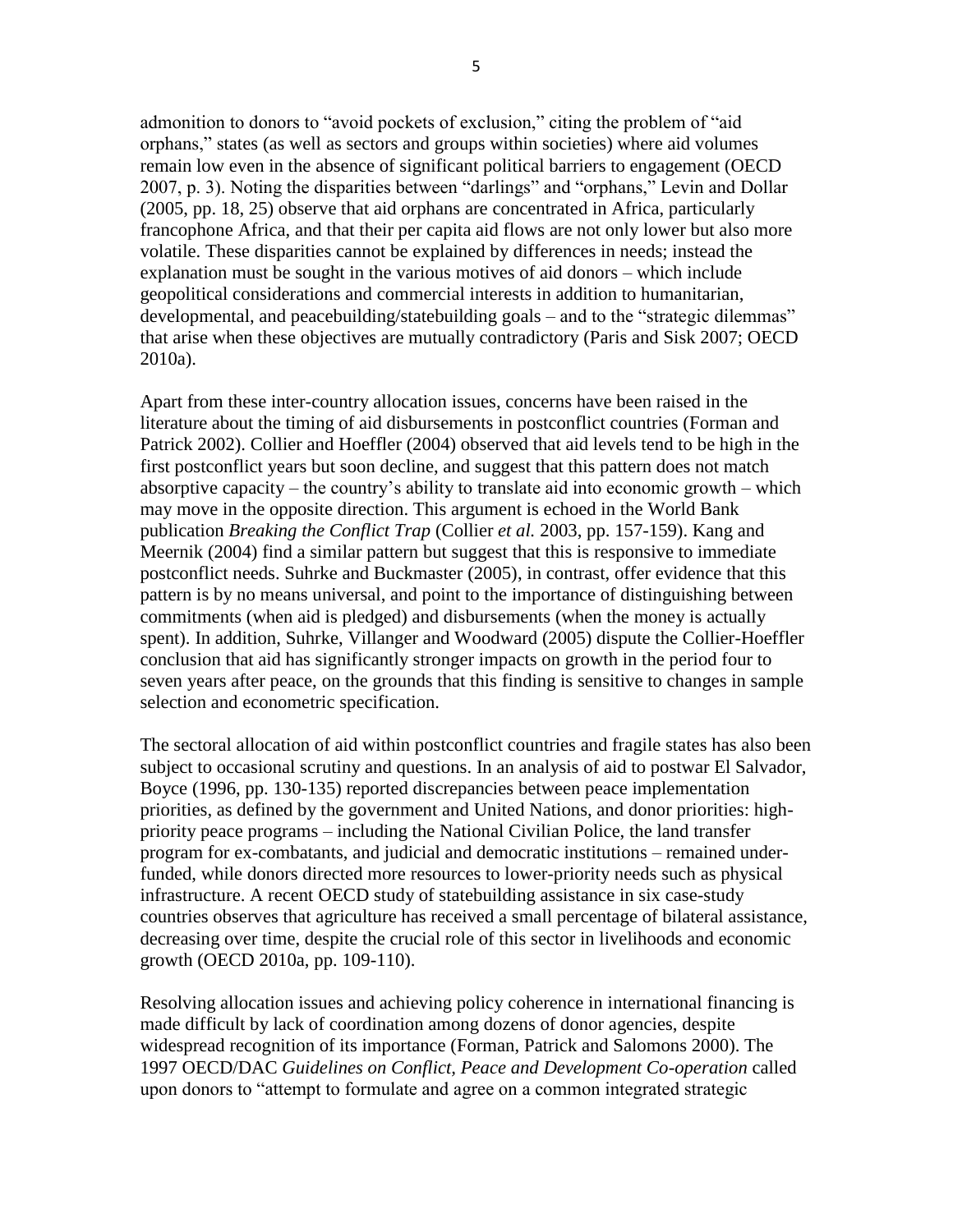framework" that would "provide a guide for prioritising resource allocations across sectors and geographical areas, determining the division of labour amongst actors, and defining common approaches towards key policy issues" (OECD 1997, pp. 20-22). To say that this is easier said than done would be an understatement. The latest effort to tackle this problem is the "integrated peacebuilding strategy" process initiated by the UN Peacebuilding Support Office with support from the World Bank.

In the meantime, multi-donor trust funds (MDTFs) have emerged as one way to address the coordination problem (Schiavo-Campo 2003; Leader and Colenso 2005), but they represent only a small share of total aid flows. Some individual donor governments have experimented with "whole-of-government" approaches in an effort to resolve coordination problems among their own agencies. Apart from the attendant risk that the bureaucratic balance-of-power within donor governments will elevate short-term security priorities above long-term statebuilding, these efforts carry the risks that they will further impede coordination among donors and efforts of recipient governments to forge their own whole-of-government strategies (OECD 2008, pp. 45-46).

# *National finance*

The literature on the impact of international financing on domestic revenues in developing countries in general, and in fragile states in particular, has two main prongs. One examines whether aid "crowds out" or "crowds in" domestic revenues. Findings have been mixed (see Section 6 below), suggesting that outcomes are conditional on context and perhaps policy choices.

The second prong asks whether the tax policy prescriptions of the donors – a centerpiece of which has been a shift from tariffs to VAT – have had desirable effects. Baunsgaard and Keen (2005) find that trade tax reductions have had a significant negative effect on total revenue in low-income countries, with growth in other revenues making up only 30% of the resulting losses. In fragile states, where the tax/GDP ratio is often lower than in other low-income countries, and expenditure needs (particularly in postconflict countries) are often higher, the mismatch between revenue needs and tax policy prescriptions has been especially striking (for discussion, see Boyce 2002, Di John 2006, Boyce and O"Donnell 2007, and Fjeldstad and Moore 2008).

In countries with substantial revenues from extractive resources, such as petroleum and minerals, a related set of issues arises: how to ensure that these revenues do not undermine the state-society relationship by freeing the state from the need to enter into the fiscal compact that ties taxation to its delivery of public goods and services. By weakening capacities in "rentier states," resource rents can contribute to state fragility (Karl 1997, Fearon and Laitin 2003). The examples of Botswana and Malaysia, countries where resource rents have supported state capacities rather than undermining them, suggest that this outcome is not inevitable (FIAS 2009). As Di John (2008, p. 22) remarks, "factor endowments do not determine politics."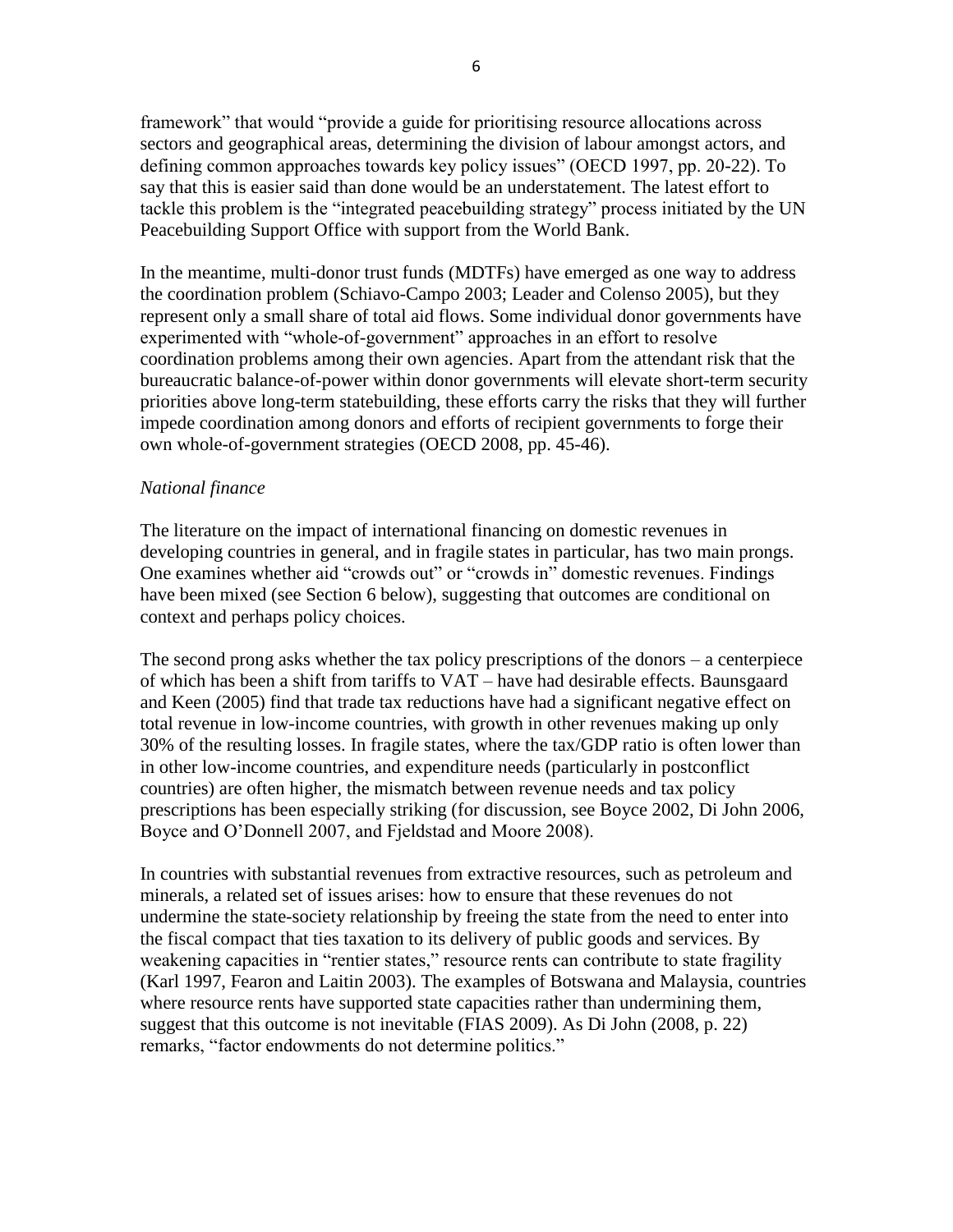On the expenditure side of national fiscal capacity, the literature again cautions that international assistance can have crowding-out effects. Aid to fragile states and postconflict countries generally bypasses the government budget to a greater extent than aid to "good performers" (Leader and Colenso 2005, pp. 11-15; OECD 2009b, Table A.9). Apart from the opportunity cost of foregone development of state capacities to allocate resources and manage expenditures, the resulting "dual public sector" – one national, the other international – may diminish state capacities below what they would have been in the absence of aid, as human resources are siphoned off by international agencies and government administrative time is diverted into coping with the attendant coordination problems (Ghani *et al.* 2007; Birdsall 2007; Boyce 2008; OECD 2010a). "The largest adverse impact of the aid system," in the view of Ghani and Lockhart (2008, p. 100), "has been the undermining of a country"s budget as the central instrument of policy."

Recommended policies to address this problem are context-specific. Where fragility takes the form of adequate political will but inadequate capacity, increasing the share of aid that is channeled through the budget, with technical assistance and "dual control" systems to minimize leakage and corruption, is seen as desirable (see, for example, Leader and Colenso 2005, pp. 22-23; Boyce and O"Donnell 2007, pp. 287-289; OECD 2008, pp. 40- 41). Where the state lacks the political will to advance the economic well-being and protect the physical security of the population, efforts to work "around the state" have more appeal, although as Leader and Colenso (2005, p. 51) observe, "governments in fragile states are rarely homogeneous, and reformers and pro-poor constituencies will exist both within and without the state," creating possible openings for mixed strategies.

Galtung and Tisné (2009) emphasize the potential role of "social-accountability mechanisms" whereby communities and citizen-based groups provide "monitoring from below," noting that this has been successful in a number of developing countries albeit seldom in countries recovering from war. An example is the Poverty Action Fund established in Uganda in 1998, in which 5% of the fund is devoted to monitoring by civil society organizations (Krafchik 2001; Ndikumana and Nannyonjo 2007). Such initiatives could be facilitated by greater transparency on the part of aid donors themselves, an objective of the recently launched international "Publish What You Fund" campaign  $(\text{http://www.publishwhat youfund.org/})^7$ 

Insofar as international financing stimulates local economic activity, this may indirectly advance the fiscal dimension of statebuilding by expanding the country"s tax base. Local procurement of goods and services, as opposed to external procurement, serves this goal. This opportunity is often neglected by donors, however, as illustrated in a study on the economic impact of peacekeeping operations in eight countries by Carnahan, Durch and Gilmore (2006). Durch (2009) reports that local content on average represented only 6% of peacekeeping mission procurement in the years 2004-2008; he concludes that for peacekeepers, their contribution to the host economy "is largely incidental to doing their

 $<sup>7</sup>$  For a discussion of tensions between "bottom-up" and "top-down" approaches to the measurement of</sup> government performance, see Radin (2007).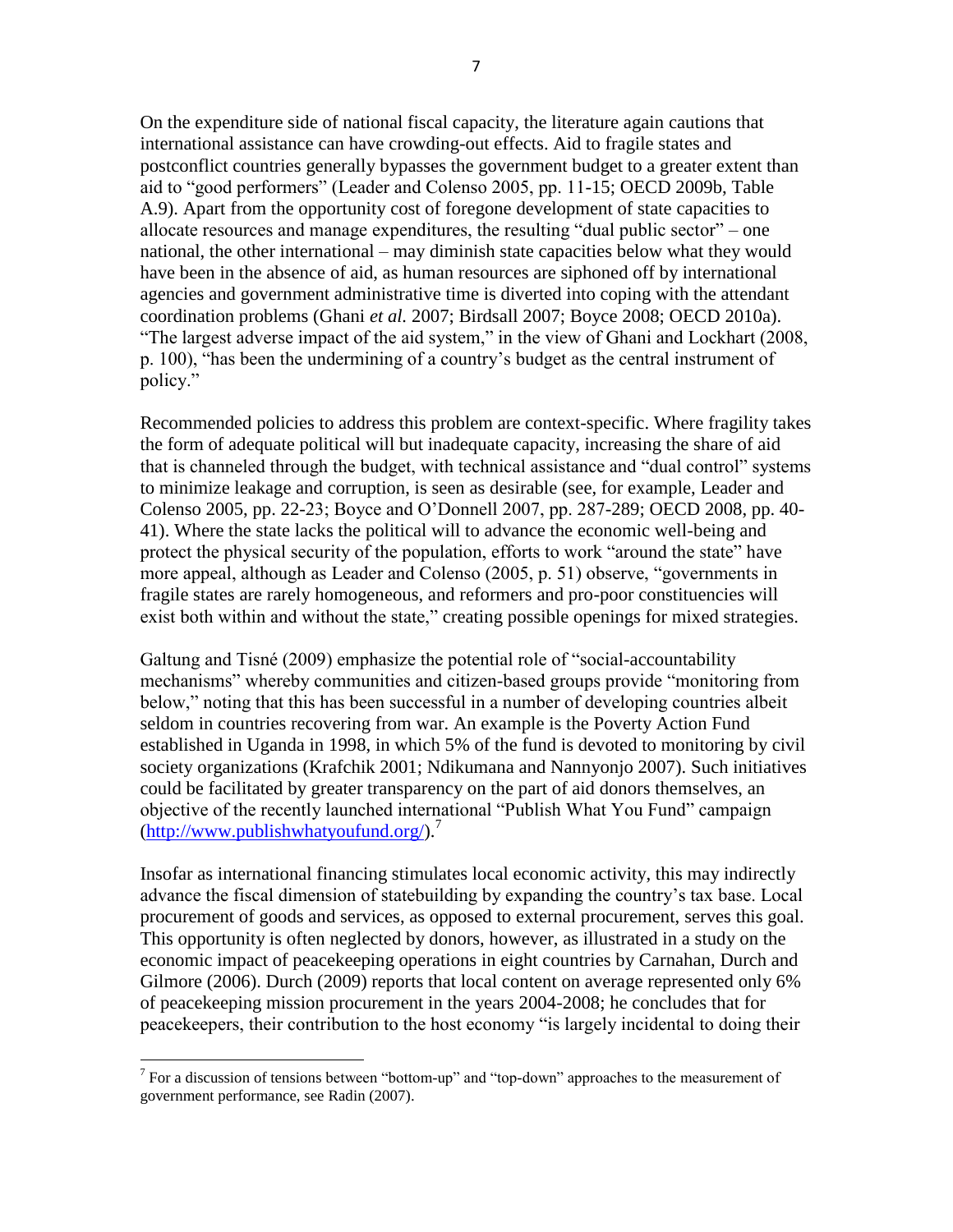main job, yet what is incidental to them may be critical to those whose goods and services may be utilized by these sometimes-large civil-military operations" (*ibid.*, p. 15).

Finally, the ability of the state to fulfill the service delivery side of the state-society fiscal contract is affected by the extent to which tax revenue must be devoted instead to external debt service, a legacy of past international financing (Alvarez-Plata and Brück 2007). These debts – sometimes repackaged as new "emergency credits"<sup>8</sup> – drain scarce resources away from the needs of the population. If the original loans provided commensurate benefits to the country"s people, this could be argued to justify the cost. But there is econometric as well as case-study evidence that a substantial fraction of past borrowing financed the accumulation of private external assets through capital flight.<sup>9</sup>

# **3. Trends in International Financing**

This section reviews trends in international assistance to postconflict and fragile countries.<sup>10</sup> First we discuss the magnitude and timing of postconflict aid; then we discuss the allocation of aid between postconflict countries and fragile yet nonpostconflict countries; finally we discuss sectoral priorities in the allocation of aid.

#### *Postconflict aid: Magnitudes and timing*

Postconflict states account for a substantial percentage of official development assistance (ODA) worldwide. Trends in their share of total aid disbursements since the end of the cold war in 1989 are shown in Figure 1, based on two alternative definitions of what constitutes a postconflict country: (i) "formal peace," defined as the period up to 10 years after the signing of a peace accord, as long as conflict does not resume; and (ii) "negative peace," defined as the period up to 10 years after battle-deaths fall below the level of 1,000/year, regardless of whether or not this was accompanied by a peace accord, again as long as conflict does not resume.<sup>11</sup> Although the percentages have declined in the last five years, postconflict countries by the formal-peace definition continue to receive almost 10% of total ODA; by the negative peace definition their share exceeds 15%.

#### [INSERT FIGURE 1 HERE]

<sup>&</sup>lt;sup>8</sup> For example, the IMF's emergency credit window for postconflict countries has provided loans to repay bridge loans that in turn were used to clear previous IMF arrears (Boyce 2002, p. 67).

 $9^9$  For a case study of the DRC, see Ndikumana and Boyce (1998); for an econometric analysis of the relationship between external borrowing and capital flight in sub-Saharan Africa, see Ndikumana and Boyce (2010).

 $10$  In this paper our focus is official development assistance (ODA). For discussion of other important elements of the external resource envelope in post-conflict settings, including peacekeeping expenditures and humanitarian assistance, see OECD (2010b).

 $11$  For this purpose, resumption of conflict is defined as at least 1,000 battle-related deaths/year, as measured by the "intensity of civil war" variable from the PRIO/Uppsala database.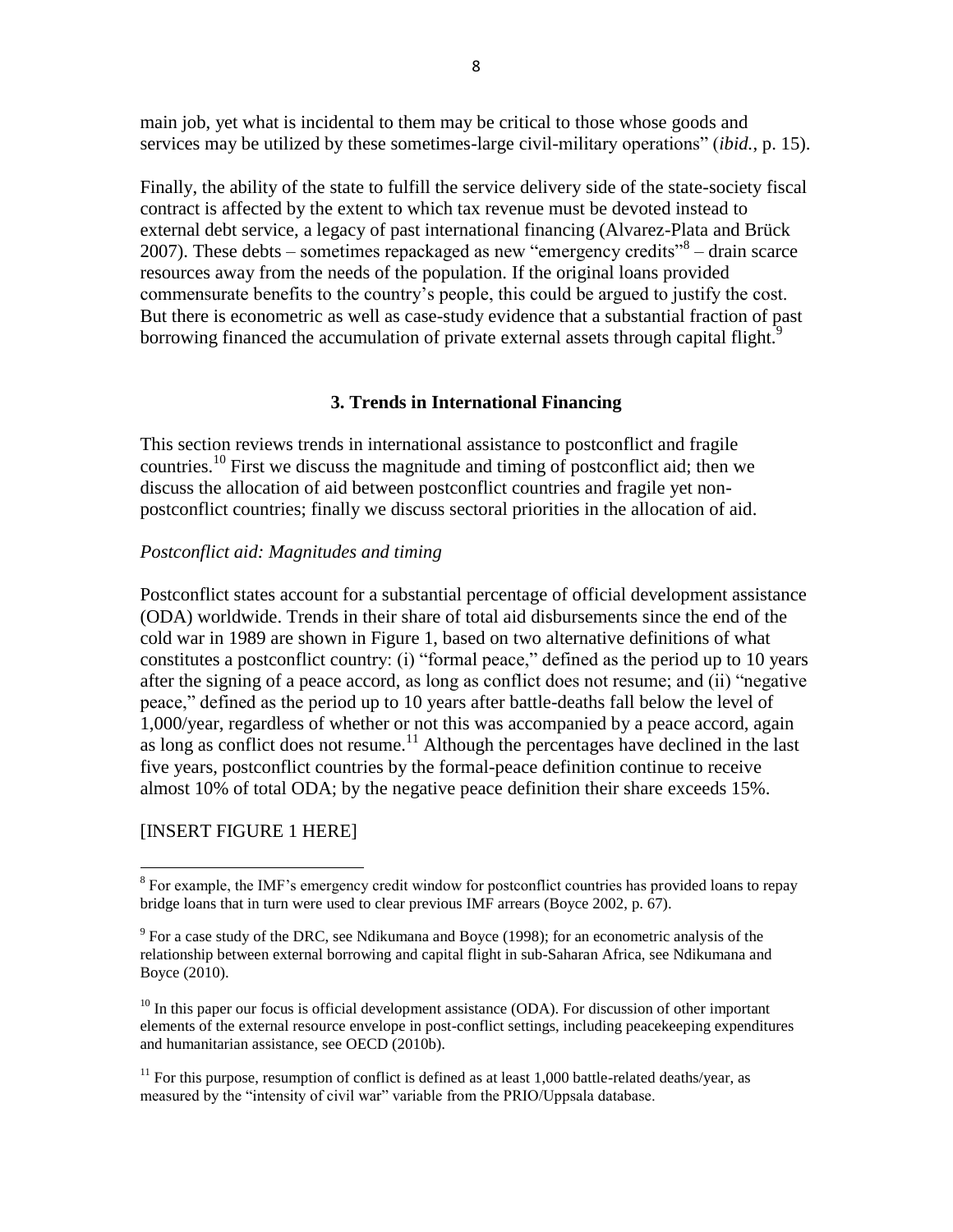There are large differences among recipient countries in the amount of aid received. Figure 2 illustrates this by comparing annual aid per capita (in constant 2007 dollars) during the first five postconflict years across six countries. Bosnia and Herzegovina tops the list by a wide margin, receiving almost \$350/person/year. The other five countries – all in sub-Saharan Africa or Central America – received less than \$100/person/year, with aid to Guatemala being the lowest at barely \$30 per capita. These disparities almost certainly reflect the geopolitical priorities of the donor countries more than differences in peacebuilding needs and human needs across recipient countries.

#### [INSERT FIGURE 2 HERE]

As noted above, some authors have argued that the timing of postconflict aid is poorly aligned with the "absorptive capacity" of recipients, at least if by the latter we mean opportunities to maximize positive impacts on economic growth: it is argued that aid peaks in the immediate postconflict years and subsequently declines, whereas growth impacts are greatest in the middle years of the postconflict decade. The trends depicted in Figure 3 for the same six countries suggest that this picture is not easily generalizable: significant "front-loading" of aid occurred only in Bosnia and Herzegovina, whereas in the other five countries aid was disbursed at a relatively constant level over the postconflict decade. Moreover, objectives other than economic growth underpin the rationale for immediate postconflict assistance.

# [INSERT FIGURE 3 HERE]

Speed of disbursement is widely regarded as a critical factor in postconflict and fragile state situations where actual and perceived progress is essential to confidence-building. Yet the international financing toolbox remains sluggish, sequential and unintegrated. The case of southern Sudan is illustrative. Sudan"s Comprehensive Peace Accord (CPA) was signed in January 2005. A multi-donor trust fund in support of building domestic institutions in south Sudan was established in August 2005, but by January 2006 – a full year after the signing of the CPA – no significant spending from the MDTF had occurred. Limited spending began only in March 2006. Disbursements ran into a Catch-22 stumbling block: World Bank administrators of the trust fund could not disburse without south Sudanese officials themselves setting priorities and approving expenditures, but "the government officials in question had next to no human resources, and the purpose of the MTDF was precisely to help build that capacity" (Chandran *et al.* 2008, p. 20).

#### *Comparison between aid to postconflict and other fragile states*

Compared to the international resources provided to postconflict countries – which are substantial, albeit uneven across countries and in some cases over time – the resources provided to "fragile" states *at risk* of conflict (but not postconflict) are far more modest. Indeed, states that are not "postconflict" but are nevertheless classified as "fragile" by the World Bank receive less aid per capita than non-fragile states. Figure 4 depicts average aid per capita in 2007 for three subsets of low-income sub-Saharan African countries: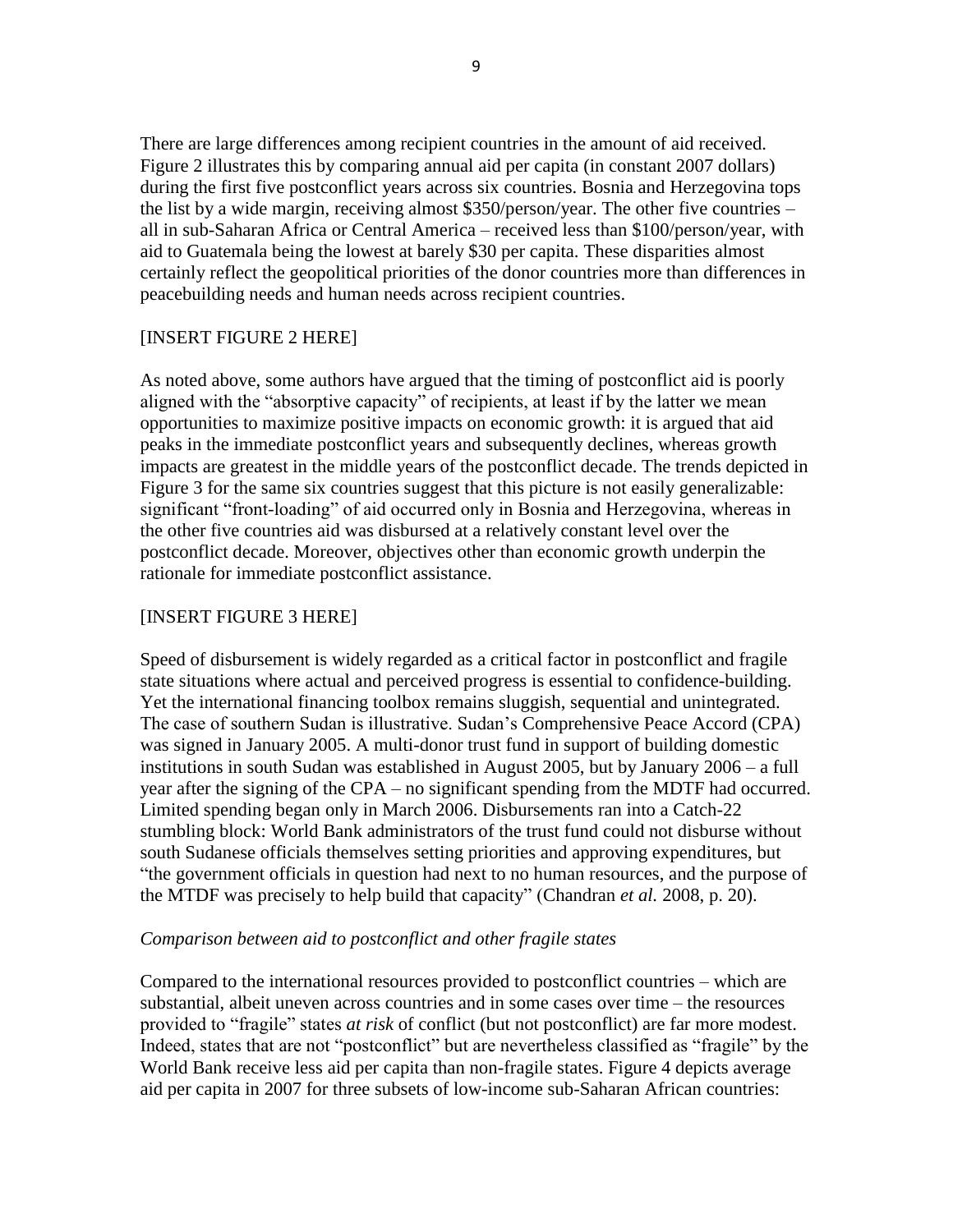non-fragile, fragile (but not post conflict), and postconflict (by the formal peace definition). Fragile countries receive only 65% as much aid per capita as non-fragile countries and only 41% as much as postconflict countries.

# [INSERT FIGURE 4 HERE]

Figure 5 shows per capita aid disbursements in the six low-income West African countries classified as "postconflict" (Guinea-Bissau, Sierra Leone, and Liberia) and "fragile" but not postconflict (Togo, Guinea, and the Gambia) in 2007. Controlling for region, the disparities between the two are even more striking.

# [INSERT FIGURE 5 HERE]

Figure 6 depicts per capita aid trends over the period 1993-2007, again for low-income sub-Saharan African countries. Here we can observe not only that postconflict countries consistently received more aid than fragile countries, but also that the disparity between the latter and other (non-fragile and non-postconflict) countries has widened over time. This trend coincides with a shift in donor policies towards greater "selectivity" (also known as "*ex post* conditionality") in inter-country aid allocation, and away from traditional ("*ex ante*") conditionality, in an effort to foster "country ownership" and "development partnerships" and to increase the impact of aid on economic growth.<sup>12</sup>

# [INSERT FIGURE 6 HERE]

 $\overline{a}$ 

Two observations can be made based on these comparisons. First, selectivity in aid allocation across countries, so as to favor "good performers" with "good policies," may contribute systematically to lower aid to fragile countries than to non-fragile countries. Donors face a dilemma: preferentially allocating aid to those countries where it is likely to have the strongest pro-growth impacts (at least, in the short run) means providing less to those countries classified as "fragile states." Second, if and when the latter "at-risk" countries descend into violent conflict, much greater resources ultimately are provided as postconflict aid. Together, these observations suggest that it would be more cost-effective to allocate more resources to fragile states *before* the onset of violent conflict.

This conclusion rests, however, on the less-than-certain premise that additional international assistance would reduce rather than increase the likelihood of conflict; in other words, the assumption that aid to fragile states would support *conflict prevention.* It would be naïve to assume that this happy result necessarily holds. On the contrary, inappropriate aid can foster polarization and generate conflict.<sup>13</sup> As an OECD report on "Resource Flows to Fragile and Conflict-Affected States" observes, both natural resources *and ODA* are "particularly easy targets" for corrupt (loot-seeking) behavior (OECD 2009a, p. 96, emphasis added). Corruption, in turn, may feed, and feed upon

 $12$  For discussion, see World Bank (1998), Koeberle (2003), and Hout (2007).

 $^{13}$  For discussion, see Boyce (2002), Flores and Nooruddin (2009), and Hartzell and Hoddie (2010).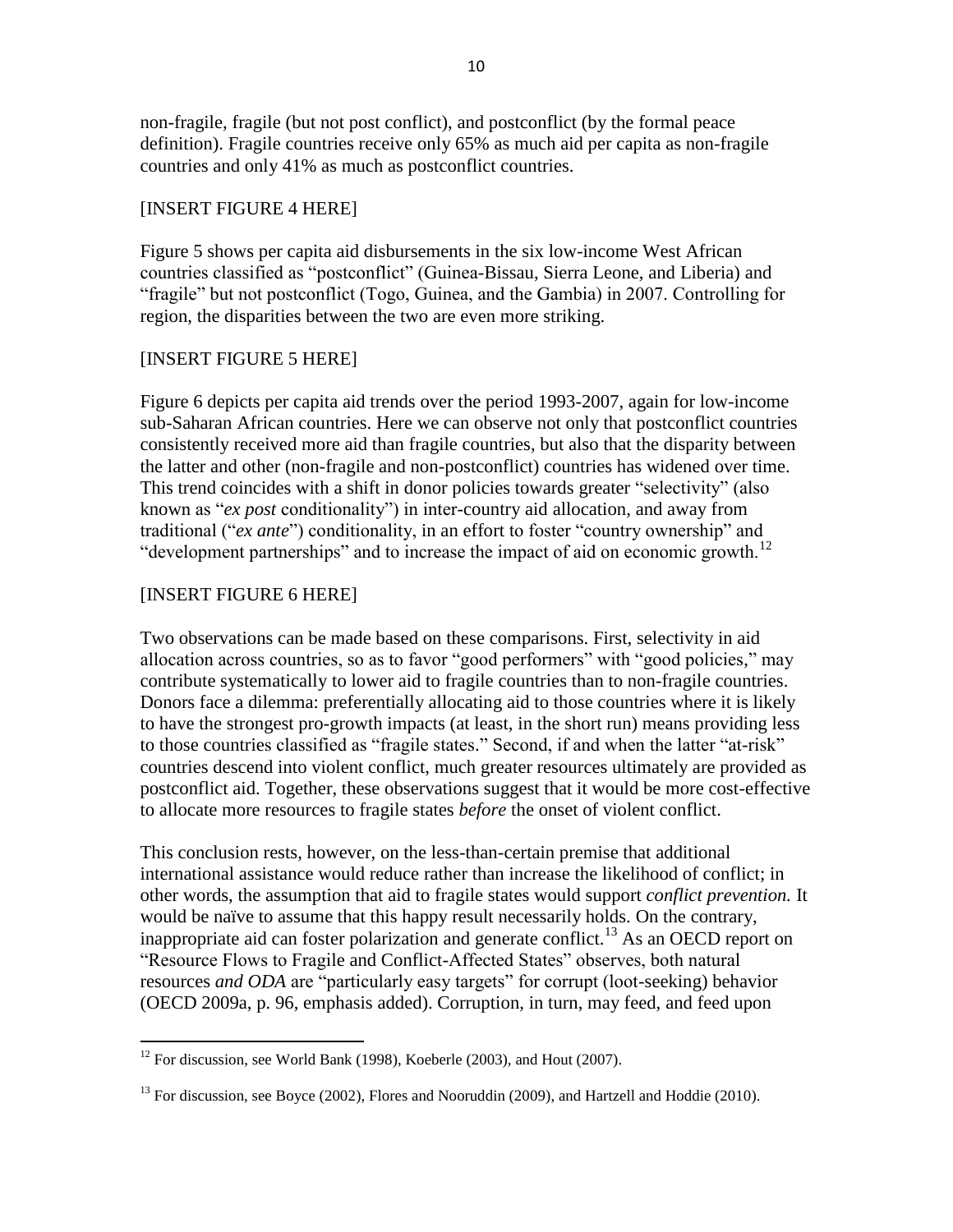weak governance and insecurity, combining in what Zoellick (2008) describes as a "downward spiral."

Yet the same caveat applies to postconflict countries: here, too, aid may have perverse effects, exacerbating the likelihood of renewed conflict and becoming a target for corruption. Indeed there is no reason to assume that these risks are greater in fragile states without a recent history of violent conflict than in postconflict countries. Hence the relatively low per capita aid provided to fragile states can be viewed as a symptom of resource misallocation by the international community. This said, the case for more aid to "at-risk" countries would be greatly strengthened by the development and use of analytical tools for *ex ante* conflict impact assessment and *ex post* evaluation of aid"s effectiveness as an instrument for conflict prevention.<sup>14</sup>

Apart from the *level* of aid per capita, the *volatility* of aid flows may be important since greater volatility can exacerbate uncertainties and make budget and planning decisions more difficult.<sup>15</sup> Table 1 presents data on aid volatility, as measured by the coefficient of variation of annual ODA disbursements, in sub-Saharan African countries in the period 1989-2007. On average, aid flows to postconflict countries and fragile states are more volatile than flows to countries that are neither fragile nor postconflict. There are substantial differences among countries within each group, however, making generalization difficult. For example, if Nigeria and Republic of Congo were omitted from the "fragile, not postconflict" group, the average volatility among the remaining countries would be about the same as that in the "not fragile, not postconflict" group. Moreover, in some cases the greater volatility in the postconflict group can be explained, at least in part, by disruptions attributable to conflict itself. These observations suggest that greater aid volatility may be a country-specific issue rather than a general correlate of state fragility.

# [INSERT TABLE 1 HERE]

# *Sectoral allocation*

The sectoral allocation of international assistance may be just as important as its overall magnitude and timing. The sectoral distribution of aid to fragile and postconflict countries differs from that of aid to other countries (see Figure 7). A lower fraction of aid is spent on infrastructure, although this remains the single largest category of assistance, accounting for more than 30% of total aid in both fragile and postconflict countries. Higher fractions are spent on governance aid and humanitarian relief. These differences are not surprising, and are consistent with reallocation in response to needs specific to these subsets of aid-receiving countries.

# [INSERT FIGURE 7 HERE]

 $\overline{a}$  $14$  For discussion, see Hoeffler and Billerbeck (2010).

<sup>&</sup>lt;sup>15</sup> For discussion, see Bulir and Hamann (2003), Levin and Dollar (2005), and Kharas (2008).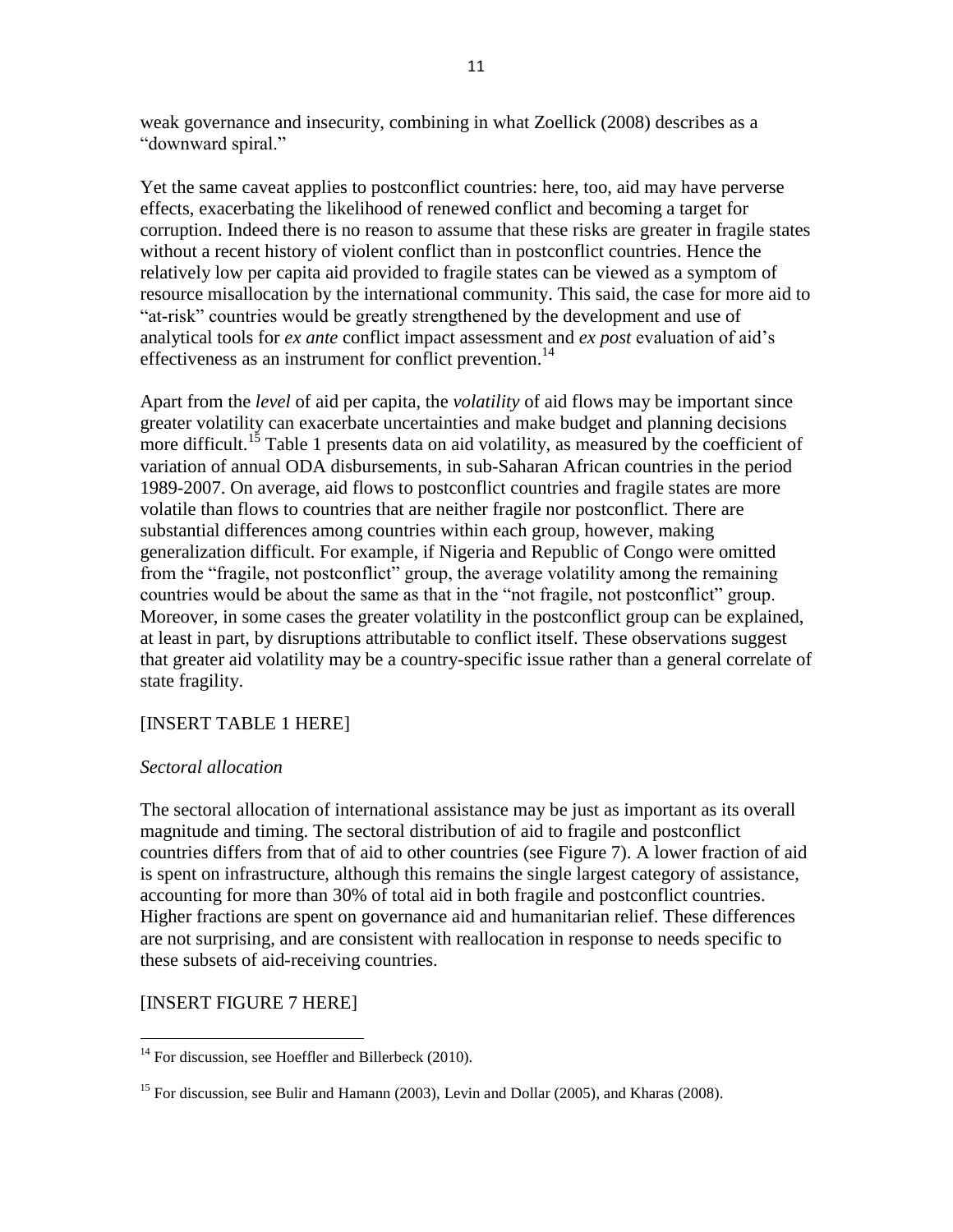This is not to say, however, that sectoral allocations are optimal. While inter-country differences in needs and aid allocations (as well as lack of finely disaggregated data) make generalizations difficult, there is evidence of a widespread tendency toward underinvestment in the agricultural sector. Table 2 presents data on the agricultural share of ODA in low-income sub-Saharan African countries. Overall, agriculture receives a small share of aid relative to its share of the labor force: it receives more than 10% of aid in only six of the 26 countries, while accounting on average for roughly three-quarters of the labor force. Of course, some fraction of other sorts of aid (such as transportation, health and education) goes to rural areas, too, mitigating the apparent bias against rural areas if not offsetting it entirely.

What is striking in these data, however, is that the share of aid directed to agriculture in fragile and postconflict countries tends to be lower than in non-fragile countries. Insofar as this is correlated with a lower rural share of non-agricultural aid (for roads, schools, health clinics, etc.), this suggests that the rural population receives a lower percentage of aid in these countries despite the importance of inclusive economic development for conflict prevention and postconflict peacebuilding. Even if we acknowledge the existence of many other pressing needs, it is hard to avoid concluding that something is amiss in Burundi and Guinea-Bissau, for example, where agriculture's share of the labor force is more than 90% and yet agriculture receives barely 1% of ODA.<sup>16</sup>

# [INSERT TABLE 2 HERE]

To provide some idea of the extent to which aid directly supports statebuilding, Table 3 presents data on the share of ODA allocated to governance and budget support in sub-Saharan African countries. "Governance" here is broadly measured as the sum of two categories in the OECD Creditor Reporting System database: "government and civil society" and "other social infrastructure and services."<sup>17</sup> Budget support refers to money that is routed through government budgets, which can strengthen state capacities to allocate resources and manage expenditure. As might be expected, a somewhat larger fraction of aid is allocated to governance in fragile and postconflict countries (12.2% and 16.3%, respectively) than in non-fragile countries (10.3%). The reverse is true in the case of budget support, however: the average share is only 1.9% in fragile countries and 6.1% in postconflict countries, compared to 7.9% in non-fragile countries. Put differently, 98% of the aid to fragile countries in sub-Saharan Africa bypasses the government budget.

# [INSERT TABLE 3 HERE]

 $16$  The OECD (2010a, pp. 109-110) similarly suggests that in recent years donors have accorded insufficient priority to the agricultural sector in fragile and postconflict countries.

 $17$  In the OECD classification scheme, the latter category includes not only aid for purposes closely related to statebuilding, such as "statistical capacity building" and "employment policy and administration management," but also aid for less closely related purposes, such as low-cost housing, narcotics control, and "social mitigation of HIV/AIDS." It would be useful if more precise classifications of governancerelated assistance could be introduced in the OECD database.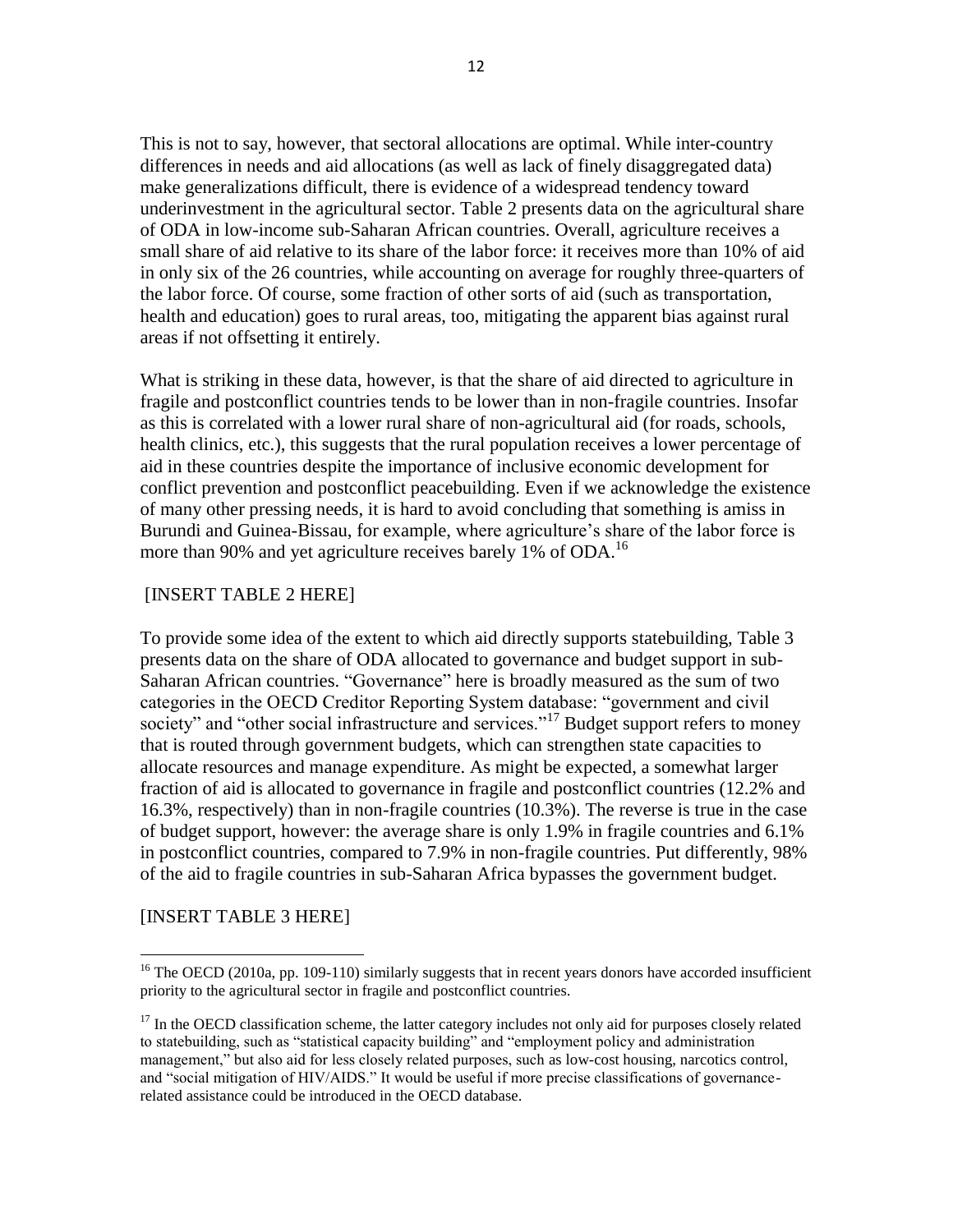The share of aid allocated for support of the rule of law – an element of "good governance" that is often a critical weakness in fragile states and postconflict countries – generally is even smaller than the share for agriculture. Table 4 presents data on ODA disbursements in sub-Saharan Africa in the two sub-sectors in the OECD Creditor Reporting System database that correspond most closely to rule-of-law: "legal and judicial development" and "human rights." Although there is some evidence of responsiveness to the need for greater attention to this sector in fragile and postconflict countries – the share of ODA in these groups averaged 1.0% and 1.5%, respectively, as opposed to 0.7% in non-fragile countries – the most striking feature of these data is the small fraction of aid devoted to this sector.<sup>18</sup>

#### [INSERT TABLE 4 HERE]

 $\overline{a}$ 

Money is not the only metric for assessing donor priorities or their goodness-of-fit with recipient needs, however, nor is it necessarily the most important. A recent review of donor-supported justice-strengthening programs concluded that "absolute expenditures are often not a good measure of significance," because "some activities simply cost more than others, and some of the most important ones may cost donors very little as they ultimately hinge on cooperating countries" willingness to change policies" (Hammergren 2008, p. 13). Since inadequate donor support for justice and the rule of law is often cited as a problem, it is worth quoting the review at some length:

*The problem arises when donors finance things (buildings and equipment in Guatemala or the rest of Central America for that matter) the government could easily fund, engage in piloting activities unlikely to be replicated (Cambodia's model court), duplicate each others' efforts, or fund activities likely to disappear once they leave the scene. This is where the imbalances occur – less between what is promised and what is financed, but as part of a more rational consideration of what makes the most sense…. If an activity does not support something that would not otherwise be done; if it does not leverage more change; and if it is redundant or not sustainable, perhaps it should not be funded.* (*Ibid.,* p. 14).

In other words, there is scope for improving the inter-sectoral allocation of aid in terms not only of "how much" but also "what" – that is, in terms of how the allocated funds are spent. In particular, we argue below that too little is invested in building national fiscal capacities to sustain the ability of the state to mobilize revenue and deliver public goods and services, and that too little attention is paid to building civil society capacities to monitor government finances in the interest of ensuring transparency and accountability.

<sup>&</sup>lt;sup>18</sup> There is no obvious benchmark for ascertaining the "right" amount of aid that ought to be allocated to support for the rule of law (or, for that matter, to other sectors). The percentages of ODA reported in Table 3 are similar to the share of judicial and legal system expenditures in total government spending within the donor countries themselves: in 2006-07 these amounted for example to 0.7% in the U.K.; 0.9% in France; and 1.0% in the U.S. (calculated from data from the European Commission for the Efficiency of Justice and the U.S. Census Bureau).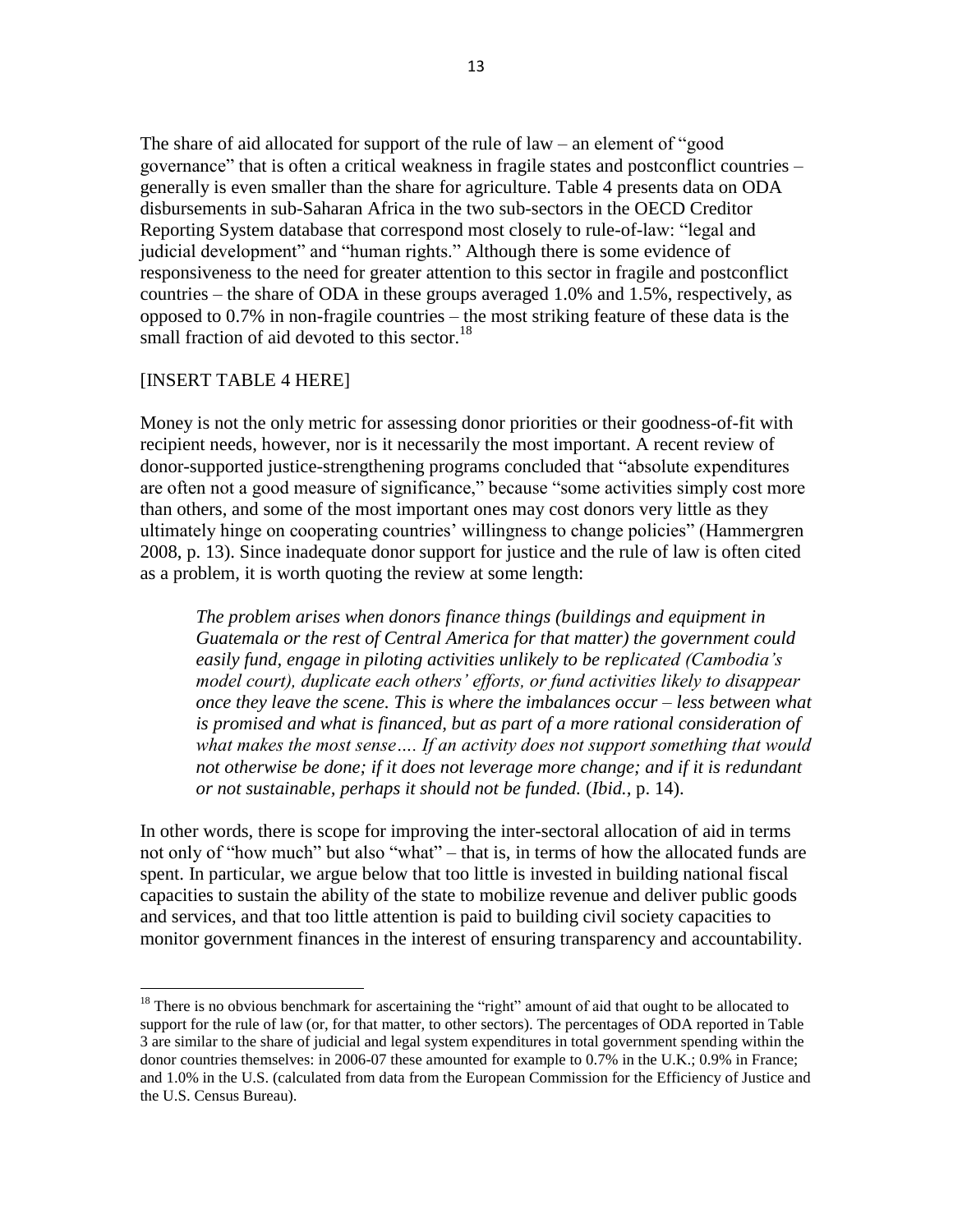Such lacunae in the qualities of aid can be as important – indeed, sometimes more important – than shortfalls in the quantity of aid.

# **4. Modalities of International Financing**

There are multiple channels and modalities by which bilateral and multilateral financing is provided to postconflict countries and fragile states. These include grants and loans directly provided by donors to recipient governments, global thematic trust funds, country-specific trust funds, and debt relief.

Disbursements of ODA by individual donors in 2007, and the percentages of their resources that went to postconflict countries (here defined by the "negative peace" criterion) and to fragile states are reported in Table 5. <sup>19</sup> These data indicate that top donors to postconflict countries were the United States, the European Community, IDA, and the United Kingdom, together accounting for more than half of the total. Among these donors, the UK devoted the largest fraction (37.6%) of its disbursements to the negative-peace countries. Overall, postconflict countries received 17% of ODA and fragile states received 25%.

# [INSERT TABLE 5 HERE]

The multiplicity of financing mechanisms has benefits and costs. On the plus side, they permit substantial resource flows, open channels for non-traditional funders, and may facilitate assistance in program areas that are critical to postconflict recovery and stabilization but are not included among traditional ODA activities. On the minus side, the fragmentation of financing among diverse agencies leads to serious planning, coordination, and evaluation problems that make it difficult or impossible to ensure that financial support gets to where it is most needed in a timely, predictable and effective manner. The systematic tracking of financial flows is itself a major challenge yet to be met, as illustrated by gaps in coverage in the OECD-DAC database. The many distribution channels open multiple pathways for corruption and manipulation of aid flows. For recipient governments with limited administrative capacities, the task of interacting with multiple donors, each with distinctive procedural and reporting requirements, can pose a formidable burden.

In this section we briefly discuss five international financing modalities that, one way or another, seek to address the aid fragmentation problem: IDA, the main window through which the World Bank channels resources to postconflict and fragile states; multi-donor trust funds; "whole-of-government" approaches to bilateral aid, that seek to foster coherence among different agencies within the same donor government; regional approaches to funding that seek to foster coherence across aid to different countries within the same conflict-affected region; and the UN Peacebuilding Fund, established in

 $\overline{a}$ <sup>19</sup> "Fragile states" as defined in the World Bank's fragile states list, on which a given country's classification can vary over time.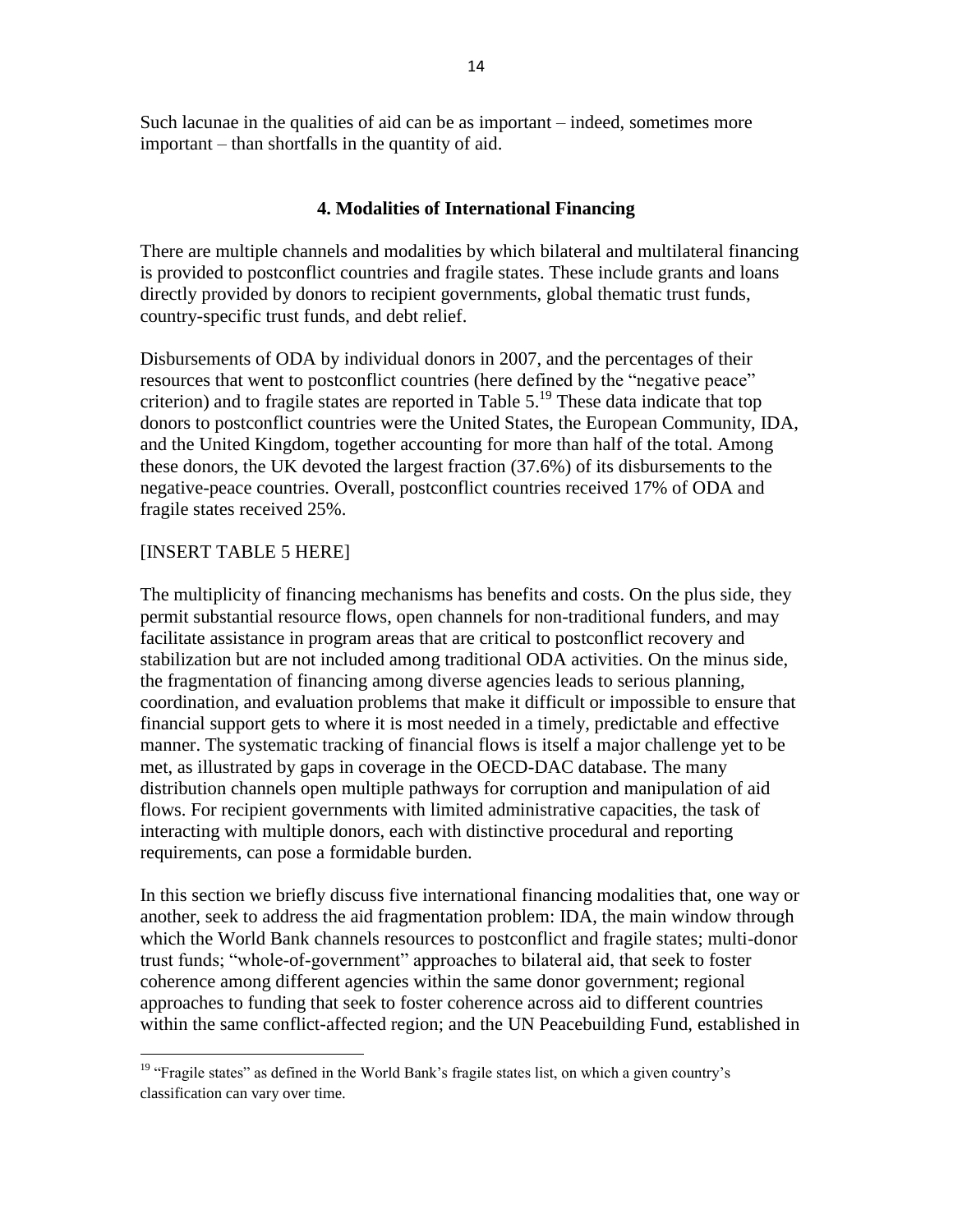2006 in response to perceived funding gaps particularly in the immediate aftermath of violent conflict.

# *IDA*

The World Bank"s main window for funding to postconflict and fragile states is IDA. The 2007 IDA-15 review of "Operational Approaches and Financing in Fragile States" reports that IDA allocated SDR 11 billion to fragile states (about 19% of its total resources) over the past decade, although in per capita terms IDA flows to non-fragile states (excluding capped blend countries, that qualify for a mix of IBRD and IDA lending) were 50% higher than to fragile states. The review recommends measures to close gaps in IDA"s exceptional financing arrangements, where "exceptional" means arrangements that depart from its usual Performance-Based Allocation (PBA) that links aid to progress in improving performance indicators. This points to the inherent tension between "*ex post* conditionality" (or "selectivity"), which seeks to allocate aid so as to reward good performers, and the needs of postconflict and fragile states where performance according to the usual indicators is often weak.

In addition to IDA, the World Bank administers a State and Peacebuilding Fund (SPF) that provides support for countries in arrears (to which further lending is barred under Bank rules) and for small but urgent activities not easily funded by IDA. The SPF was created in 2008, replacing two earlier trust funds – the Post-Conflict Fund and the Low-Income Countries Under Stress Fund – on the grounds that conflict and fragility are closely related. Initial resources came from \$100 million in World Bank administrative funds plus contributions from the governments of Norway and the Netherlands.

# *Multi-Donor Trust Funds*

A diverse set of multi-donor trust funds (MDTFs) have been used to channel resources to postconflict countries and fragile states in recent years. As of 2007, the total funding through some eighteen operative MDTFs amounted to \$1.2 billion, still a small fraction of the international financing for postconflict and fragile states. Over the preceding five years, MDTFs aimed at fragile states disbursed \$2.6 billion, with the Afghanistan Reconstruction Trust Fund (ARTF) accounting for roughly half of this total (IDA 2007, p. 37). The resource-pooling achieved by MDTFs is intended to encourage joint assessment, planning and program implementation; provide an umbrella for donor participation in response to national development plans and priorities; and reduce transaction costs, especially for recipient governments with limited administrative capacity (UNDP Review of Trust Funds, 2007).

At present, both the World Bank and UNDP-UNDG operate MDTFs. The World Bank"s trust funds can provide direct budget support to recipient governments, including recurrent costs, whereas UN trust funds must be disbursed through a UN cooperating agency, each of which operates under its own rules and procedures.<sup>20</sup>

 $\overline{a}$ <sup>20</sup> See OECD (2008), pp. 55-58, for a detailed review of operational challenges to the MDTFs.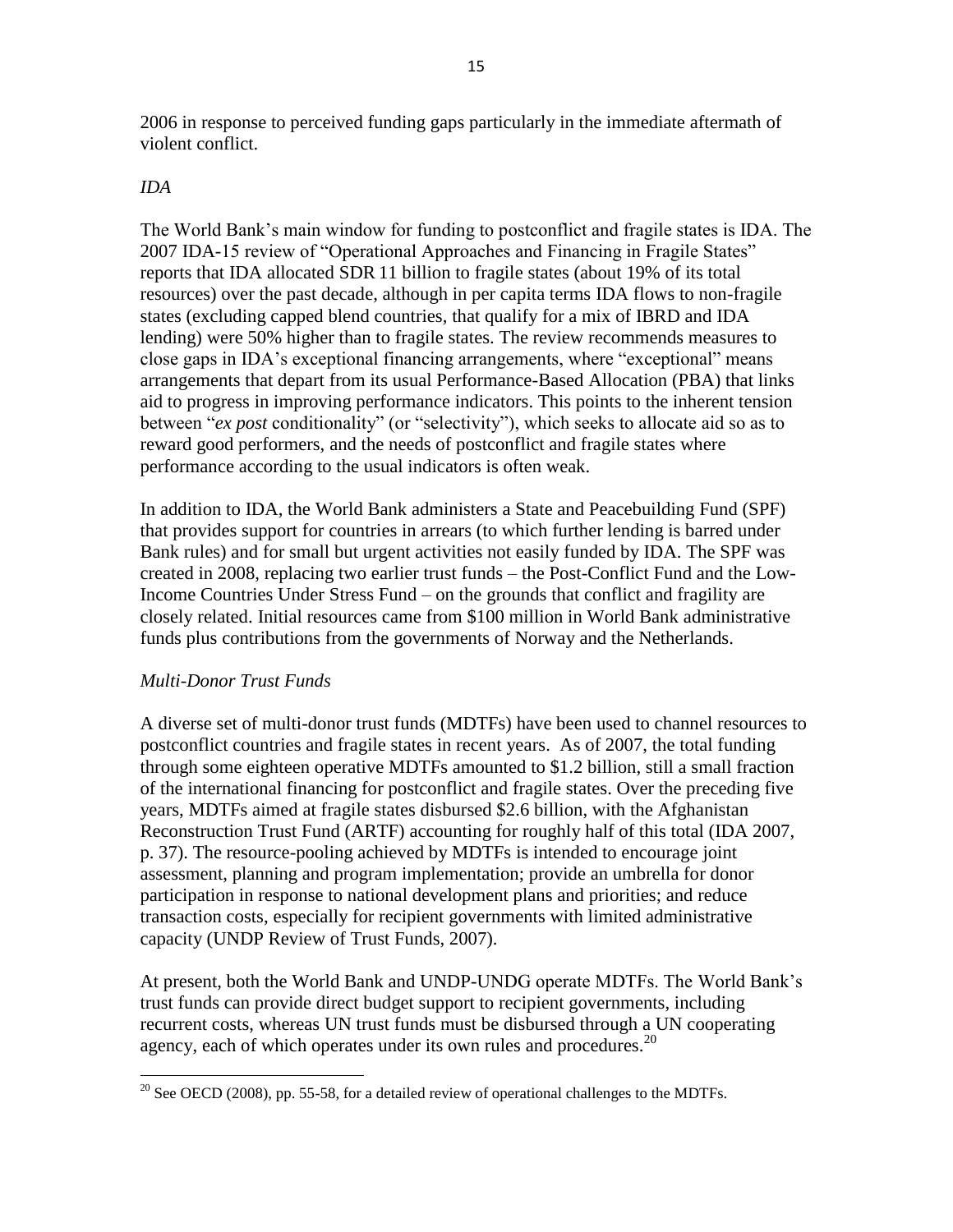While potentially competitive and/or duplicative, trust funds can complement each other, for example by providing direct budget support and sector-specific support. In Afghanistan, under the so-called "two window" approach, the Bank-administered ARTF has provided budget support, covering anything but humanitarian assistance and law enforcement, while the UNDP-administered Law and Order Trust Fund for Afghanistan (LOTFA) channeled resources to police salaries and other recurrent costs. <sup>21</sup> The UN PBF, the EU African Peace Facility (APF), and the EC Instrument for Stability are also able to fund non-ODA eligible activities. The Bank and the UNDG have engaged in efforts to standardize their procedures in order to facilitate their accessibility and use (Scanteam 2007; Development Initiatives 2006). The merits and complications of the two-window model are now being debated in what could either be defense of turf or a credible assessment of the value of complementary mechanisms.

As the use of MDTFs becomes more popular, it would be useful to have a comparative analysis of aggregate and sector financing over time by global, country, and countrythematic MDTFs to see where adjustments and improvements may be needed.

#### *Whole-of-government approaches*

Whole-of-government approaches have been initiated in several OECD donor countries in an effort to formulate an integrative approach to security, governance, and development by bringing together defense, foreign, and development ministries. While these efforts hold potential for policy coherence and harmonization of procedures and regulations, they are still in the testing phase and suffer the usual problems of timely, predictable and effective funding. Since they tend not to pool their funds with other efforts, they also do not resolve the coordination problems that arise when multiple bilateral and multilateral donors operate in recipient countries. Moreover, the whole-ofgovernment approaches have tended to focus on postconflict states, where defense ministries often take a lead role, rather than fragile states where development ministries would likely take the lead. Differing doctrinal stances and competition for resources have posed continuing problems in these integrative approaches. $^{22}$ 

#### *Regional approaches*

 $\overline{a}$ 

While considerable attention has been paid to the regional dimension of conflicts and the importance of engaging neighboring states in processes of conflict mitigation and peacekeeping, there have been few concomitant developments in the financial architecture or structure of aid flows, and even fewer efforts to evaluate them. One such initiative was the Multi-Country Demobilization and Reintegration Program (MRDP) for the Great Lakes region of Africa, and this experience should be evaluated for its lessons

 $^{21}$  In addition, the UNDP-administered Afghan Interim Authority Fund provided initialsupport for the civil service and Loya Jirga.

 $^{22}$  For discussion, see (Patrick and Browne 2009; CIC, "Recovering from War" 2008; OECD Resource Flows, 2008, pp. 52-59).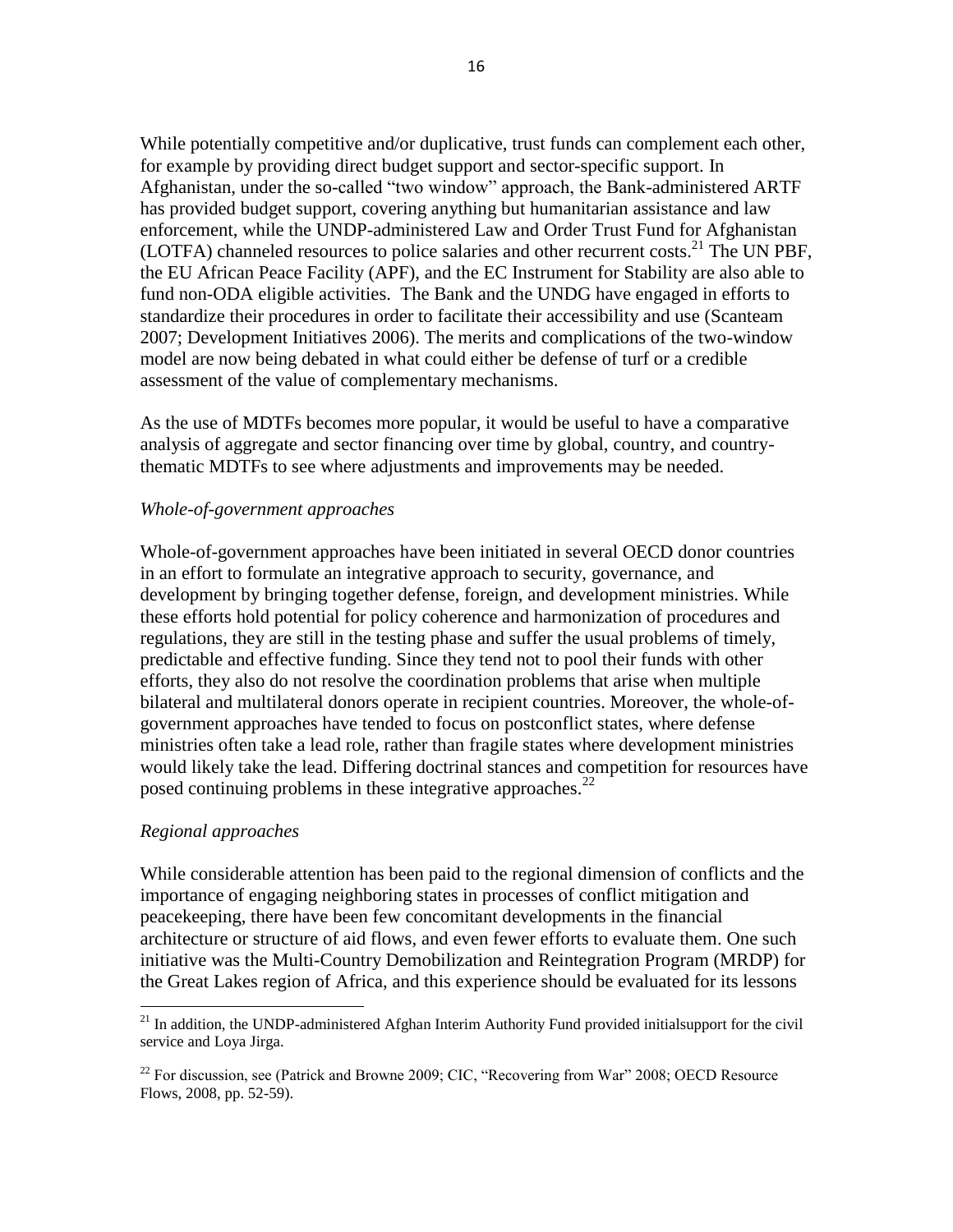on the benefits and difficulties of a regional approach. The UK government"s Africa Pool and Global Conflict Prevention Pool contain regional initiatives, but these operate at small scale relative to direct country aid programs. Other initiatives aimed at resolving or staving off regional crises, that merit further examination, include: the OECD-sponsored Club du Sahel, which provided support and distributional planning for eight countries in the region subject to drought and famine; the recommended (but not implemented) proactive approach to regional conflict prevention in the Ferghana Valley in Central Asia<sup>23</sup>; the India, Nepal, Bangladesh watershed program aimed as preventing water resource conflicts in the region; the similarly intentioned Nile River Basin Initiative; and the Mano River Basin initiative, which focused on early warning and training in the forest area shared by Guinea, Liberia, and Sierra Leone.<sup>24</sup>

The potential for regional development banks, including the ADB, AfDB, and IDB, to play a role in conflict prevention and postconflict reconstruction via cross-border initiatives should be examined, as should the potential roles of the African sub-regional organizations that were established initially to promote regional economic integration but increasingly have become involved in conflict prevention, conflict mitigation and postconflict reconstruction. ECOWAS Bank for Investment and Development (EBID) and the Development Bank of Southern Africa (DBSA), affiliated with SADC, may also have some potential in this regard. While not a funding entity itself, the UN's regional office for West Africa (UNOWA) could extend its cross-border functions to advise on subregional funding opportunities to advance security and development.

### *The UN Peacebuilding Fund*

 $\overline{a}$ 

The one financing modality established specifically to address early recovery in postconflict situations is of recent origin: the UN Peacebuilding Fund (PBF), created in 2006. It holds promise, but many observers agree that it has failed to utilize the more than \$300 million raised as of February 2010 in the most effective manner. While exceeding its initial funding goal by some \$50 million, with contributions from 45 donor countries, more than two-thirds of the PBF"s finances come from its five lead donors, making it highly dependent on the preferences of donors who are able to "forum shop" among a variety of funding channels. As of March 2009, the PBF had disbursed \$122 million to twelve recipient countries, with 70% of its resources going to the UN Peacebuilding Commission"s four "adoptee" countries: Burundi, Central African Republic, Guinea-Bissau, and Sierra Leone. PBF is required to disburse its funds through UN agencies, and 73% of its total allocations have been passed through UNDP. Despite its early recovery mandate, PBF resources have often been provided in later stages of war-to-peace transitions.

<sup>&</sup>lt;sup>23</sup> Center for Preventive Action, "Calming the Ferghana Valley: Development and Dialogue in the Heart of Central Asia." New York: Council on Foreign Relations and Century Foundation, 1999.

<sup>&</sup>lt;sup>24</sup> O'Brien, Graybow and Iacopetta (2000) compiled an inventory of 59 regional intergovernmental organizations. The fragmentary nature of the available data is reflected in the fact that this study provides total budgets for only 28 of them. We know of no more recent effort to collect this information.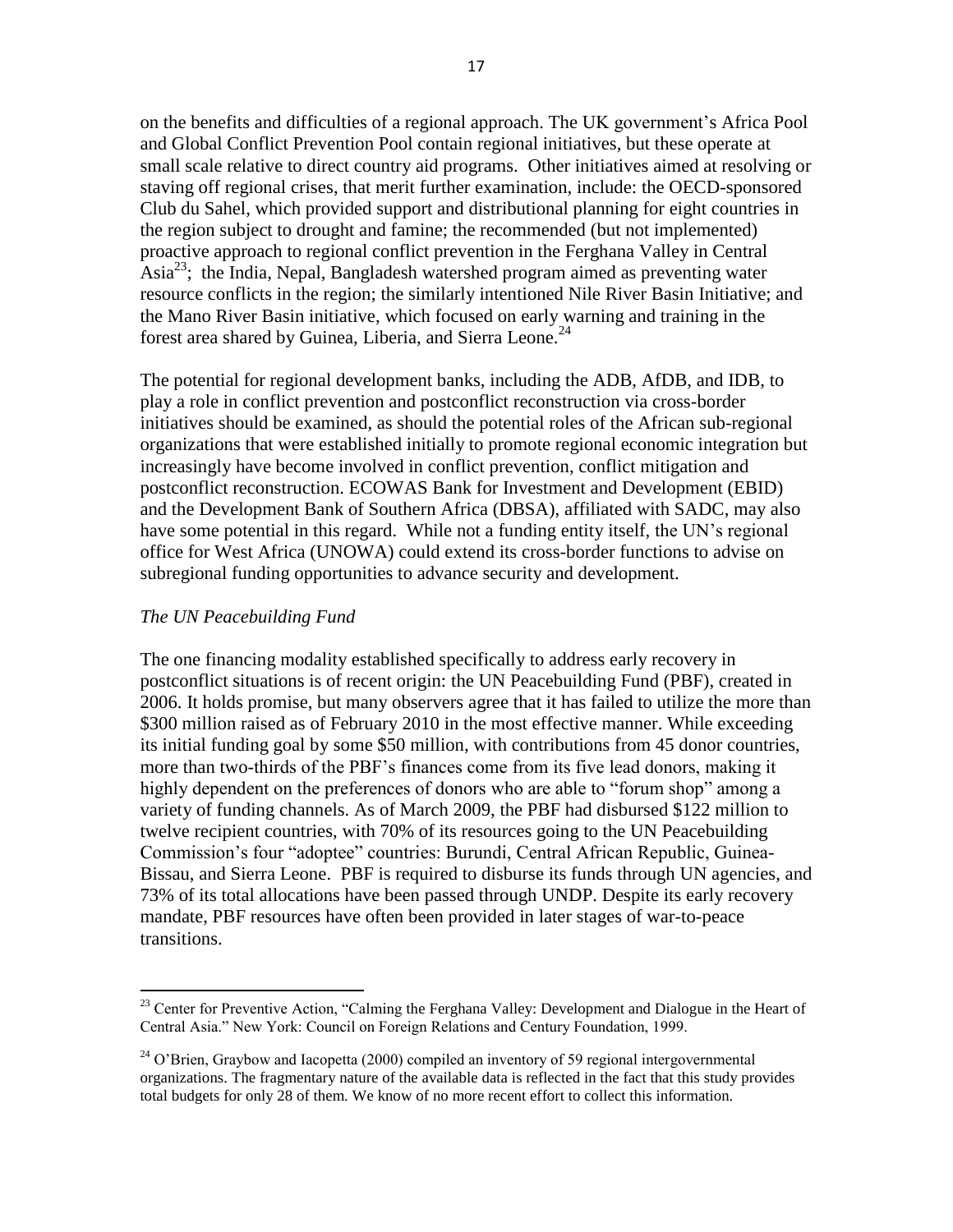Established with the goals of financing urgent but underfunded peacebuilding activities and mobilizing on-going resource flows, the PBF has run into the same constraints that characterize much of the international aid architecture: lack of strategic planning and prioritization; complex and time-consuming decision-making and disbursement procedures; role confusion and coordination failures; unpredictability and uncertain sustainability; limited staff capacities; and, stemming from all of these, questionable effectiveness in meeting peacebuilding objectives. On top of these generic problems, the PBF suffers from having a complicated management structure: it is part of a tripartite arrangement with the UN"s Peacebuilding Commission and Peacebuilding Support Office, and it is subject to third-party management through UNDP"s Multi-Donor Trust Fund office. Ball and van Biejnum (2009) offer a set of recommendations, in part developed by internal review, to re-align the Fund"s early and medium-term funding windows, set more explicit peacebuilding priorities, and streamline responsibilities and procedures to help the PBF fulfill its promise.

# **5. Trends in National Government Finance**

This section reviews trends in national government finance in postconflict and fragile countries. First we discuss domestic revenue; then we discuss the composition of government expenditure. In section 6, we discuss relationships between international financing and national government finance.

#### *Domestic revenue*

A critical feature of legitimate and effective states is the social contract between the government and the citizenry. The state provides services including physical security, economic infrastructure, health care, and education. The public, in turn, pays taxes based on the perception that the state will fund these services. In postconflict countries and fragile states, this nexus is often weak, and in some parts of a country it may be nonexistent.

Postconflict countries often have a very low ratio of domestic revenue to national income. In many cases, they also have a relatively low national-income denominator, with the result that their ability to fund public goods and services is exceptionally limited. As shown in Figure 8, this pattern is found across regions, even in countries where a number of years have elapsed since the onset of peace. In Latin America, the tax coefficient (ratio of tax revenue to GDP) in Guatemala and El Salvador in 2007 was roughly two-thirds of the regional average. In sub-Saharan Africa, the tax coefficients in Uganda and the DRC were 61% and 38% of the regional average, respectively. In South Asia, those in Afghanistan and Nepal were 43% and 75% of the regional norm. And in the East Asia & Pacific region, the tax coefficients of Cambodia and Timor-Leste (apart from its offshore oil economy) were approximately two-fifths of the regional average.

#### [INSERT FIGURE 8 HERE]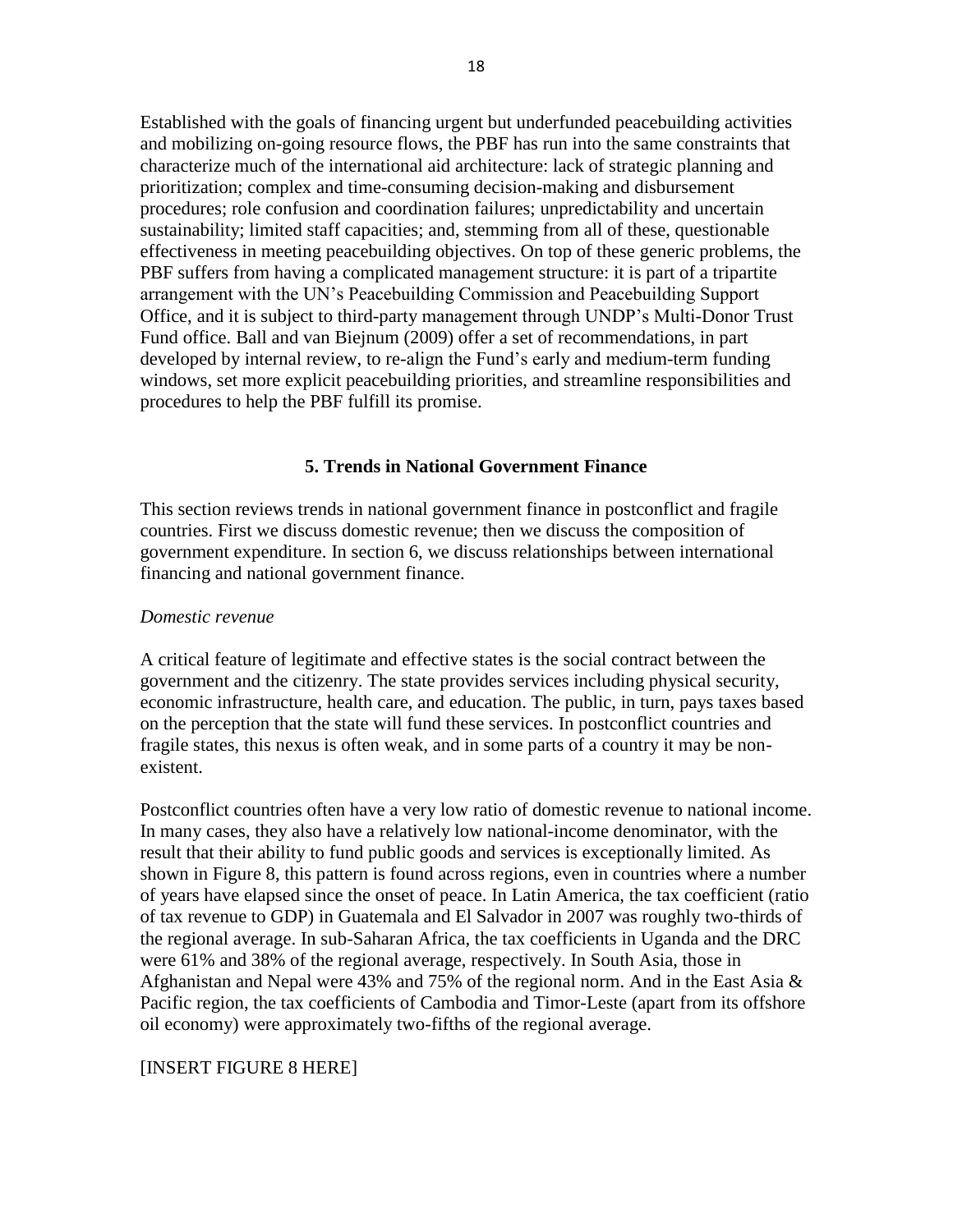The sluggish growth of domestic revenue in postconflict countries reveals a serious lacuna in policies intended to promote statebuilding and peacebuilding. In many cases, the fiscal dimension is under-emphasized, if not missing altogether, in the postconflict policy priorities of national governments and international donors alike. Even in the case of Guatemala, where the 1996 peace accords explicitly mandated an increase in tax revenues from 8% of national income – the lowest level in the western hemisphere next to Haiti – to 12% by the year 2000, progress has been very slow: in 2000, the country"s tax coefficient barely reached 10%, and six years later it had yet to reach the 12% target (see Figure 9).

# [INSERT FIGURE 9 HERE]

One factor exacerbating the slow revenue growth in postconflict countries has been donor support for tariff reductions in the name of trade liberalization and economic efficiency. In Guatemala, for example, even as the IMF"s Managing Director publicly endorsed the revenue-enhancement goal mandated by the peace accords, the Fund"s staff urged the government to cut tariffs.<sup>25</sup> As shown in Figure 9, tariff revenue in Guatemala fell both relative to total tax revenue and absolutely. Yet tariffs are often a major component of tax revenue in low-income countries, among other reasons because the administrative costs of collecting customs duties are relatively low. Moreover, the efficiency argument for trade liberalization – that domestic industries should not be protected from international competitors who can produce at lower cost – is largely irrelevant in contexts where tradecompeting industries do not exist. Guatemala, for example, does not have an automobile industry, nor is it likely to have one in the foreseeable future; hence there is no efficiency argument against substantial tariffs on Guatemala"s automobile imports, which could provide a significant source of tax revenue.

We return to this topic in section 6, where we consider ways that the international community can actively support – rather than obstruct – revenue generation in lowincome countries in general, and in postconflict countries in particular.

# *Managing revenues from extractive resources*

 $\overline{a}$ 

Extractive industries, such as petroleum and mining, can provide the state with substantial revenues to fund public expenditure without taxing its citizens directly. There is a risk, however, that this "easy money" will weaken the state-society fiscal contract by reducing the government"s accountability to taxpayers, as well as fostering rent-seeking behavior and exacerbating social tensions. Whether extractive resources prove to be a blessing or a curse is not a foregone conclusion: the results are contingent on policies and

<sup>&</sup>lt;sup>25</sup> Visiting Guatemala in May 1997, IMF Managing Director Michel Camdessus stated that the Fund's only condition for a stand-by agreement would be that the government complies with its peace-accord commitments, including a 50% increase in the revenue-to-GDP ratio. Yet at the 1998 meeting of the Consultative Group for Guatemala, the IMF representative urged the government to "resist pressures to increase import duties or delay the scheduled reduction in customs tariffs,' arguing that 'these actions will have adverse effects on output growth.' For discussion, see Boyce (2002, pp. 40-47).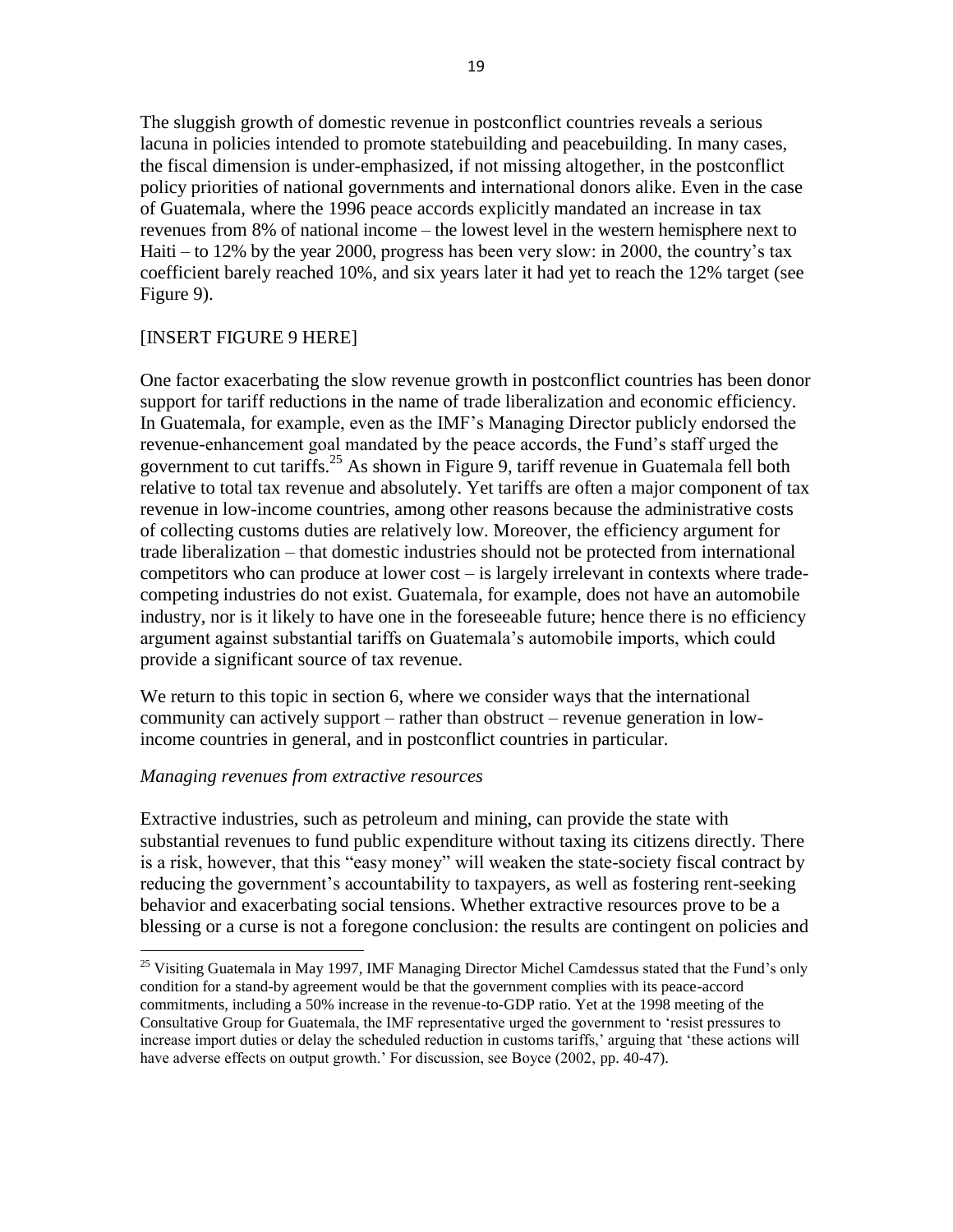politics. The establishment of resource-specific revenue instruments, like the Petroleum Fund of Timor-Leste (see sidebar), is one recent strategy to address these concerns. Another, complementary, strategy would be to set up an extractive sector forum, bringing together citizens, political leaders and companies to forge a "resource compact" that includes an independent body to monitor the extractive sector (Le Billon 2008).

### [INSERT SIDEBAR ON TIMOR-LESTE PETROLEUM FUND HERE]

#### *Expenditure priorities*

The other side of the state-society contract is the delivery of services by the state that the public expects in return for paying taxes. Expenditure patterns in postconflict countries often differ from regional norms, with relatively high levels of military expenditure and relatively low levels of expenditure on social services, such as health and education. This is illustrated in Figure 10, which compares the ratio of military expenditure to public health expenditure in four postconflict states – Burundi, Angola, Cote d'Ivoire, and Sierra Leone – to the average ratio in other countries in sub-Saharan Africa. In Sierra Leone, military expenditure is nearly 40% higher than public health expenditure, and in Burundi it is more than six times higher; in contrast, the regional norm is for public health expenditures to be roughly 65% higher than military spending.

# [INSERT FIGURE 10 HERE]

 $\overline{a}$ 

These differences are not surprising, but they suggest a need for careful attention to the composition of government expenditure in light of the requirements of statebuilding and peacebuilding. Postconflict countries often inherit relatively large military forces; expenditures associated with postwar disarmament, demobilization, and reintegration (DDR) may continue to lead to larger-than-normal military budgets and yet be fully consistent with peace implementation goals. Moreover, in some cases ongoing security challenges may provide a rationale for above-average military expenditures. But the political influence of the military may also play a role, independent of security needs that carry legitimacy in the eyes of the wider public. In the immediate postwar years in El Salvador, for example, military spending remained three times higher as a percentage of GDP than it had been before the war; meanwhile inadequate funding for new democratic institutions, including the National Civilian Police, threatened to undermine the peace implementation process.<sup>26</sup> In such cases, the goals of building an effective and legitimate state and securing a durable peace require reallocations of expenditure in accord with these priorities.

#### **6. International Assistance and National Finance**

This section considers how the provision of external resources affects national finance in postconflict countries and fragile states. First, we consider the relation between inflows of

 $26$  For discussion, see De Soto and Castillo (1994) and Boyce (1996, Chapters 5-7).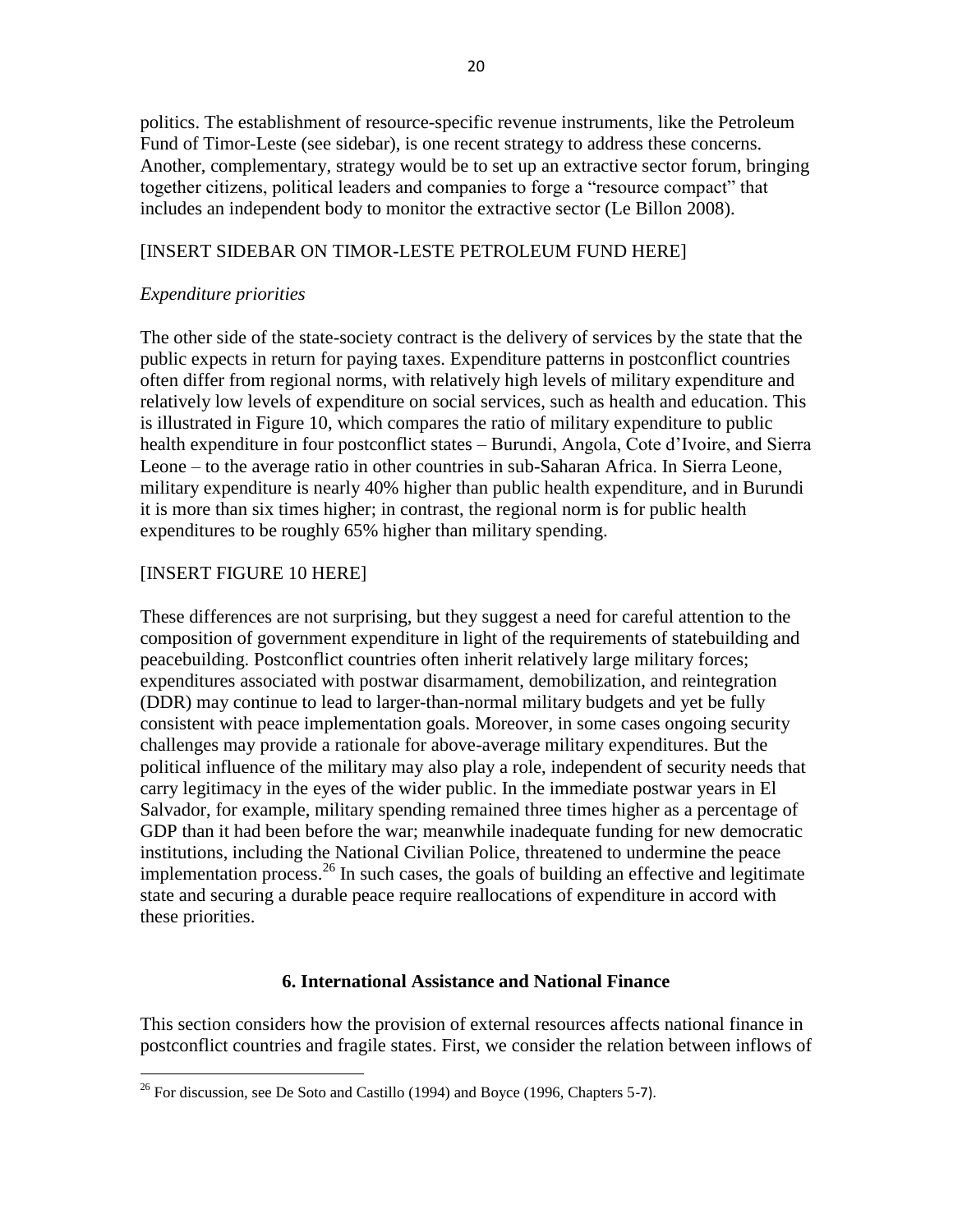international assistance and the national tax effort. We then discuss several policies by which the international community could strengthen the contribution of aid to building sustainable fiscal systems. Lastly, we examine the impediments to building effective and legitimate states posed by external debt legacies.

The issues discussed in this section are relevant to aid in general; they are not entirely unique to postconflict countries and fragile states. But in these countries, where the fiscal dimension of statebuilding is (or ought to be) a high priority, these issues stand out in particularly sharp relief. Elsewhere the relationship between international assistance and national finance may be dismissed as a matter of less-than-critical importance, but in postconflict countries and fragile states it cannot.

# *Aid and tax revenue*

In principle, international financing can help in building, or repairing, the state-society contract that ties taxation to the provision of public goods and services. Aid can be used to increase government expenditures beyond what domestic revenue would otherwise allow, and if this builds public confidence in the willingness and ability of the state to provide desired goods and services this can, in turn, help to build support for increased taxation.

In practice, however, this effect is not a foregone conclusion. By providing a soft option for recipient states to obtain revenue – compared to the harder route of collecting taxes – aid may "crowd out" domestic revenue mobilization rather than promoting it. There is no *a priori* reason to assume that one effect always will prevail over the other (see Figure 11). More importantly, there is scope for donor policy decisions to influence the direction and magnitude of the net effect of aid on tax revenue, as discussed below.

# [INSERT FIGURE 11 HERE]

Figure 12a shows the relationship between aid and tax revenue (as percentages of GDP) in the low and lower-middle income countries of sub-Saharan Africa in 2006-08. Two observations can be made on these data. First, there is some evidence of an inverse relationship between the two variables – a constant-elasticity estimate of the relationship indicates that a 10% increase in aid is associated with a 2.4% reduction in taxes<sup>27</sup> – but this relationship is primarily attributable to two outliers, Lesotho (with relatively low aid and high tax revenues) and Sierra Leone (with relatively high aid and low tax revenues). Second, among the other countries there is no indication that higher aid is associated with higher tax revenues.

# [INSERT FIGURE 12a HERE]

 $\overline{a}$ <sup>27</sup> The estimating equation:  $ln(taxes) = 3.003 - 0.239ln(aid)$ .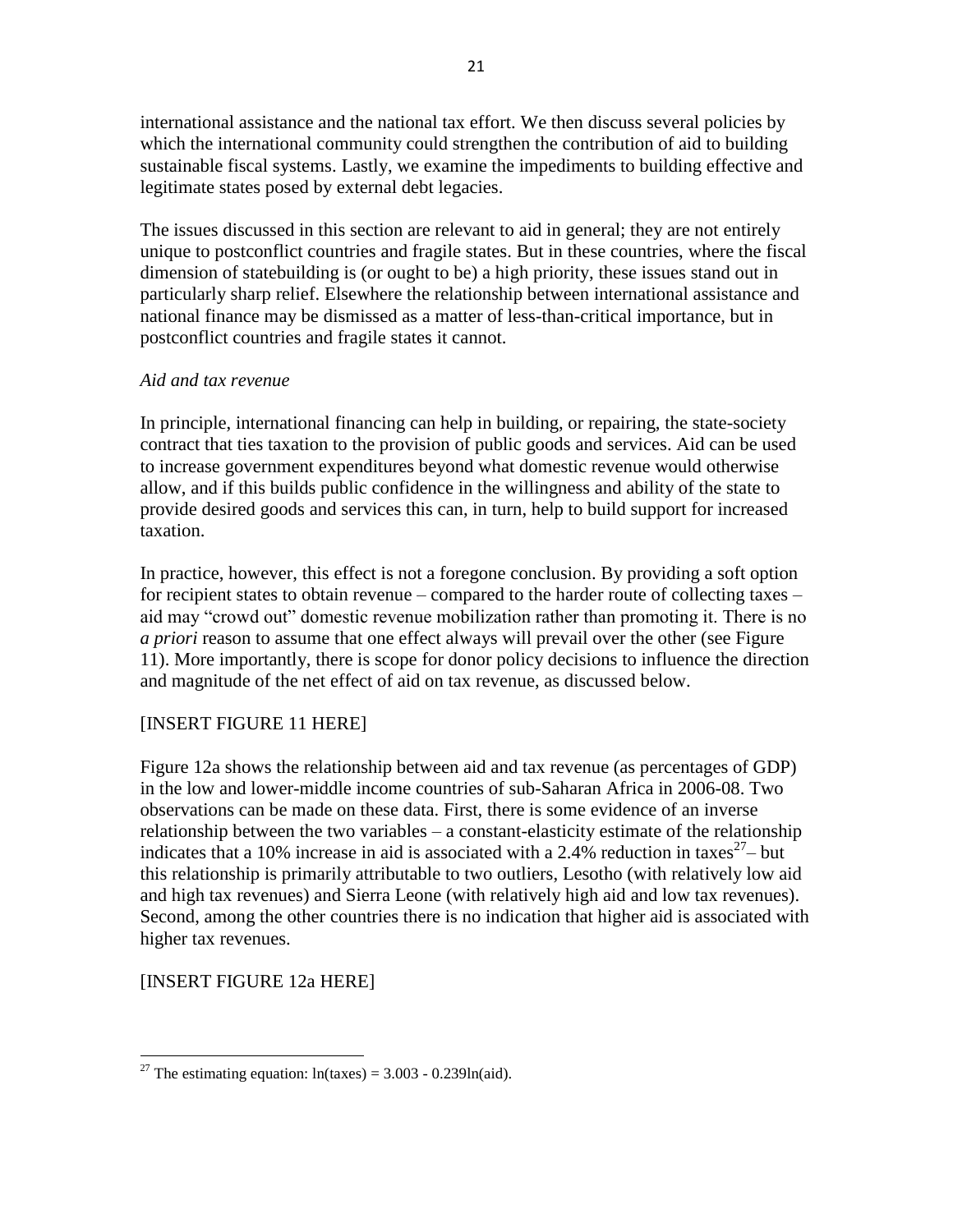Cross-sectional correlations cannot prove causation, of course. In the case of a negative correlation, higher aid could lead to lower taxes, or lower taxes could lead to higher aid, or both could be affected by other variables, or some combination of these could be at work. But we can say that the absence of a positive correlation between aid and taxes suggests that aid may not be doing much to improve tax revenues.

Econometric studies that have sought to identify causal relationships in the effect of aid on tax revenues have not settled this issue, but many researchers have found negative or insignificant impacts. In a review of evidence from sub-Saharan Africa, Moss, Pettersson and van de Valle (2006) conclude that aid "may have undercut incentives for revenue collection." To illustrate, they note that a scattergram showing aid and tax shares in low and lower-middle income countries in the 28-year period from 1972 to 1999 (reproduced here as Figure 12b), the top right quadrant (high aid and high taxes) is empty. They also conclude that aid has adversely affected the quality of governance: "states which can raise a substantial portion of their revenues from the international community are less accountable to their citizens and under less pressure to maintain popular legitimacy."

# [INSERT FIGURE 12b HERE]

An IMF study of 107 recipient countries found that the effects of grant aid differed from those of loans. Grants had a negative impact on domestic revenues, an effect that was strongest in countries plagued by "high levels of corruption" where "the decline in revenues completely offsets the increase in grants" (Gupta *et al.* 2003). Concessional loans were associated with higher domestic revenue mobilization, an effect the authors suggest may be due to the need to raise revenue to repay the loans. From the standpoint of assisting in building the state-society contract, however, increasing revenue for the purpose of servicing debt to external creditors is a less than resounding success, for it fails to uphold the state's side of the state-society contract: the delivery of services to its citizenry.

# *Can Aid Crowd in Fiscal Capacity?*

There are several ways that aid donor policies could seek to "crowd in" greater fiscal capacity – the capacity of states to raise revenue, allocate resources, and manage expenditure – in recipient countries. These include:

- *Technical assistance:* Donors can and, to a limited extent, do provide assistance in the area of tax policy and administration. The amounts are generally small, however: the OECD (2009a, p. 95) reports that in 2006 only 0.087% of official development assistance was dedicated to "tax-related tasks," and that only one-eighth of this (\$11 million worldwide) went to fragile and conflict-affected countries, primarily Afghanistan, Rwanda, and Kenya.
- *Budget support:* Channeling aid through the national budget could not only build government capacity to allocate and manage expenditure but also strengthen public confidence in the ability of the government to deliver goods and services,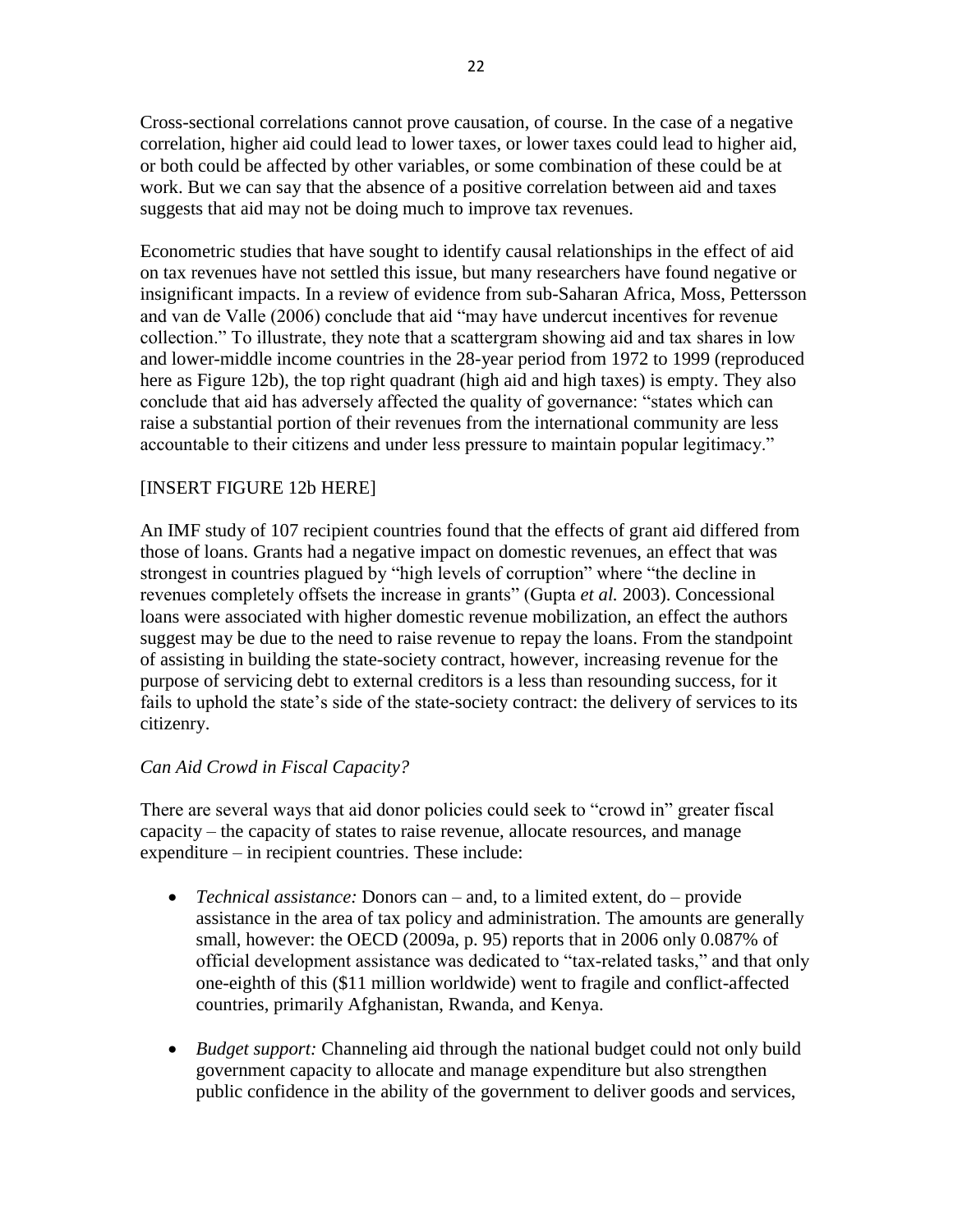thus enhancing their willingness to pay taxes. Yet at present, only a small fraction of aid is allocated to budget support. Aid agencies have a fiduciary responsibility to see that their money is well spent, but this can be met by "dual control" systems that seek to ensure accountability and transparency. Such a system has been implemented by the Afghanistan Reconstruction Trust Fund (ARTF), discussed in section 4: recurrent budget expenditures are submitted to the ARTF for reimbursement, which is disbursed after review by an external monitoring agent whose function is akin to that of an internal auditor.<sup>28</sup>

- *Revenue conditionality:* Donors could (but rarely do) make access to aid conditional upon progress in domestic revenue mobilization, a policy that would be akin to the provision of matching grants by philanthropic foundations. DfID"s former chief economist has proposed that donors collectively limit aid to 50% of the tax revenue collected by the recipient government, excluding oil and mineral revenues (Wood 2008). Among the low and lower-middle income countries of sub-Saharan Africa, this ceiling would require aid reductions (and/or tax increases) in the countries in the red half of the scattergram in Figure 12a. A "matching funds" approach could be facilitated if inter-donor coordination were enhanced by channeling more medium-to-long term aid commitments through multi-donor trust funds (FIAS 2009, p. 27). Alternatively, revenue conditionality could be applied by individual donors to a subset of total aid.<sup>29</sup> For example, budget support in Afghanistan through the ARTF now includes an incremental amount tied to revenue performance in addition to a gradually declining base level.
- *Taxing aid:* Currently, not only aid itself but also aid-generated income flows are largely tax-exempt in the recipient countries. This deprives governments of needed revenues, impedes learning-by-doing in tax administration, and, above all, sends a perverse message to the populace: powerful people do not trust the government with their money and do not pay taxes. Efforts to tax aid – including tariffs on aid-financed imports, taxes on the incomes of national and expatriate aid agency employees and private contractors, and taxes on rental incomes of the owners of housing and offices leased to aid agencies and their staff – could help to prime the pump of domestic tax collection. This would require substantial, and in our view quite sensible, changes in current aid protocols.<sup>30</sup>

<sup>&</sup>lt;sup>28</sup> For more on the ARTF, see Ghani *et al.* (2007) and Peace Dividend Trust (2009).

<sup>&</sup>lt;sup>29</sup> Revenue conditionality also has been proposed in a study by the IMF Fiscal Affairs Department (Gupta *et al.* 2003, p. 18): "Traditionally, donors have imposed conditions on the expenditure side on how their resources could be utilized, without taking into account the impact of assistance on revenues… A similar type of requirement could be considered for the revenue side."

<sup>&</sup>lt;sup>30</sup> For further discussion, see Boyce and O'Donnell (2007); Carnahan (2007); and OECD (2010a, pp. 105-107).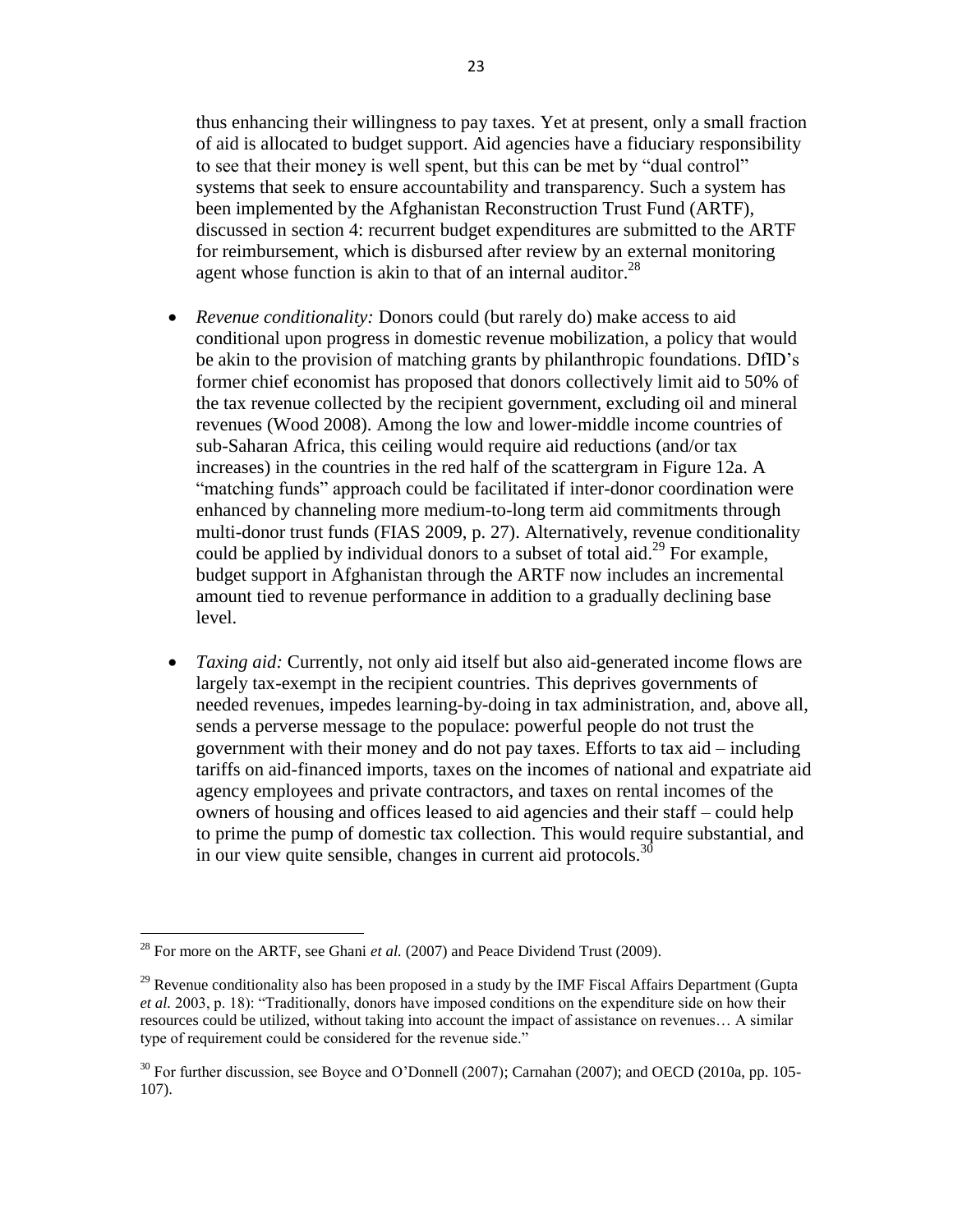• *Local procurement:* It is estimated that only one of every ten dollars spent by the UN Transitional Administration in East Timor "actually reached the East Timorese' (Chesterman 2004, p. 183).<sup>31</sup> Local procurement can help to spur economic recovery and development (see sidebar on "spending the development dollar twice" in Afghanistan).<sup>32</sup> In so doing, it can also help to expand the country"s tax base, particularly if procurement policies are tied where appropriate to tax compliance by local firms. Channeling a larger share of donor expenditure into local economies will require measures beyond the formal "untying" of aid envisioned in the 2005 Paris Declaration on Aid Effectiveness (Clay, Geddes and Natali 2009): it will require preferential policies to favor local procurement. Even when local procurement would entail higher transaction costs (or other costs), such policies cannot be dismissed as "inefficient" once we recognize that what is being procured is not only a given volume of goods and services, but also positive externalities created in their provision.

# [INSERT SIDEBAR ON LOCAL PROCUREMENT IN AFGHANISTAN HERE]

 *Support for civil society capacity to demand transparency and accountability:* Aid donors can seek to strengthen the society side of the state-society fiscal contract, too. In particular, efforts to promote transparency and accountability can work from the demand side as well as the supply side. The public expenditure monitoring by civil society organizations in Uganda"s Poverty Action Fund, mentioned earlier, is an example. Ugandan civil society groups have received support for this work from ODA donors, including DANIDA and DfID, as well as from private agencies such as OXFAM (de Renzio *et al.* 2006). Similar initiatives have been launched in other countries, including Croatia and South Africa (Robinson 2006). To date, however, support for such efforts has been the exception rather than the rule.

# *Postconflict debt burdens*

Many postconflict countries face high external debt burdens. These debts are often a legacy, at least in part, of borrowing that fed into social tensions that precipitated the conflict and of borrowing that was used to finance military expenditure during the conflict. Figure 13 illustrates this pattern in sub-Saharan African countries: in Liberia, Guinea-Bissau, Burundi and the DRC, the ratio of external debt to GDP in 2007 exceeded 1.0, compared to an average of 0.4 in other countries in the region.

# [INSERT FIGURE 13 HERE]

 $31$  Chesterman (2004, pp. 183-4) gives this telling example: "At one point, \$27 million was spent annually on bottled water for the international staff – approximately half the budget of the embryonic Timorese government, and money that might have paid for water purification plants to serve both international staff and locals well beyond the life of the mission."

 $32$  Peace Dividend Trust (2009). See also Carnahan, Durch and Gilmore (2006).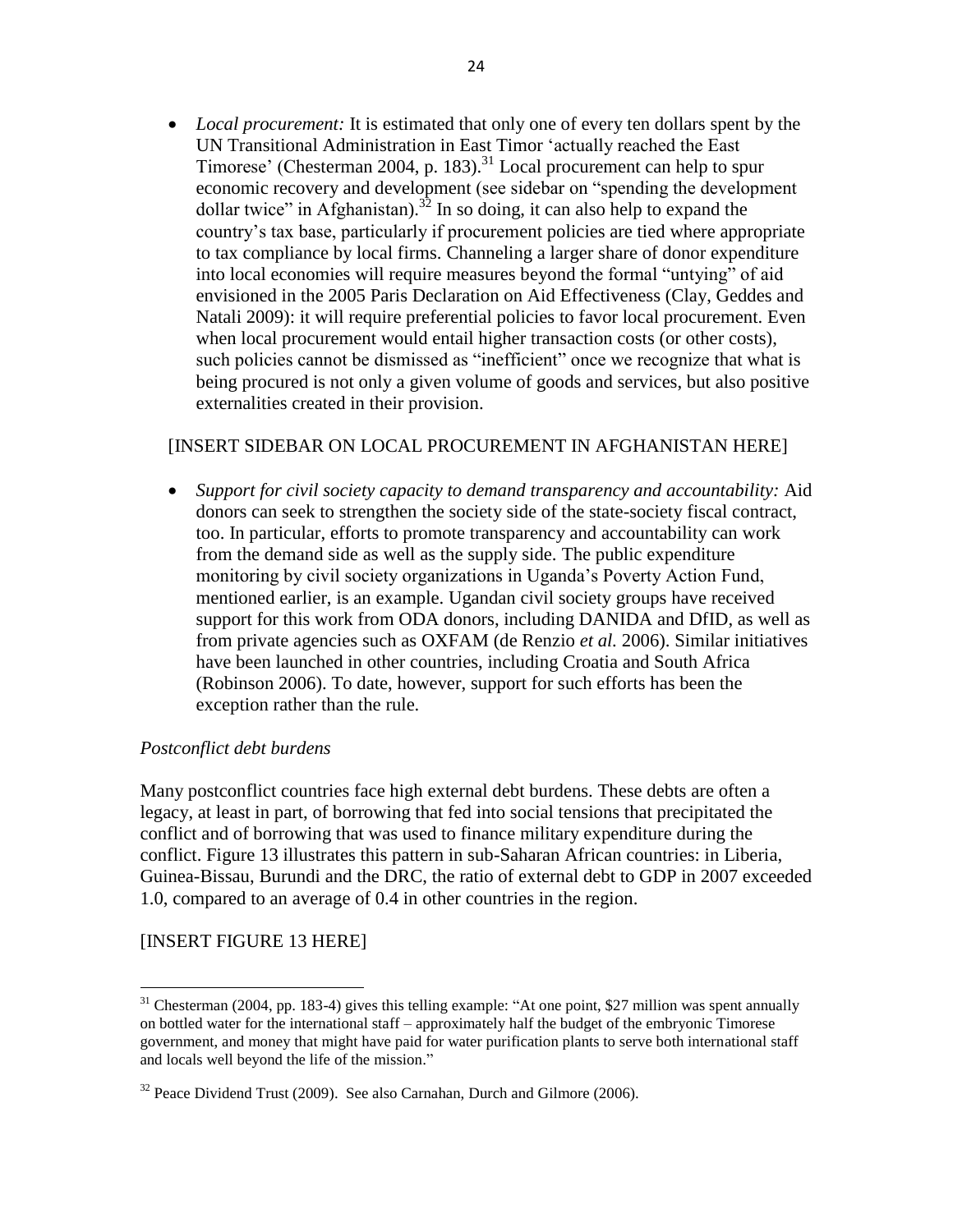As a result, postconflict countries often are obliged to devote a substantial share of scarce government resources to the payment of debt service. As shown in Figure 14, in 2006 debt-service payments were seven times greater than public health expenditure in Guinea-Bissau, more than five times greater in Burundi, and more than four times greater in Angola. In the average sub-Saharan African country, the ratio was considerably lower although debt service still exceeded public health expenditures. Along with its human cost, the diversion of African government resources into debt service may impose a political cost by weakening the state-society contract that underpins peace.

# [INSERT FIGURE 14 HERE]

One way that donors can ease debt burdens is by offering debt relief. Some relief has been provided by bilateral creditors. The Heavily Indebted Poor Countries (HIPC) initiative has provided some temporary and provisional relief for countries that have passed its "decision point," but relatively few countries have reached the "completion point" at which time debt relief becomes irrevocable. At present, debt burdens in many countries remain high as shown Figures 13 and 14.

Moreover, the conditions countries are required to meet to qualify for debt relief may be problematic, if not simply infeasible, in the wake of violent conflict. Announcing an emergency postconflict loan to the Central African Republic in 2004, for example, a senior IMF official remarked: "It will be important to resist political pressures to increase spending ahead of the elections, and to sustain and deepen the effort to contain the wage bill, given the large share of public expenditure absorbed by salary payments."<sup>33</sup> Noting the singular importance during postconflict transitions of efforts "to improve the well-being of public servants and other groups that need to feel part of the peace process," del Castillo (2008, p. 71) comments that such business-as-usual demands from donors "have not contributed to national reconciliation, and have even endangered peace."

Another potential way to ease debt burdens is by the selective erasure of "odious" debts, defined as debts contracted for purposes that did not benefit the people of the country, without their consent, in situations where creditors knew or should have known that this was the case. The establishment of an international arbitration body where claims of odious debt could be adjudicated at low cost – a step proposed by the government of Norway in 2005 – would make this policy more feasible.<sup>34</sup>

<sup>&</sup>lt;sup>33</sup> "IMF Approves US\$8.2 million Emergency Post-Conflict Assistance for the Central African Republic," IMF Press Release No. 04/158, July 23, 2004.

 $34$  For discussion, see Ndikumana and Boyce (2010).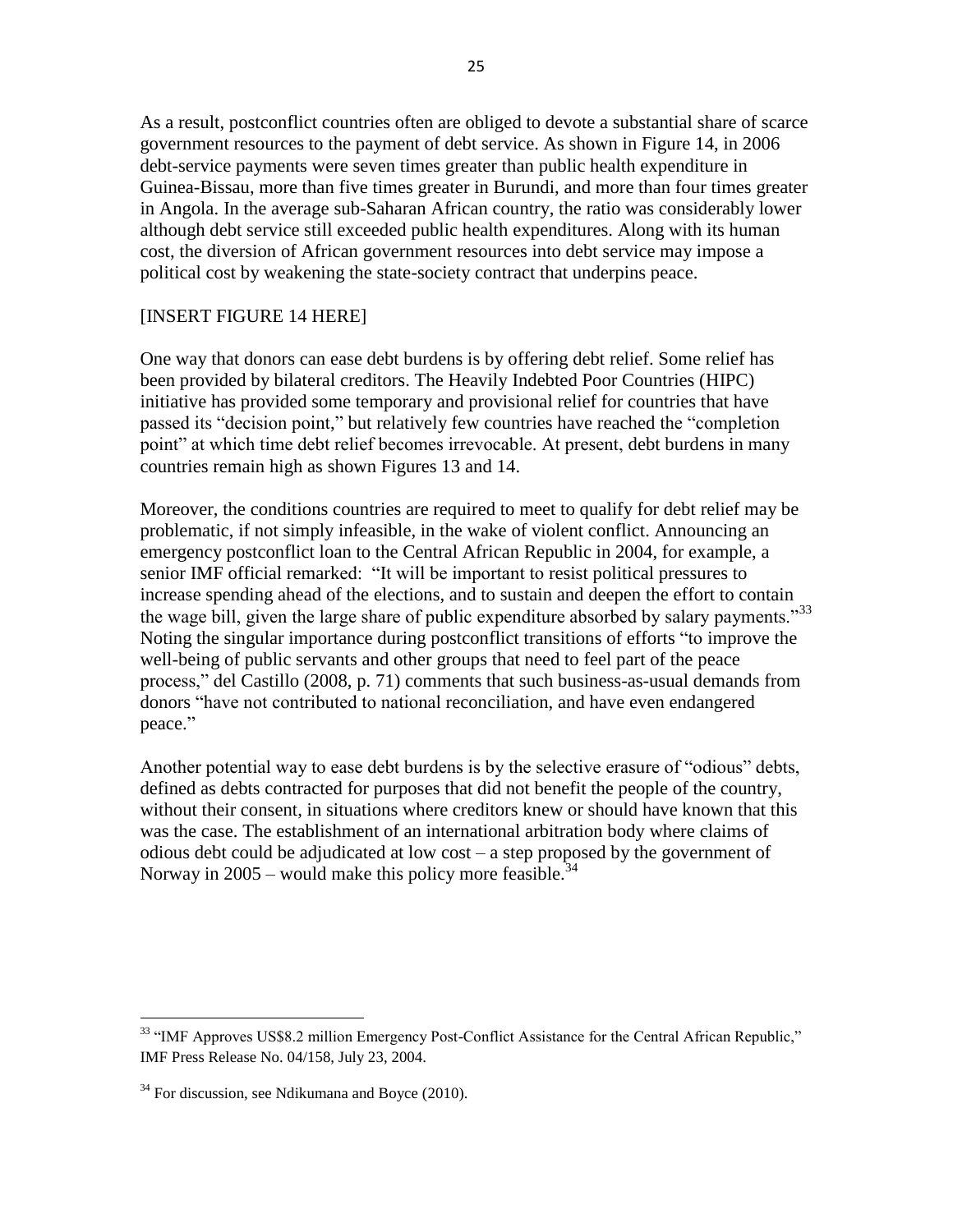#### **7. Conclusions**

This review of financing for fragile and conflict-affected states has revealed a variety of weaknesses in current arrangements. The performance and eligibility criteria that have been introduced for much of ODA are not well-suited to addressing the challenges posed by weak state-society relationships and the risk of violent conflict. The large number of bilateral and multilateral donors provides diversity of funding sources but impedes policy coordination and strategy coherence, while placing substantial burdens on recipient countries with limited administrative and managerial capacity. Multi-donor trust funds and other forms of pooled funding have in some instances resulted in greater collaboration among donors and recipients, but lack of agreement on strategic goals and competition among donors with diverse national and institutional interests continue to impede coordination and progress on the ground. International assistance, conditioned by donors' postcolonial and strategic interests, is characterized by an uneven distribution of resources across countries and regions. Short-term mandates, a paucity of multi-year funding, volatility in aid flows and delays in disbursements impede both planning and timely implementation.

The lack of credible and consistent data on aid flows impedes systematic analysis, evaluation, and learning, especially in fragile and conflict states where studies are forced to rely on incomplete and anecdotal evidence. Despite on-going attempts to improve data collection and recording, it remains difficult to track the gaps between pledges, commitments and disbursement of aid, and impossible to document its final resting place, whether in the administrative bureaucracies of funders or recipients, external service providers and consultants, or actual program deliverables on the ground. OECD recording codes are not universally agreed, nor are non-eligible ODA activities systematically recorded. At present, neither donors nor recipients have anything close to an adequate idea of how aid monies are being spent, let alone the impacts of this spending on peacebuilding and statebuilding.

All too often, funding is geared to priorities other than strengthening the state-society contract and building durable peace. Donors often target projects that provide banner visibility and reflect the perceived interests of constituents in donor countries rather than pressing postconflict needs that build confidence in recipient countries. Off-the-shelf "templates" for postconflict reconstruction substitute for the hard work of designing projects around local political, economic, environmental and socio-cultural needs. Substantial amounts of international aid fail to touch ground in the recipient countries, instead paying for foreign consultants and the administrative costs of the international presence. External funds can crowd out incentives for domestic revenue generation, deferring steps toward national self-sufficiency and fiscal sustainability. Most aid bypasses the government budget, failing to build capacity in resource allocation, public expenditure management, and transparent and accountable governance. The international presence itself creates fleeting and detached economic enclaves that fail to provide the building blocks for local enterprise, leaving the national economy on the sidelines in processes of procurement, service provision, and employment generation.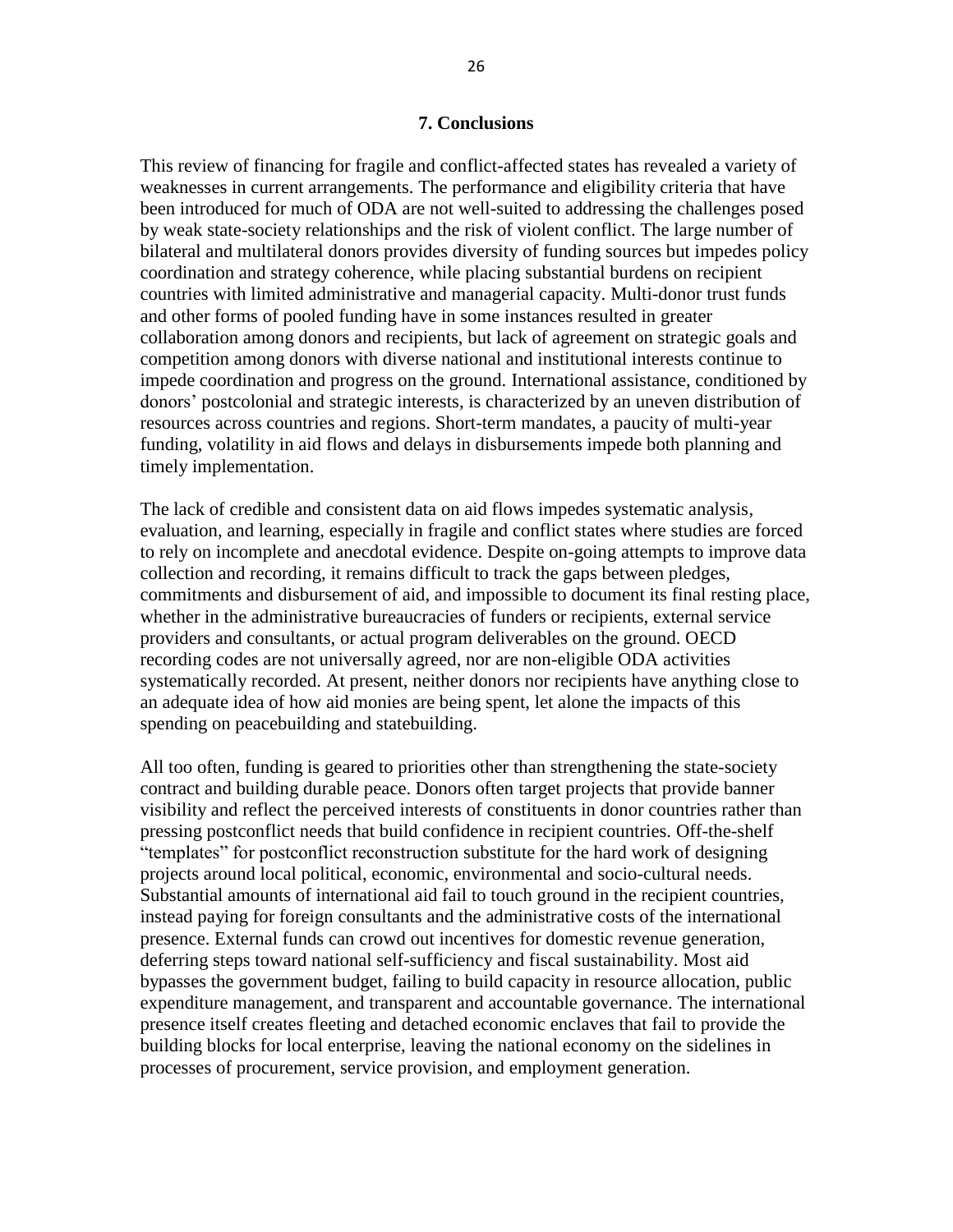# *Recommendations*

With this daunting constellation of problems in mind, we offer the following recommendations:

- Create an international, comprehensive database on aid to fragile and conflict states in order to facilitate monitoring, evaluation and accountability for both donors and recipients.
- Create national-level databases on aid commitments and actual and planned disbursements, including mechanisms (e.g., direct budget support, service delivery through NGOs, etc.) and sectoral allocations, a step that would require that donors track this information internally and share it.
- Develop criteria for international funding for fragile and conflict-affected states that do not meet generic performance criteria.
- Strengthen aid for conflict prevention, not only by devoting more resources to preventive action but also by mainstreaming conflict impact assessment in aid programming and project appraisal in fragile states.
- Strengthen the capacity of regional and sub-regional organizations and development banks to address the regional causes and effects of conflict and seek programmatic solutions.
- Capitalize multilateral funding mechanisms that can accommodate "aid orphans" – including both countries and sectors within countries – independent of donor interests and priorities.
- Establish a "stand-by" window for rapid needs assessment, deployment of personnel and disbursement of funds to meet immediate stabilization and conflict-recovery needs beyond humanitarian relief.
- Provide funding, including budget support, nationally to support locally determined plans for recovery and stabilization and help build public confidence in the state"s capacity to fulfill the social contract.
- Structure aid in ways that develop national public finance and management capacity with attention to fiduciary responsibility and accountability, including through civil society watchdog mechanisms.
- Explore ways to bring aid and the associated income flows into the tax base of recipient countries – so as to increase domestic revenue, build revenuecollection capacities, and affirm the principles of good fiscal governance – an effort that could begin with clarification of what is now taxable and nontaxable so as to eliminate blurred lines that currently leave much scope for tax evasion.
- Design and implement procurement policies that favor or, at a minimum, do not exclude – local contractors, service providers, and labor, with an eye to stimulating economic sectors that ensure local livelihoods and generate employment.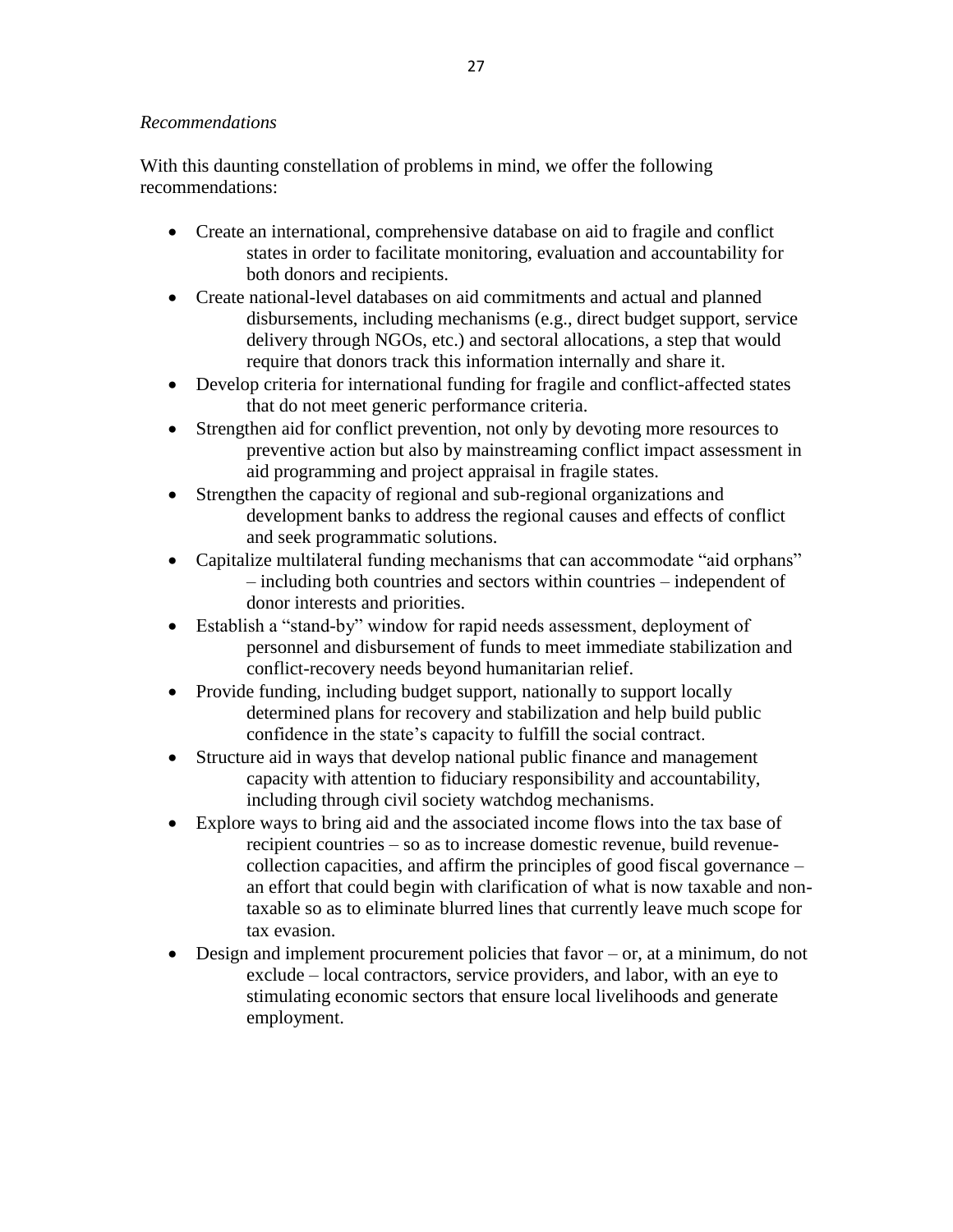#### **Acknowledgements**

The authors are grateful to Sarah Cliffe, Gary Milante and their colleagues on the WDR team for valuable comments and the provision of data. We also benefitted from very useful comments provided by reviewers William Byrd, Susan Woodward, and the OECD/DAC International Network on Conflict and Fragility. For research assistance we are grateful to Matthew Benson, Grace Chang, Megan Gleason, and Jesse Sanes. The usual caveats apply.

#### **References**

Alvarez-Plata, Patricia and Tilman Brück. 2007. "Postwar Debts: Time for a New Approach." In James K. Boyce and Madalene O"Donnell, eds. 2007. *Peace and the Public Purse: Economic Policies for Postwar Statebuilding.* Boulder, CO: Lynne Rienner, pp. 245-269.

Andersen, Louis. 2007. "Democratic Governance in Post-Conflict Liberia: An Interview with Dr. Amos Sawyer." Working Paper 2007/20, Danish Institute for International Studies (DIIS), Copenhagen.

Ball, Nicole, and Mariska van Beijnum. 2009. "Review of the Peacebuilding Fund." Paper, United Nations Peacebuilding Fund, New York.

Baunsgaard, Thomas and Michael Keen. 2005. "Tax Revenue and (or?) Trade Liberalization." Washington, DC: IMF Working Paper No. WP/05/112.

Birdsall, Nancy. 2007. "Do No Harm: Aid, Weak Institutions, and the Missing Middle in Africa." Washington, DC: Center for Global Development, Working Paper No. 113, March.

Boyce, James K. 2002. *Investing in Peace: Aid and Conditionality after Civil Wars.* Oxford: Oxford University Press.

Boyce, James K. 2008. "Post-Conflict Recovery: Resource Mobilization and Peacebuilding." Working Paper Series No. 159, Political Economy Research Institute, University of Massachusetts Amherst, Amherst.

Boyce, James K. and Madalene O"Donnell, eds. 2007. *Peace and the Public Purse: Economic Policies for Postwar Statebuilding.* Boulder, CO: Lynne Rienner.

Boyce, James K., ed. 1996. *[Economic Policy for Building Peace:](http://www.amazon.com/gp/product/1555875262/102-5578914-5673739?v=glance&n=283155) The Lessons of El Salvador.* Boulder, CO: Lynne Rienner.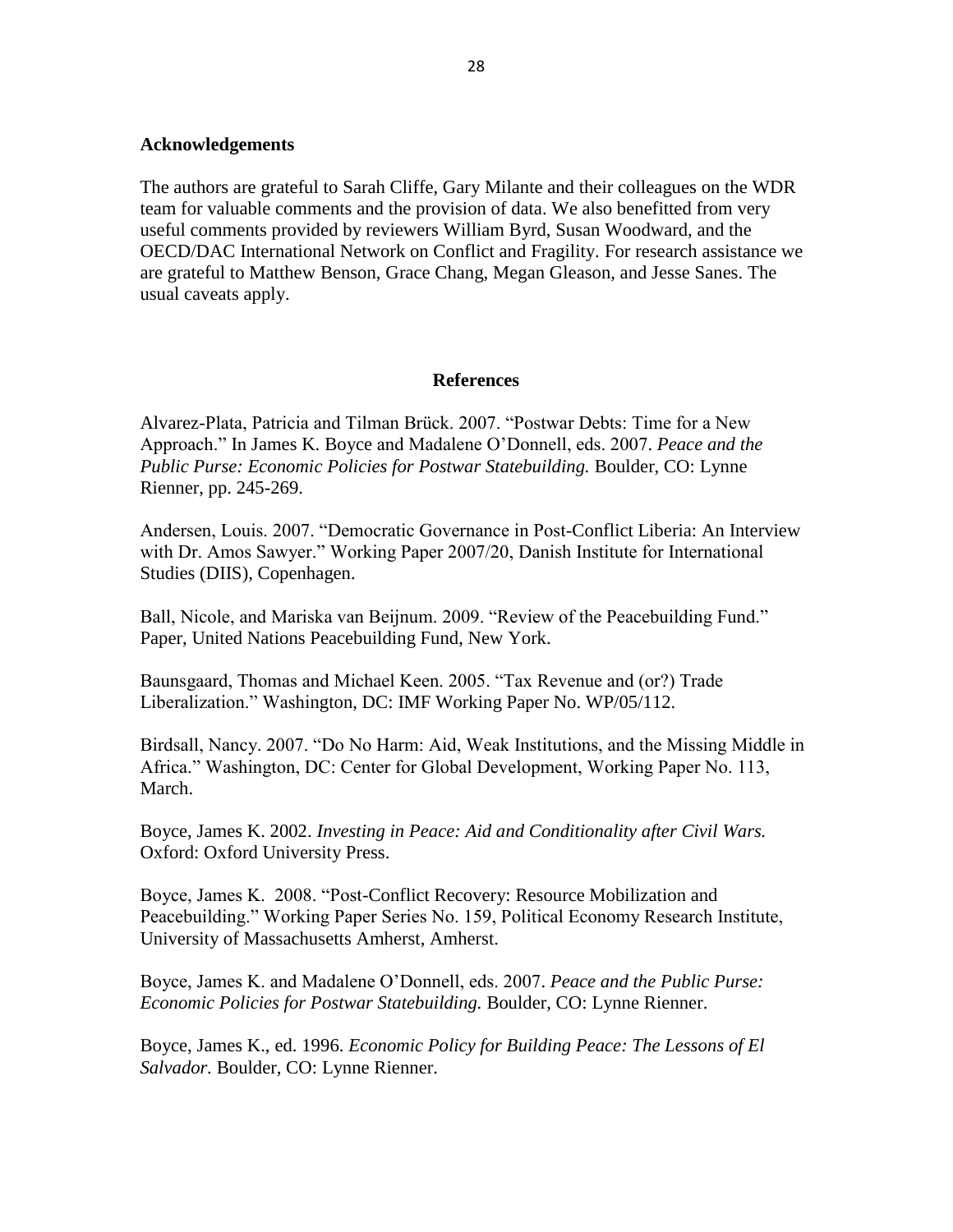Boyce, James K., and Ndikumana, Léonce. Forthcoming. "Capital Flight from Sub-Saharan Africa: Linkages with External Borrowing and Policy Options." *International Review of Applied Economics*.

Brautigam, Deborah, Odd-Helge Fjeldstad, and Mick Moore, eds. 2008. *Taxation and State-Building in Developing Countries: Capacity and Consent.* Cambridge: Cambridge University Press.

Bulir, Ales and A. Javier Hamann. 2003. "Aid Volatility: An Empirical Assessment." *IMF Staff Papers* 50(1): 64-89.

Call, Charles T. and Vanessa Wyeth, eds. 2008. *Building States to Build Peace.* Boulder: Lynne Rienner.

Carnahan, Michael. 2007. "Options for Revenue Generation in Post-Conflict Environments." New York: Center on International Cooperation, and Amherst: Political Economy Research Institute. May.

Carnahan, Michael, Scott Gilmore, and Monika Rahman. 2005. "Economic Impact of Peacekeeping." Phase I Interim Report. Ottawa and New York: Peace Dividend Trust.

Carnahan, Michael, William Durch and Scott Gilmore. 2006. "Economic Impact of Peacekeeping." Final Report. Ottawa and New York: Peace Dividend Trust.

Chandran, Rahul, Bruce Jones and Natasha Smith. 2008. "Recovering from War: Gaps in Early Action." Report for the UK Department of International Development, Center on International Cooperation, New York.

Chesterman, Simon. 2004. *You, the People: The United Nations, Transitional Administration, and State-Building*. New York: Oxford University Press.

Clay, Edward, Matthew Geddes and Luisa Natali. 2009. "Untying Aid: Is it Working? An Evaluation of the Implementation of the Paris Declaration and of the 2001 DAC Recommendation of Untying Aid to the LDCs." Copenhagen: Danish Institute for International Studies

Clements, Benedict, Sanjeev Gupta, Alexander Pivovarsky, and Erwin R. Tiongson. 2003. "Foreign aid and Revenue response: Does the Composition of Aid Matter?" Working Paper WP/03/176, International Monetary Fund, Fiscal Affairs Department, Washington, DC.

Collier, Paul and Anke Hoeffler. 2004. "Aid, Policy and Growth in Post-Conflict Societies." *European Economic Review* 48(5): 1125-1145.

Collier, Paul *et al.* 2003. *Breaking the Conflict Trap: Civil War and Development Policy.*  A World Bank Policy Research Report. New York: Oxford University Press.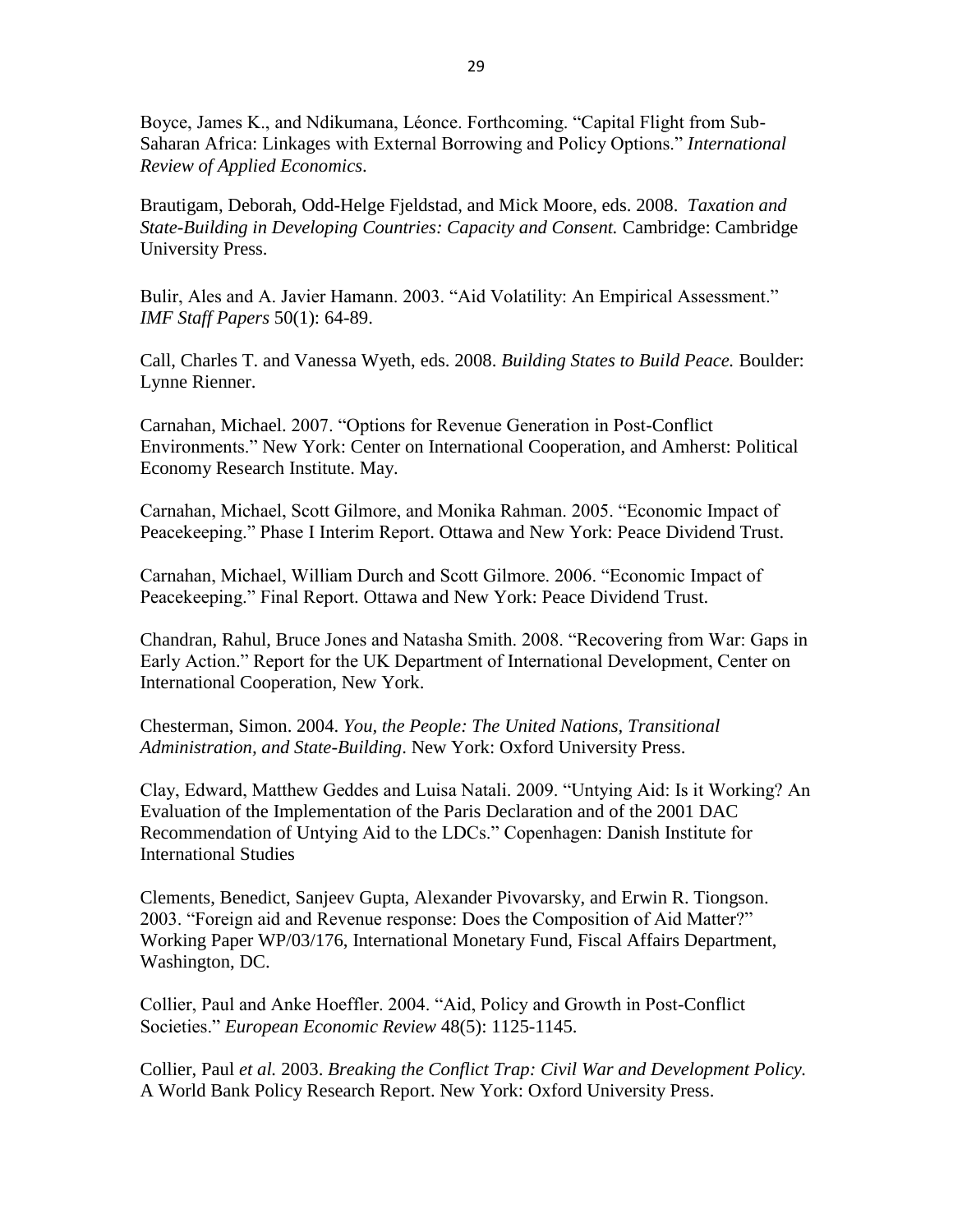Del Castillo, Graciana. 2008. *Rebuilding War-Torn States: The Challenge of Post-Conflict Economic Reconstruction.* Oxford: Oxford University Press.

De Renzio, Paolo, Vitus Azeem and Vivek Ramkuman. 2006. "Budget Monitoring as an Advocacy Tool: Uganda Debt Network." Brighton: Institute of Development Studies. Case study prepared for the research project on Lessons from Civil Society Budget Analysis and Advocacy Initiatives. April.

De Soto, Alvaro and Graciana del Castillo. 1994. "Obstacles to Peacebuilding." *Foreign Policy* 94: 69-83.

Development Initiatives. 2006. "Review of Trust Fund Mechanisms for Transition Financing." Phase 2 Report, Somerset, UK.

Di John, Jonathan. 2006. "The Political Economy of Taxation and Tax Reform in Developing Countries." Helsinki: World Institute for Development Economics Research, Research Paper No. 2006/74. July.

Di John, Jonathan. 2008. "Conceptualising the Causes and Consequences of Failed States: A Critical Review of the Literature." London: LSE Crisis States Research Centre, Working Paper No, 25. January.

Department of Peace Keeping Operations and The World Bank, New York and Washington, DC.

Durch, William J. 2009. "The Economic Impact of Peacekeeping: An Update." Washington, DC: Henry L. Stimson Center.

Fearon, James D. and David D. Laitin. 2003. "Ethnicity, Insurgency, and Civil War." *American Political Science Review* 97(1): 75-90.

Fjeldstad, Odd-Helge and Mick Moore. 2008. "Tax Reform and State-Building in a Globalised World." In Deborah Brautigam, Odd-Helge Fjeldstad and Mick Moore, eds., *Taxation and State-Building in Developing Countries: Capacity and Consent.*  Cambridge: Cambridge University Press, pp. 235-260.

Flores, Thomas E. and Irfan Nooruddin. 2009. "Financing the Peace: Evaluating World Bank Post-Conflict Assistance Programs." *Review of International Organizations* 4(1): 1- 27.

Foreign Investment Advisory Service (FIAS). 2009. *Taxation as State-Building: Reforming Tax Systems for Political Stability and Sustainable Economic Growth. A Practitioner's Guide.* Washington, DC: International Finance Corporation.

Forman, Shepard and Stewart Patrick, eds. 2000. *Good Intentions: Pledges of Aid for Post-Conflict Recovery.* Lynn Rienner Publishers.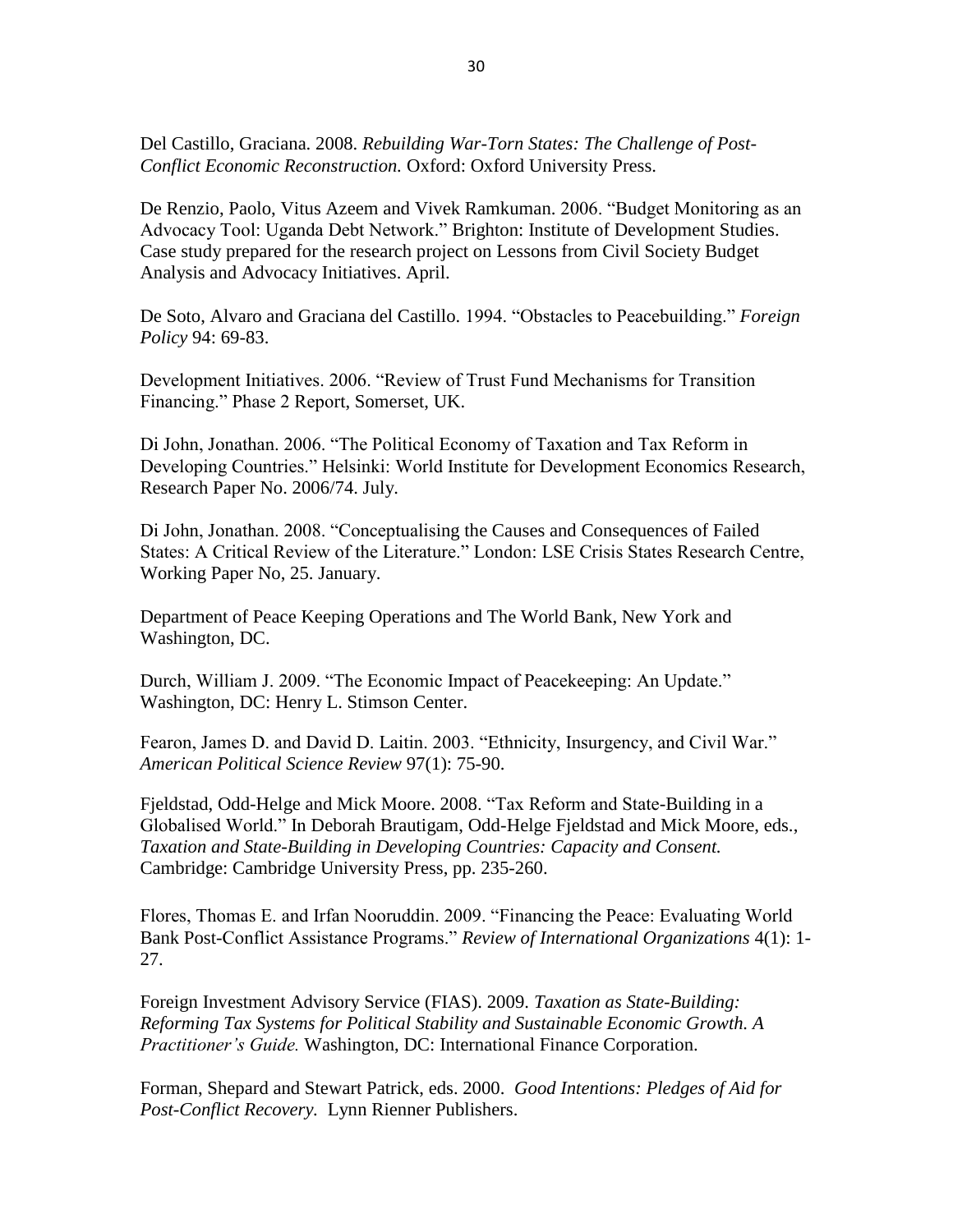Forman, Shepard, Stewart Patrick and Dirk Salomons. 2000. ["Recovering From Conflict:](http://www.cic.nyu.edu/peacebuilding/oldpdfs/Recovering%20From%20Conflict.pdf)  [Strategy for an International Response." New York: Center on International Cooperation,](http://www.cic.nyu.edu/peacebuilding/oldpdfs/Recovering%20From%20Conflict.pdf)  Paying for Essentials: A Policy Paper Series.

Galtung, Fredrik and Martin Tisné. 2009. "A New Approach to Postwar Reconstruction." *Journal of Democracy* 20(4): 93-107.

Ghani, Ashraf, Clare Lockhart, Nargin Nehan and Baqer Massoud. 2007. "The Budget as the Linchpin of the State: Lessons from Afghanistan." In James K. Boyce and Madalene O"Donnell, eds. 2007. *Peace and the Public Purse: Economic Policies for Postwar Statebuilding.* Boulder, CO: Lynne Rienner, pp. 153-183.

Ghani, Ashraf and Clare Lockhart. 2008. *Fixing Failed States: A Framework for Rebuilding a Fractured World.* Oxford: Oxford University Press.

Hammergren, Lisa. 2008. "Balanced Justice and Donor Programs: Lessons from Three Regions of the World." New York: Open Society Institute. November.

Hartzell, Caroline A. and Matthew Hoddie. 2010. "Economic Liberalization via IMF Structural Adjustment: Sowing the Seeds of Civil War?" *International Organization* 64: 339-356.

Hoeffler, Anke and Sarah v Billerbeck. 2010. "Post-conflict Recovery and Peace Building: Background Paper for the World Development Report 2011."

Hout, Will. 2007. *The Politics of Aid Selectivity: Good governance criteria in World Bank, US and Dutch Development Assistance.* Abingdon: Routledge.

International Development Association. 2007. *Operational Approaches and Financing in Fragile States, Operational Policy and Country Services (OPCS) and Resource Mobilization Department (FRM)*. Washington, DC.

International Monetary Fund (IMF). 2009. "Democratic Republic of Timor-Leste: Selected Issues." Washington, DC: IMF Country Report No. 09/220. July.

Kang, Seonjou and James Meernik. 2004. "Determinants of Post-Conflict Economic Assistance." *Journal of Peace Research* 41(2): 149-166.

Karl, Terry Lynn. 1997. *The Paradox of Plenty.* Stanford: Stanford University Press.

Kharas, Homi. 2008. "Measuring the Cost of Aid Volatility." Washington, DC: Brookings Institution, Wolfensohn Center for Development, Working Paper No. 3.

Koeberle, Stefan G. 2003. "Should Policy-Based Lending Still Involve Conditionality?" *World Bank Research Observer* 18(2): 249-273.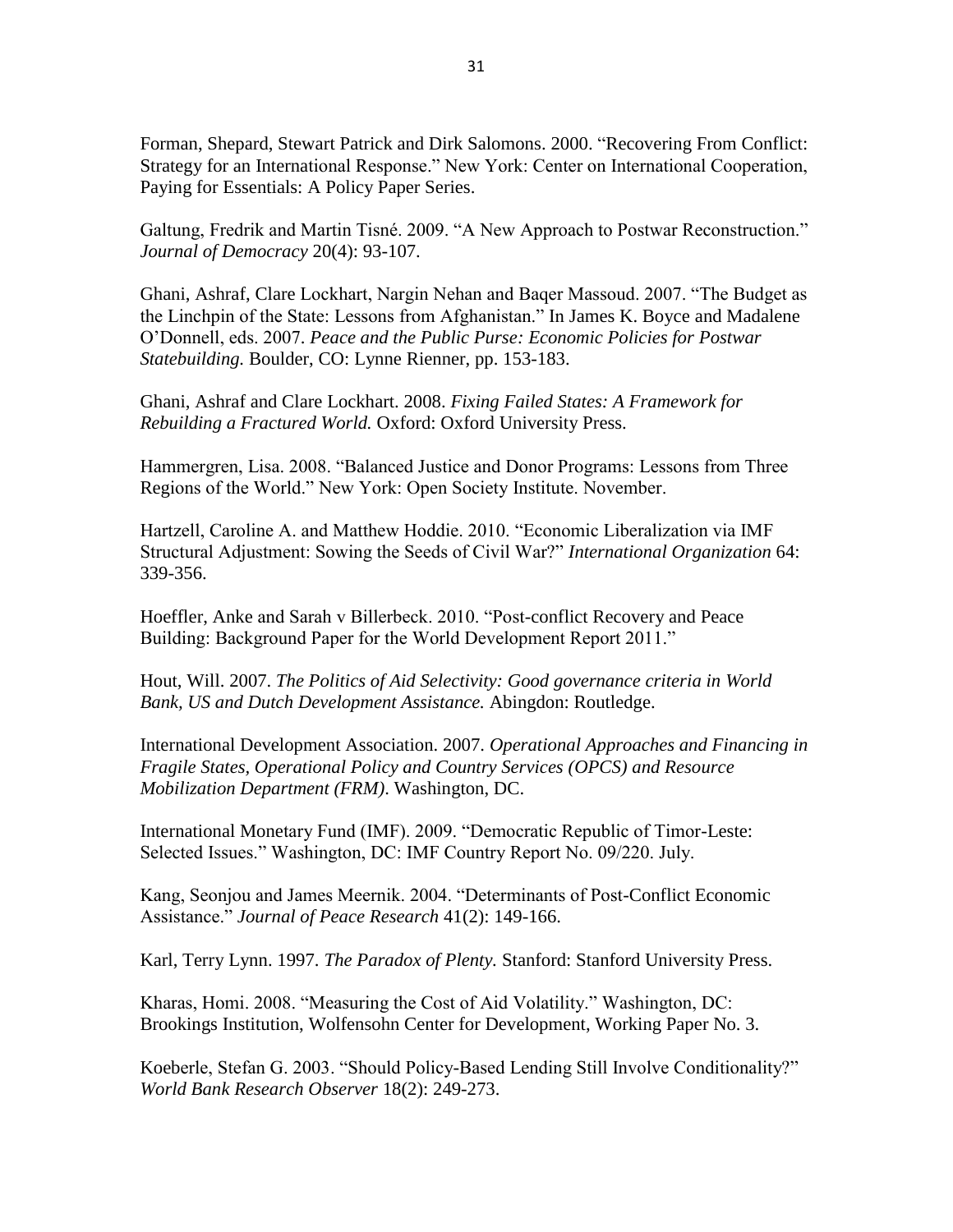Krafchik, Warren. 2001. "Can Civil Society Add Value to Budget Decision-Making?" Washington, DC: International Budget Project.

Leader, Nicholas and Peter Colenso. 2005. "Aid Instruments in Fragile States." London: Department for International Development (DfID) Policy Division, Poverty Reduction in Difficult Environments Working Paper No. 5. March.

Le Billon, Philippe. 2008. "Resources for Peace? Managing Revenues from Extractive Industries in Post-Conflict Environments." New York: Center on International Cooperation, and Amherst: Political Economy Research Institute. February.

Levin, Victoria and David Dollar. 2005. "The Forgotten States: Aid Volumes and Volatility in Difficult Partnership Countries (1992-2002)." Paper prepared for the DAC Learning and Advisory Process on Difficult Partnerships, January.

Moreno Torres, Magui and Michael Anderson. 2004. "Fragile States: Defining Difficult Environments for Poverty Reduction." London: Department for International Development (DfID) Policy Division, Poverty Reduction in Difficult Environments Working Paper No. 1. August.

Ndikumana, Léonce and James K. Boyce. 1998. "Congo's Odious Debt: External Borrowing and Capital Flight in Zaire." *Development and Change* 29(2): 195-217.

Ndikumana, Léonce and James K. Boyce. 2010. "Capital Flight from Sub-Saharan Africa: Linkages with External Borrowing and Policy Options." *International Review of Applied Economics* (forthcoming).

Ndikumana, Léonce and Justine Nannyonjo. 2007. "From Failed State to Good Performer? The Case of Uganda." In James K. Boyce and Madalene O"Donnell, eds. 2007. *Peace and the Public Purse: Economic Policies for Postwar Statebuilding.* Boulder, CO: Lynne Rienner, pp. 15-54.

O"Brien, David, Charles Graybow and Maurizio Iacopetta. 2000. "A Geographically Based Introduction to Regional Intergovernmental Organizations." New York: Center on International Cooperation.

OECD. 1997. *DAC Guidelines on Conflict, Peace and Development Co-operation.* Paris.

OECD. 2007. "Principles for Good International Engagement in Fragile States  $\&$ Situations." Paris. April.

OECD. 2008. "Concepts and Dilemmas of State Building in Fragile Situations: From Fragility to Resilience." *Journal on Development*. 9 (3).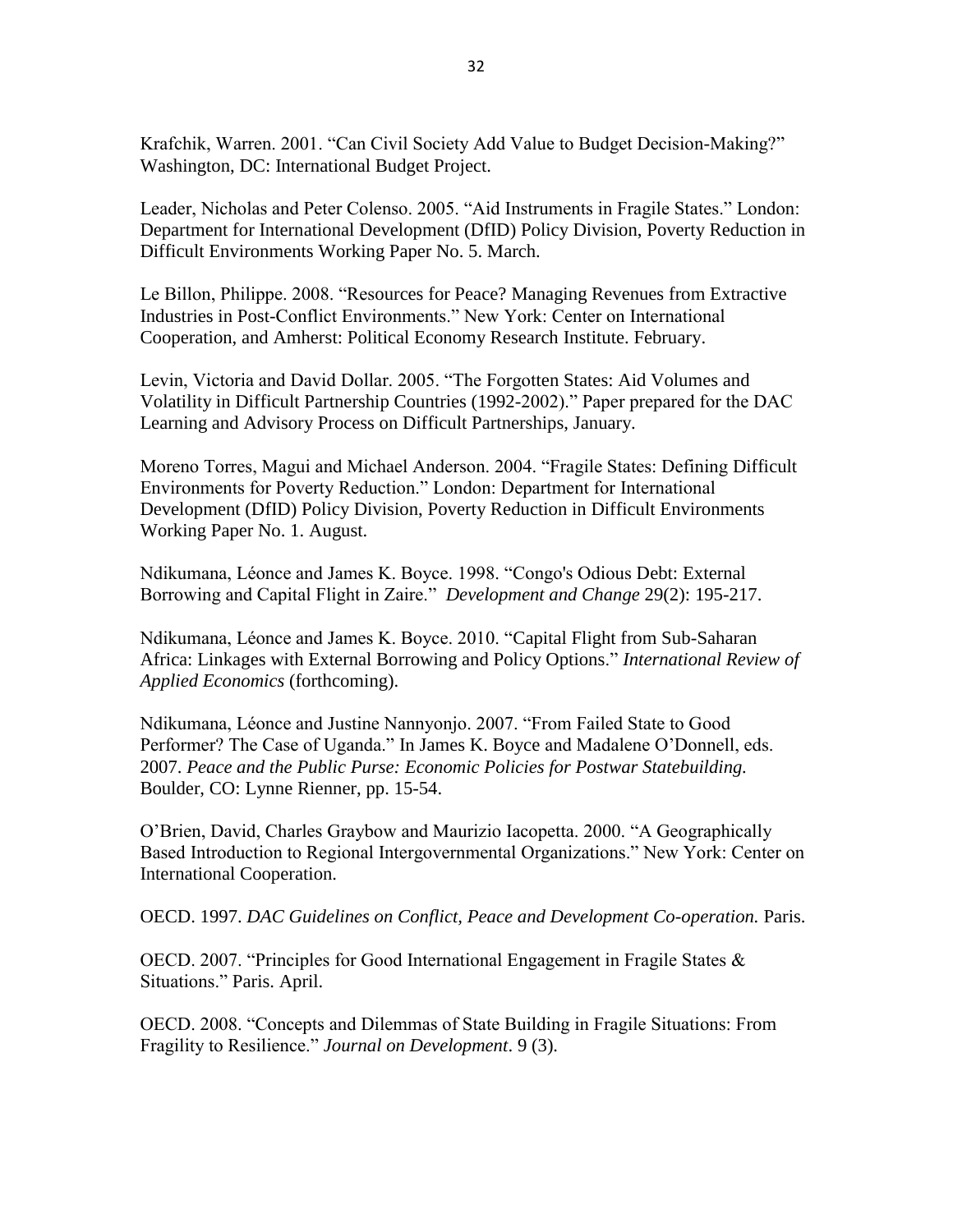OECD. 2009a. *Resource Flows to Fragile and Conflict-Affected States: Annual Report 2008*. Paris.

OECD. 2009b. *Aid Effectiveness Survey 2008.* Data online at [http://www.oecd.org/dataoecd/21/11/41564900.xls.](http://www.oecd.org/dataoecd/21/11/41564900.xls)

OECD. 2010a. *Do No Harm: International Engagement for Statebuilding*. Paris. January.

OECD. 2010b. *Transition Financing: Building a Better Response.* Paris. May.

Paris, Ronald and Timothy D. Sisk. 2007. *Managing Contradictions: The Inherent Dilemmas of Postwar Statebuilding.* New York: International Peace Academy.

Patrick, Stewart, and Kaysie Brown. 2007. *Greater than the Sum of its Parts?: Assessing "Whole of Government" Approaches to Fragile States*. New York: International Peace Academy.

Peace Dividend Trust (PDT). 2009. *Spending the Development Dollar Twice: The Local Economic Impact of Procurement in Afghanistan*. Ottawa and New York: PDT.

Pettersson, Gunilla, Todd Moss, and Nicolas van de Walle. 2006. "An Aid-Institutions Paradox? A Review Essay on Aid Dependency and State Building in Sub-Saharan Africa." Working Paper 74, Center for Global Development, Washington, DC.

Picciotto, Robert. 2008. "State Fragility and Human Security in Africa: A Background Paper." London: King's College. Background paper for JICA/UNDP project on conflict prevention and development cooperation.

Radin, Beryl A. 2007. "Performance Measurement and Global Governance." *Global Governance* 13: 25-33.

Rice, Susan and Stewart Patrick. 2008. *Index of State Weakness in the Developing World.*  Washington, DC: Brookings Institution.

Robinson, Mark. 2006. "Budget Analysis and Policy Advocacy: The Role of Non-Governmental Public Action." Brighton: Institute of Development Studies, Working Paper No. 279. September.

Rotberg, Robert (ed.). 2004. *When States Fail: Causes and Consequences.* Princeton: Princeton University Press.

Scanteam. 2007. *Review of Post-Crisis Multi-Donor Trust Funds*. Final Report for The World Bank, Norad, CIDA, Netherlands Ministry of Foreign Affairs, UKDfID. Oslo.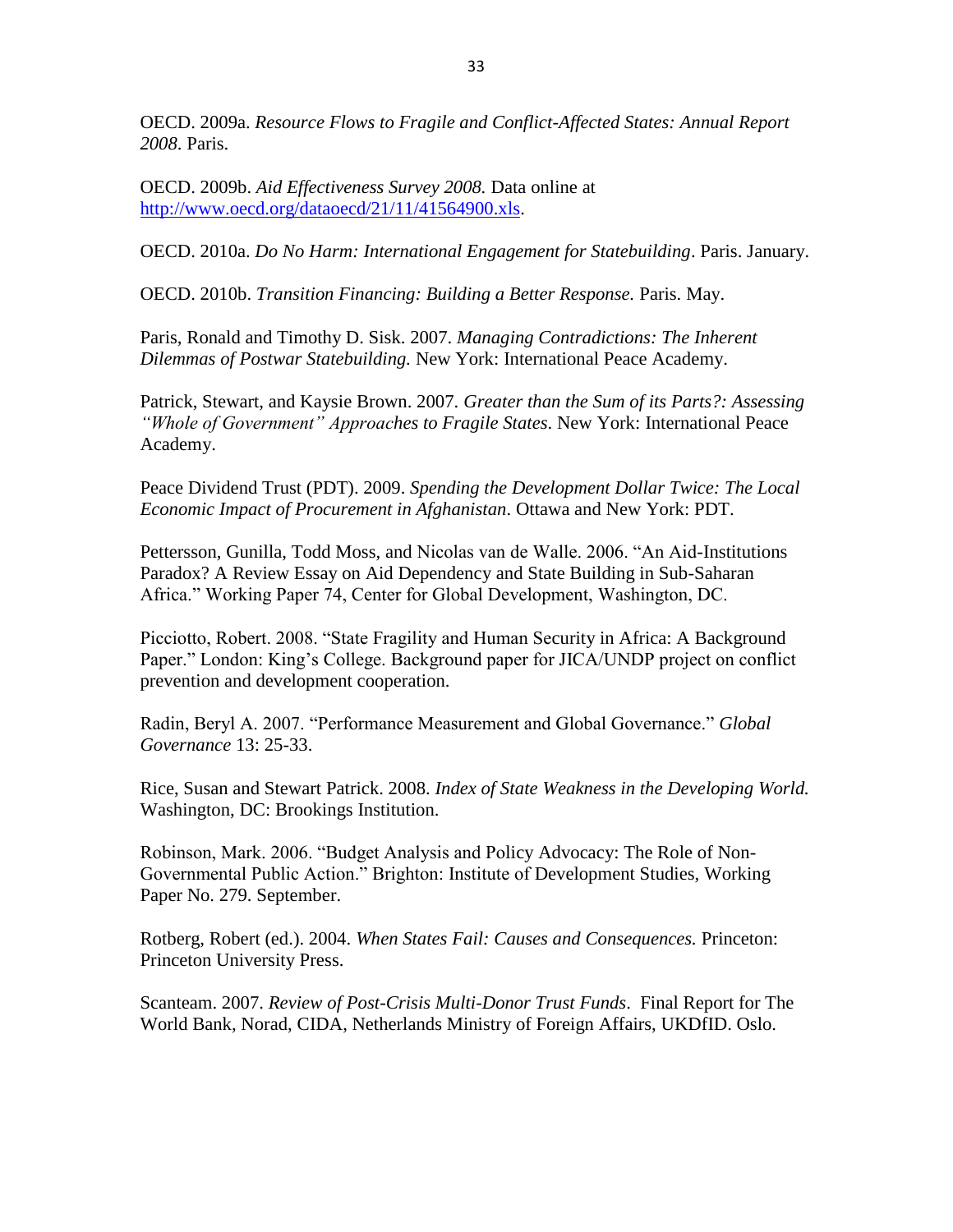Schiavo-Campo, Salvatore. 2003. "Financing and Aid Management Arrangements in Post-Conflict Situations." Washington, DC: World Bank, Conflict Prevention and Reconstruction Unit, Working Paper No. 6. June.

Stoddard, Abby. Forthcoming. "Operational Consequences of Reform: Updated Financial Analysis." Humanitarian Outcomes. New York and London.

Suhrke, Astri and Julia Buckmaster. 2005. "Post-war Aid: Patterns and Purposes." *Development in Practice* 15(6): 737-746.

Suhrke, Astri, Espen Villanger and Susan L. Woodward. 2005. "Economic Aid to Post-Conflict Countries: A Methodological Critique of Collier and Hoeffler." *Conflict, Security and Development* 5(3): 329-361.

Tilly, Charles. 2009. "Foreword." In William Martin, Ajay K. Mehrota and Monica Prasad, eds., *The New Fiscal Sociology: Taxation in Comparative and Historical Perspective.* Cambridge: Cambridge University Press.

United Nations Development Program. 2007. "Multi-Donor Trust Funds: Guidance Note to UN Country Teams." Report, UNDP, New York.

Wood, Adrian. 2008. "How donors should cap aid in Africa," *Financial Times*, September 4.

World Bank. 2007. "Speed of Delivery: Analysis of Projects under Bank-Administered Multi-Donor Trust Funds (MDTFs)." Report. Washington, DC.

World Bank. 2008. *Assessing Aid: What Works, What Doesn't, and Why.* Washington: World Bank.

Zoellick, Robert B. 2008. "Fragile States: Securing Development." *Survival* 50(6): 67-84.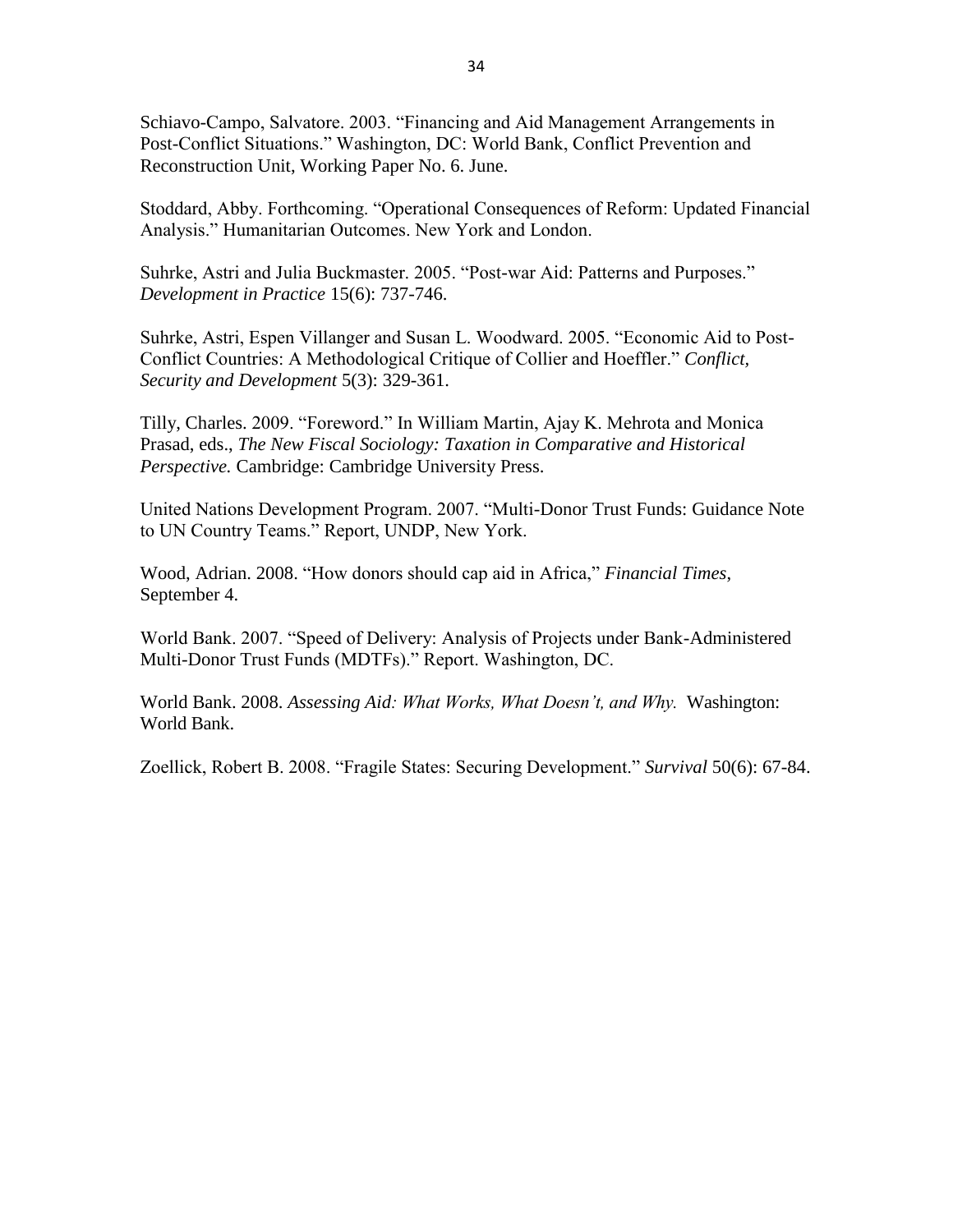# [Sidebar]

# **RESOURCE BLESSING? The Timor-Leste Petroleum Fund**

When Timor-Leste became an independent nation in 2002 it ranked among the poorest countries in the world, with an annual per capita income of less than US\$1/day. With the onset of offshore petroleum production two years later, oil and natural gas suddenly became the country"s largest source of national income and government revenue.

In an effort to ensure that this new wealth will turn out to be a blessing rather than a "resource curse," the Timorese Parliament established a Petroleum Fund (PF) in 2004, modeled on Norway"s, with technical assistance from the IMF.

All petroleum earnings must be deposited into the PF, to be invested in U.S. Treasury bills or other sovereign debt instruments. By 2009, the Fund had grown to more than US\$5 billion. The government can withdraw money from the PF for public expenditure, but annual withdrawals are limited to the PF"s "estimated sustainable income." Any withdrawal beyond this limit would require the government to provide Parliament with a detailed explanation of why it is in the long-term interests of the country, along with a report certified by the PF"s independent auditor on the impact on future sustainable income.

The PF aims:

- to preserve the value of the country's petroleum wealth for future generations;
- to limit the risk of "Dutch disease" from exchange-rate appreciation;
- to insulate the national budget from the impact of oil price instability; and
- to ensure transparency in the use of petroleum revenues.

Transparency is important for statebuilding as well as for economic reasons. An IMF report (2009, p. 5) remarks that the PF aims at "avoiding that rent seeking leads to economic and social divisions and weakened institutions." The IMF (p. 13) cautions, however, that "transparency helps, but easy access to petroleum revenue still alters the balance between governments and taxpayers and reduces the pressure for accountability."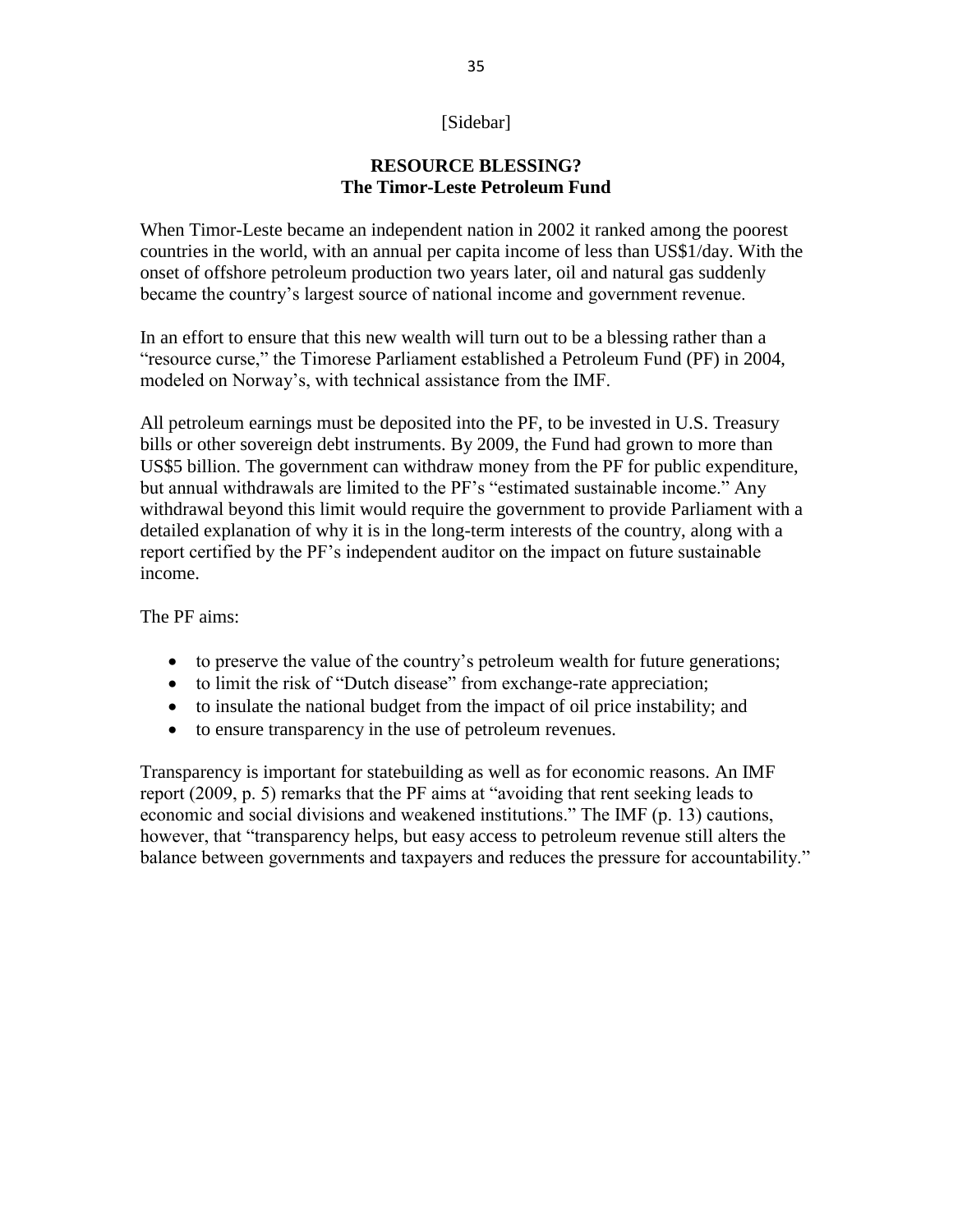# [Sidebar]

# **SPENDING THE DEVELOPMENT DOLLAR TWICE: Local Procurement in Afghanistan**

The Afghan Compact, signed by more than 60 nations in early 2006, committed aid donors to increasing the share of assistance channeled through the government budget and increasing local procurement of goods and services. A study of ODA disbursements by the Peace Dividend Trust (2009) found that in the following year approximately 38% of donor spending entered the Afghan economy.

"Using local goods and services to carry out project work," the study observes (p. 30), "allows a development dollar to be spent twice – providing much-needed goods and services to Afghan citizens and communities while simultaneously creating jobs, generating revenue, and promoting a more sustainable marketplace – all of which can ultimately reduce the likelihood of a relapse into conflict."

Among the eight large ODA donors surveyed by PDT researchers, the share of local content in their spending ranged from 23% (in the case of the United States) to 71% (in the case of the United Kingdom).

The study found that 70-80% of aid channeled to the government in direct budget support or through multi-donor trust funds went into the local economy, compared to 10-20% of aid disbursed via contracts with international companies and international NGOs for construction, technical assistance, service delivery, and the supply of specific goods. Smaller amounts of ODA were disbursed through contracts with local providers, mostly for construction and rehabilitation of buildings and other infrastructure; in these cases, local content was found to be 35-50%, since many inputs were imported.

Three main recommendations emerged from this analysis:

- First, donors should increase the share of aid channeled into budget support and trust funds, so as to increase spillover benefits to the local economy.
- Second, donors should make efforts to increase local procurement, among other ways by translating tenders into local languages, supporting seminars for local small and medium enterprises on procurement procedures, and educating international staff on the economic benefits of local spending.
- Finally, donors should monitor and collect systematic data on the share of local procurement in their aid disbursements.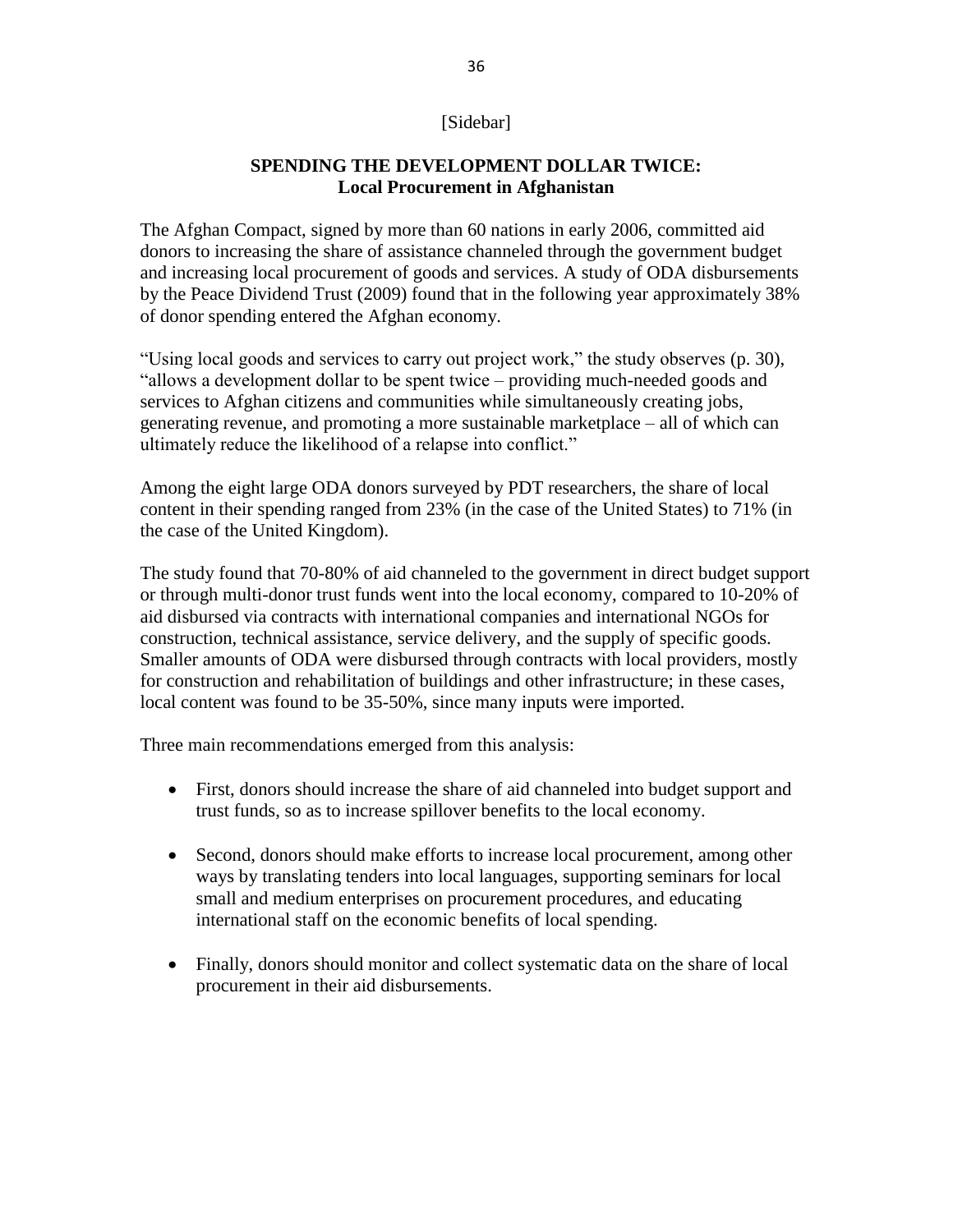# **Table 1: Aid Volatility**

(Coefficient of variation of real ODA disbursements, 1989-2007)

| <b>Country</b>                              | <b>Volatility</b> |  |  |
|---------------------------------------------|-------------------|--|--|
| <b>Post Conflict</b>                        | 0.65              |  |  |
| Angola                                      | 0.55              |  |  |
| Burundi                                     | 0.53              |  |  |
| Central African Republic                    | 0.39              |  |  |
| Congo, Dem. Rep.                            | 1.38              |  |  |
| Cote d'Ivoire                               | 0.69              |  |  |
| Guinea-Bissau                               | 0.35              |  |  |
| Liberia                                     | 0.98              |  |  |
| Mozambique                                  | 0.30              |  |  |
| Rwanda                                      | 0.37              |  |  |
| Sierra Leone                                | 0.58              |  |  |
| Somalia                                     | 0.77              |  |  |
| Sudan                                       | 0.91              |  |  |
| <b>Fragile, Not Post</b><br><b>Conflict</b> | 0.62              |  |  |
| Cameroon                                    | 0.62              |  |  |
| Chad                                        | 0.26              |  |  |
| Comoros                                     | 0.33              |  |  |
| Congo, Rep.                                 | 1.40              |  |  |
| <b>Equatorial Guinea</b>                    | 0.47              |  |  |
| Eritrea                                     | 0.56              |  |  |
| Ethiopia                                    | 0.44              |  |  |
| Gambia, The                                 | 0.36              |  |  |
| Guinea                                      | 0.29              |  |  |
| Niger                                       | 0.31              |  |  |
| Nigeria                                     | 2.27              |  |  |
| Sao Tome and Principe                       | 0.35              |  |  |
| Togo                                        | 0.53              |  |  |
| Zimbabwe                                    | 0.47              |  |  |

| <b>Country</b>                                  | <b>Volatility</b> |  |
|-------------------------------------------------|-------------------|--|
| <b>Not Fragile, Not Post</b><br><b>Conflict</b> | 0.39              |  |
| Benin                                           | 0.24              |  |
| <b>Botswana</b>                                 | 0.50              |  |
| <b>Burkina Faso</b>                             | 0.36              |  |
| Cape Verde                                      | 0.21              |  |
| Gabon                                           | 0.73              |  |
| Ghana                                           | 0.34              |  |
| Kenya                                           | 0.39              |  |
| Lesotho                                         | 0.37              |  |
| Madagascar                                      | 0.52              |  |
| Malawi                                          | 0.20              |  |
| Mali                                            | 0.34              |  |
| Mauritania                                      | 0.22              |  |
| Mauritius                                       | 0.67              |  |
| Namibia                                         | 0.24              |  |
| Senegal                                         | 0.28              |  |
| Seychelles                                      | 0.44              |  |
| South Africa                                    | 0.50              |  |
| Swaziland                                       | 0.36              |  |
| Tanzania                                        | 0.38              |  |
| Togo                                            | 0.53              |  |
| Zambia                                          | 0.47              |  |

#### Definitions:

*Postconflict:* The country is classified as postconflict (by the formal peace definition) at some time during the period.

*Fragile:* The country is classified as fragile for three or more years during the period.

#### Sources:

Postconflict and fragile status from World Bank data files. ODA volatility calculated from OECD-DAC Creditor Reporting System database.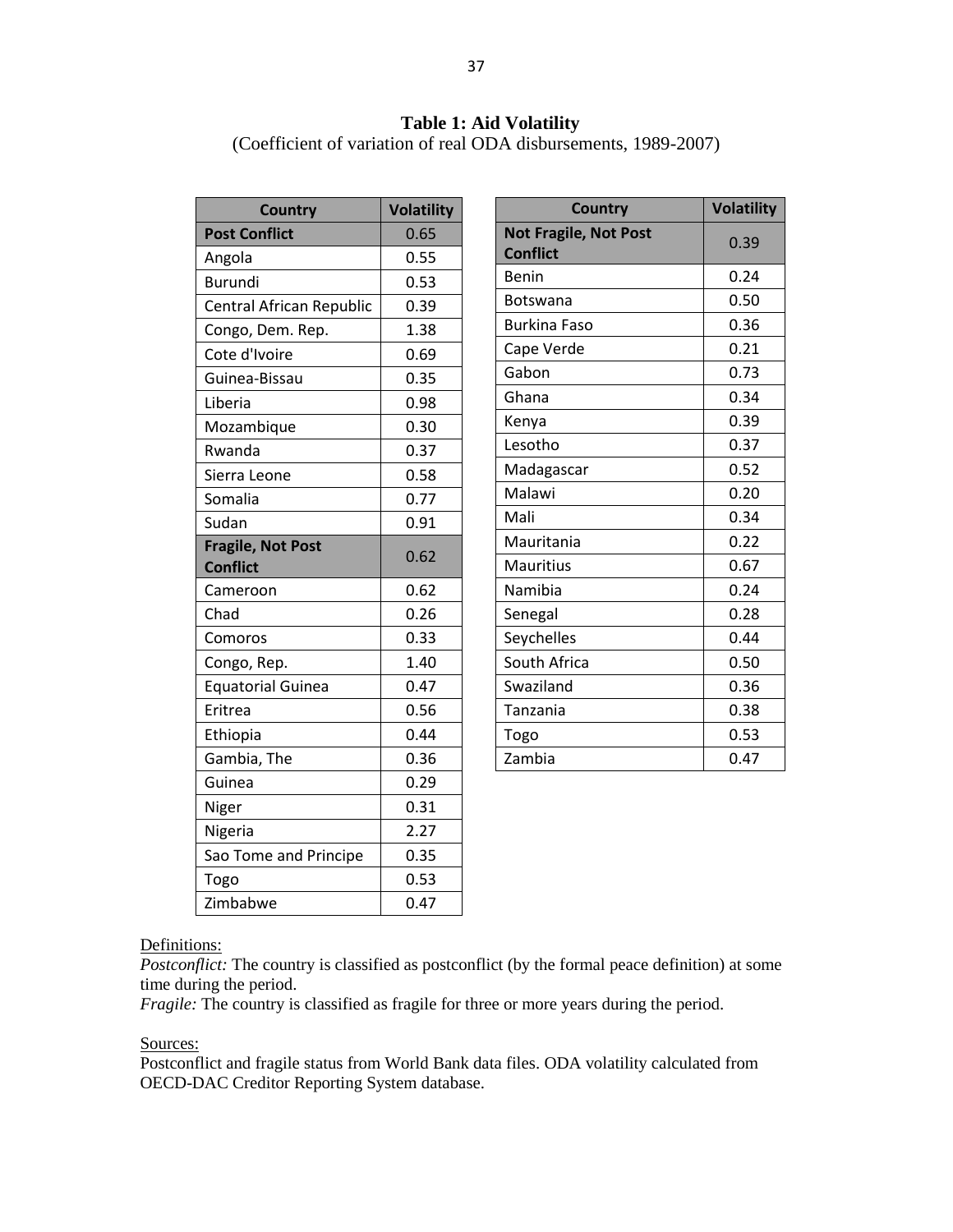| Country                                  | <b>Agriculture share of labor</b><br>force $(\% )$ | <b>Agriculture share</b><br>of ODA $(\%)$ |  |  |
|------------------------------------------|----------------------------------------------------|-------------------------------------------|--|--|
| Non-fragile countries                    |                                                    |                                           |  |  |
| Mauritania                               | 57.1                                               | 31.8                                      |  |  |
| Malawi                                   | 89.4                                               | 14.7                                      |  |  |
| Kenya                                    | 77.3                                               | 13.3                                      |  |  |
| <b>Burkina Faso</b>                      | 92.1                                               | 12.1                                      |  |  |
| Mozambique                               | 86.5                                               | 6.5                                       |  |  |
| Tanzania                                 | 82.6                                               | 6.4                                       |  |  |
| Senegal                                  | 81                                                 | 4.5                                       |  |  |
| Zambia                                   | 74.5                                               | 4.2                                       |  |  |
| Madagascar                               | 76.1                                               | 2.9                                       |  |  |
| Benin                                    | 60                                                 | 2.6                                       |  |  |
| Ethiopia                                 | 78.8                                               | 2.4                                       |  |  |
| Uganda                                   | 84.6                                               | 2.2                                       |  |  |
| Ghana                                    | 65                                                 | 1.9                                       |  |  |
| Non-fragile average                      | 77.3                                               | 8.1                                       |  |  |
| Fragile (but not postconflict) countries |                                                    |                                           |  |  |
| Gambia                                   | 88.9                                               | 15.1                                      |  |  |
| Zimbabwe                                 | 71.5                                               | 1.2                                       |  |  |
| Guinea                                   | 86.1                                               | 2.1                                       |  |  |
| Eritrea                                  | 88.4                                               | 2.1                                       |  |  |
| Togo                                     | 61.1                                               | 1.4                                       |  |  |
| Chad                                     | 75.8                                               | 0.9                                       |  |  |
| Fragile average                          | 78.6                                               | 3.8                                       |  |  |
| <b>Postconflict countries</b>            |                                                    |                                           |  |  |
| Central African Rep.                     | 68                                                 | 10.8                                      |  |  |
| Sierra Leone                             | 64.5                                               | 5.4                                       |  |  |
| Congo, Dem. Rep.                         | 65.5                                               | 1.2                                       |  |  |
| Burundi                                  | 92.3                                               | 1.2                                       |  |  |
| Somalia                                  | 80.1                                               | 1.1                                       |  |  |
| Guinea-Bissau                            | 90.9                                               | 1.1                                       |  |  |
| Liberia                                  | 60.6                                               | 0.2                                       |  |  |
| <b>Postconflict average</b>              | 74.6                                               | 3.0                                       |  |  |

**Table 2: Agricultural share of labor force and ODA in low-income sub-Saharan African countries, 2005**

*Source:* Calculated from WDI and OECD Creditor Reporting System databases.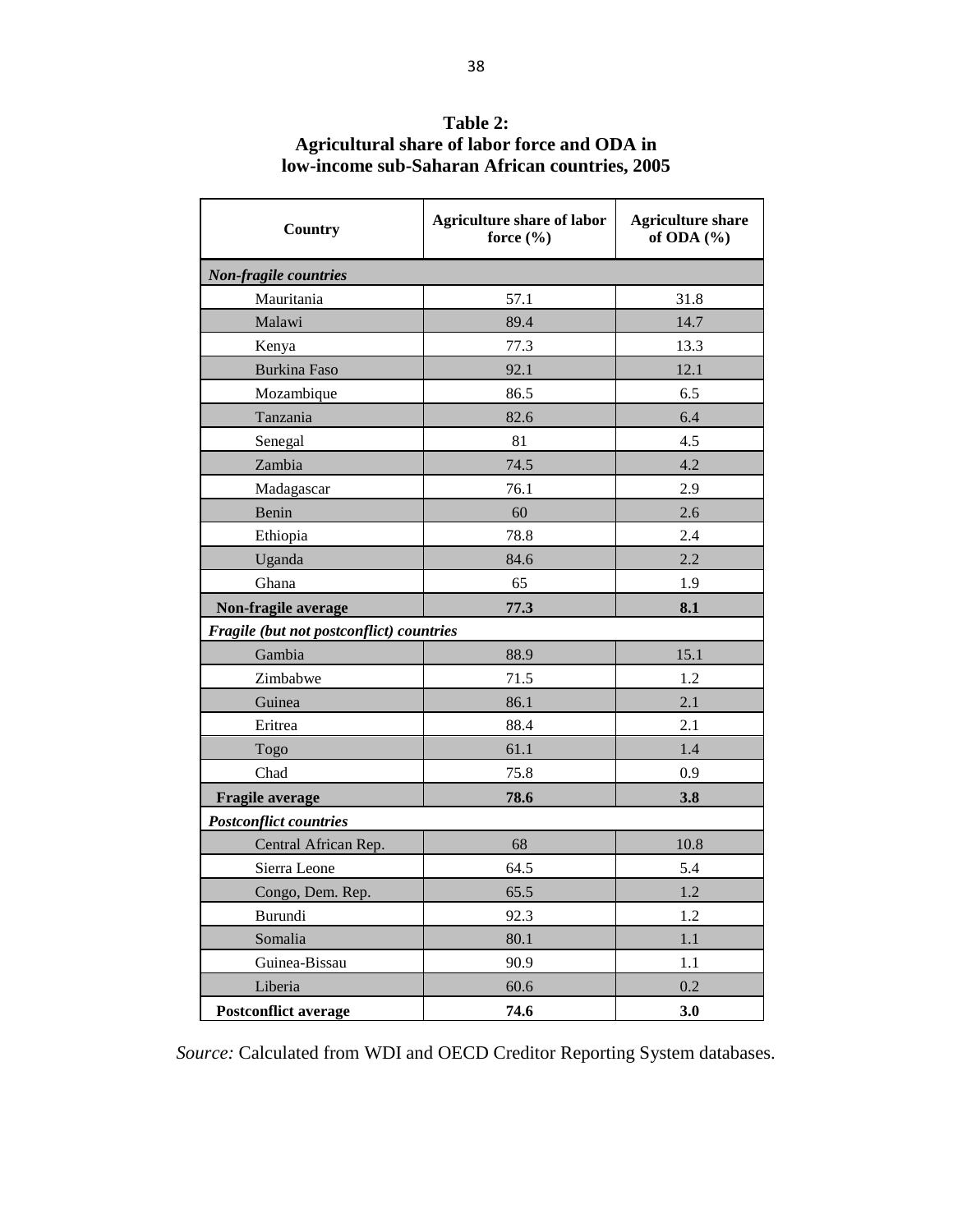# **Table 3: ODA disbursements for governance and budget support in sub-Saharan African countries**  (annual average 2006-2008)

| Country                                  | Governance<br>(\$ million) | Governance<br>$(\%$ of ODA) | <b>Budget support</b><br>(\$ million) | <b>Budget support</b><br>$(\%$ of ODA) |
|------------------------------------------|----------------------------|-----------------------------|---------------------------------------|----------------------------------------|
| Non-fragile countries                    |                            |                             |                                       |                                        |
| Benin                                    | 65.2                       | 10.66                       | 57.6                                  | 9.83                                   |
| <b>Botswana</b>                          | $\,8\,$                    | 4.89                        | $\boldsymbol{0}$                      | $\overline{0}$                         |
| <b>Burkina Faso</b>                      | 89.3                       | 8.16                        | 152.1                                 | 14.35                                  |
| Cape Verde                               | 25.1                       | 13.79                       | 12.8                                  | 6.64                                   |
| Ethiopia                                 | 335.8                      | 10.98                       | 0.2                                   | $\mathbf{0}$                           |
| Gabon                                    | 8.9                        | 10.11                       | 0.3                                   | 0.43                                   |
| Ghana                                    | 141.6                      | 9.11                        | 201.2                                 | 13.14                                  |
| Kenya                                    | 127.6                      | 10.07                       | 19.7                                  | 1.46                                   |
| Lesotho                                  | 23.9                       | 20.28                       | 1                                     | 1.12                                   |
| Madagascar                               | 100                        | 9.43                        | 63                                    | 6.26                                   |
| Malawi                                   | 97.4                       | 7.38                        | 92.9                                  | 7.4                                    |
| Mali                                     | 119.1                      | 9.96                        | 91.9                                  | 6.94                                   |
| Mauritania                               | 40                         | 10.16                       | 10.5                                  | 2.95                                   |
| Mauritius                                | 7.1                        | 6.7                         | 71.1                                  | 51.19                                  |
| Mozambique                               | 223.2                      | 11.09                       | 339.6                                 | 16.82                                  |
| Namibia                                  | $22\,$                     | 11.59                       | $\overline{0}$                        | $\boldsymbol{0}$                       |
| Niger                                    | 59.4                       | 8.8                         | 44.6                                  | 6.55                                   |
| Senegal                                  | 97.6                       | 8.56                        | 28.8                                  | 2.78                                   |
| South Africa                             | 183.6                      | 19.87                       | 0.1                                   | 0.01                                   |
| Swaziland                                | 4.4                        | 8.62                        | $\mathbf{0}$                          | $\boldsymbol{0}$                       |
| Tanzania                                 | 285.2                      | 9.53                        | 472.4                                 | 15.89                                  |
| Uganda                                   | 199.3                      | 9.34                        | 136.2                                 | 5.33                                   |
| Zambia                                   | 100                        | 7.94                        | 150.3                                 | 12.02                                  |
| Non-fragile average                      | 102.8                      | 10.31                       | 84.6                                  | 7.87                                   |
| Fragile (but not postconflict) countries |                            |                             |                                       |                                        |
| Cameroon                                 | 53.7                       | 3.29                        | 141.5                                 | 9.11                                   |
| Chad                                     | 25.8                       | 6.56                        | 8.7                                   | 2.82                                   |
| Congo, Rep.                              | 15.4                       | 5.16                        | 19.1                                  | 4.75                                   |
| <b>Equatorial Guinea</b>                 | 5.3                        | 15.87                       | 0.1                                   | 0.25                                   |
| Eritrea                                  | 15.9                       | 11.65                       | $\boldsymbol{0}$                      | $\boldsymbol{0}$                       |
| Gambia, The                              | 13.5                       | 15.55                       | $\overline{0}$                        | $\overline{0}$                         |
| Guinea                                   | 37                         | 12.7                        | $\overline{0}$                        | $\overline{0}$                         |
| Nigeria                                  | 201.4                      | 7.8                         | 8.8                                   | 0.45                                   |
| Sao Tome and Principe                    | 8.8                        | 15.11                       | 0.1                                   | 0.12                                   |
| Togo                                     | 50.4                       | 26.15                       | 8.2                                   | 3.48                                   |
| Zimbabwe                                 | 61                         | 14.48                       | 0.1                                   | 0.03                                   |
| <b>Fragile</b> average                   | 44.4                       | 12.21                       | 17.0                                  | 1.91                                   |
| <b>Postconflict Countries</b>            |                            |                             |                                       |                                        |
| Angola                                   | 70.3                       | 21.21                       | 3.5                                   | 1.03                                   |
| Burundi                                  | 57.4                       | 12.42                       | 42.9                                  | 9.14                                   |
| Central African Republic                 | 38.7                       | 19.29                       | 13.2                                  | 6.72                                   |
| Congo, Dem. Rep.                         | 230.2                      | 13.03                       | 2.1                                   | 0.11                                   |
| Cote d'Ivoire                            | 78                         | 13.64                       | 17.6                                  | 5.24                                   |
| Guinea-Bissau                            | 17.1                       | 13.54                       | 11.8                                  | 9.66                                   |
| Liberia                                  | 155.6                      | 21.76                       | 3.1                                   | 0.46                                   |
| Rwanda                                   | 110.1                      | 11.88                       | 112.1                                 | 12.54                                  |
| Sierra Leone                             | 87.8                       | 20.24                       | 43.9                                  | 9.81                                   |
| <b>Postconflict average</b>              | 93.9                       | 16.33                       | 27.8                                  | 6.08                                   |

*Source:* Calculated from WDI and OECD Creditor Reporting System databases. http://bit.ly/cps66x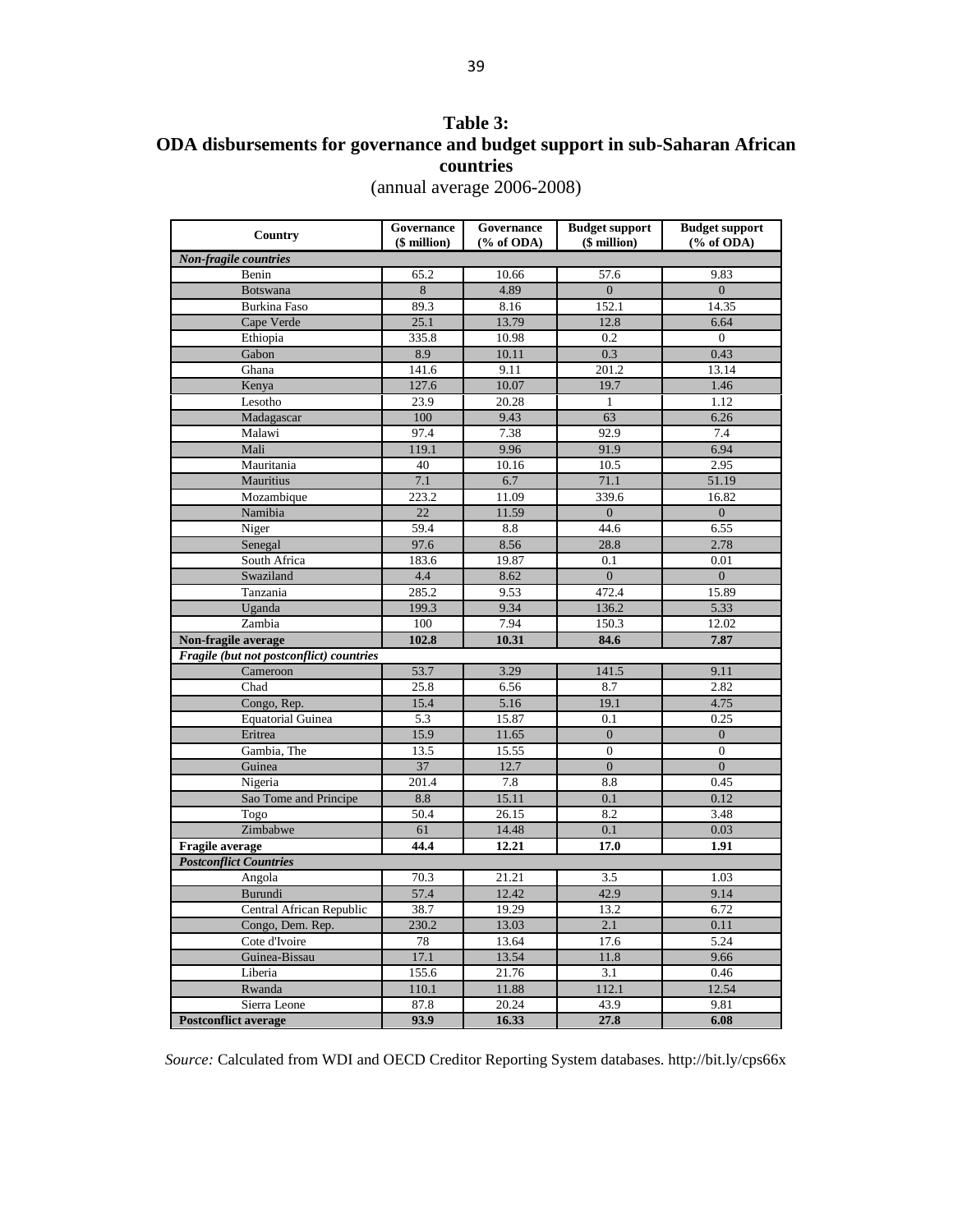# **Table 4: ODA disbursements for rule of law in sub-Saharan African countries**  (annual average 2006-2008)

| Country                                  | <b>ODA</b> for rule of law<br>(\$ millions) | <b>Rule of law</b><br>share of ODA<br>(%) |  |  |
|------------------------------------------|---------------------------------------------|-------------------------------------------|--|--|
| Non-fragile countries                    |                                             |                                           |  |  |
| Benin                                    | 9                                           | 1.58                                      |  |  |
| <b>Botswana</b>                          | 0.5                                         | 0.47                                      |  |  |
| <b>Burkina Faso</b>                      | 7.7                                         | 0.74                                      |  |  |
| Cape Verde                               | 1.1                                         | 0.68                                      |  |  |
| Ethiopia                                 | 13.5                                        | 0.43                                      |  |  |
| Gabon                                    | 0.1                                         | 0.15                                      |  |  |
| Ghana                                    | 4.4                                         | 0.31                                      |  |  |
| Kenya                                    | 21.1                                        | 1.68                                      |  |  |
| Lesotho                                  | 1.7                                         | 1.69                                      |  |  |
| Madagascar                               | 4.3                                         | 0.44                                      |  |  |
| Malawi                                   | 8.9                                         | 0.65                                      |  |  |
| Mali                                     | 2.5                                         | 0.22                                      |  |  |
| Mauritania                               | $_{0.8}$                                    | 0.23                                      |  |  |
| Mauritius                                | 0.2                                         | 0.21                                      |  |  |
| Mozambique                               | 16                                          | 0.8                                       |  |  |
| Namibia                                  | 1.5                                         | 0.81                                      |  |  |
| Niger                                    | 3.1                                         | 0.5                                       |  |  |
| Senegal                                  | 3.2                                         | 0.21                                      |  |  |
| South Africa                             | 14                                          | 1.61                                      |  |  |
| Swaziland                                | 0.3                                         | 0.61                                      |  |  |
| Tanzania                                 | 11.7                                        | 0.41                                      |  |  |
| Uganda                                   | 30.4                                        | 1.59                                      |  |  |
| Zambia                                   | 5.5                                         | 0.42                                      |  |  |
| Non-fragile average                      | 7.02                                        | 0.71                                      |  |  |
| Fragile (but not postconflict) countries |                                             |                                           |  |  |
| Cameroon                                 | 3.4                                         | 0.17                                      |  |  |
| Chad                                     | 1.4                                         | 0.38                                      |  |  |
| Congo, Rep.                              | 0.6                                         | 0.25                                      |  |  |
| <b>Equatorial Guinea</b>                 | 1.3                                         | 3.75                                      |  |  |
| Eritrea                                  | $\mathbf{1}$                                | 0.72                                      |  |  |
| Gambia                                   | 0.7                                         | 0.88                                      |  |  |
| Guinea                                   | 0.6                                         | 0.17                                      |  |  |
| Nigeria                                  | 18.9                                        | 0.89                                      |  |  |
| Sao Tome & Principe                      | 0.1                                         | 0.21                                      |  |  |
| Togo                                     | 1.3                                         | 0.88                                      |  |  |
| Zimbabwe                                 | 11.9                                        | 2.88                                      |  |  |
| Fragile average                          | 3.7                                         | 1.02                                      |  |  |
| <b>Postconflict countries</b>            |                                             |                                           |  |  |
| Angola                                   | 4.2                                         | 1.31                                      |  |  |
| Burundi                                  | 4.9                                         | 1.04                                      |  |  |
| Central African Rep.                     | $\mathfrak{2}$                              | 1.01                                      |  |  |
| Congo, Dem. Rep.                         | 23.5                                        | 1.37                                      |  |  |
| Cote d'Ivoire                            | 1.8                                         | 0.42                                      |  |  |
| Guinea-Bissau                            | 1.9                                         | 1.55                                      |  |  |
| Liberia                                  | 2.8                                         | 0.36                                      |  |  |
| Rwanda                                   | 22.9                                        | 2.49                                      |  |  |
| Sierra Leone                             | 16.9                                        | 3.76                                      |  |  |
| <b>Postconflict average</b>              | 9.0                                         | 1.48                                      |  |  |

*Source:* Calculated from WDI and OECD Creditor Reporting System databases. http://bit.ly/cps66x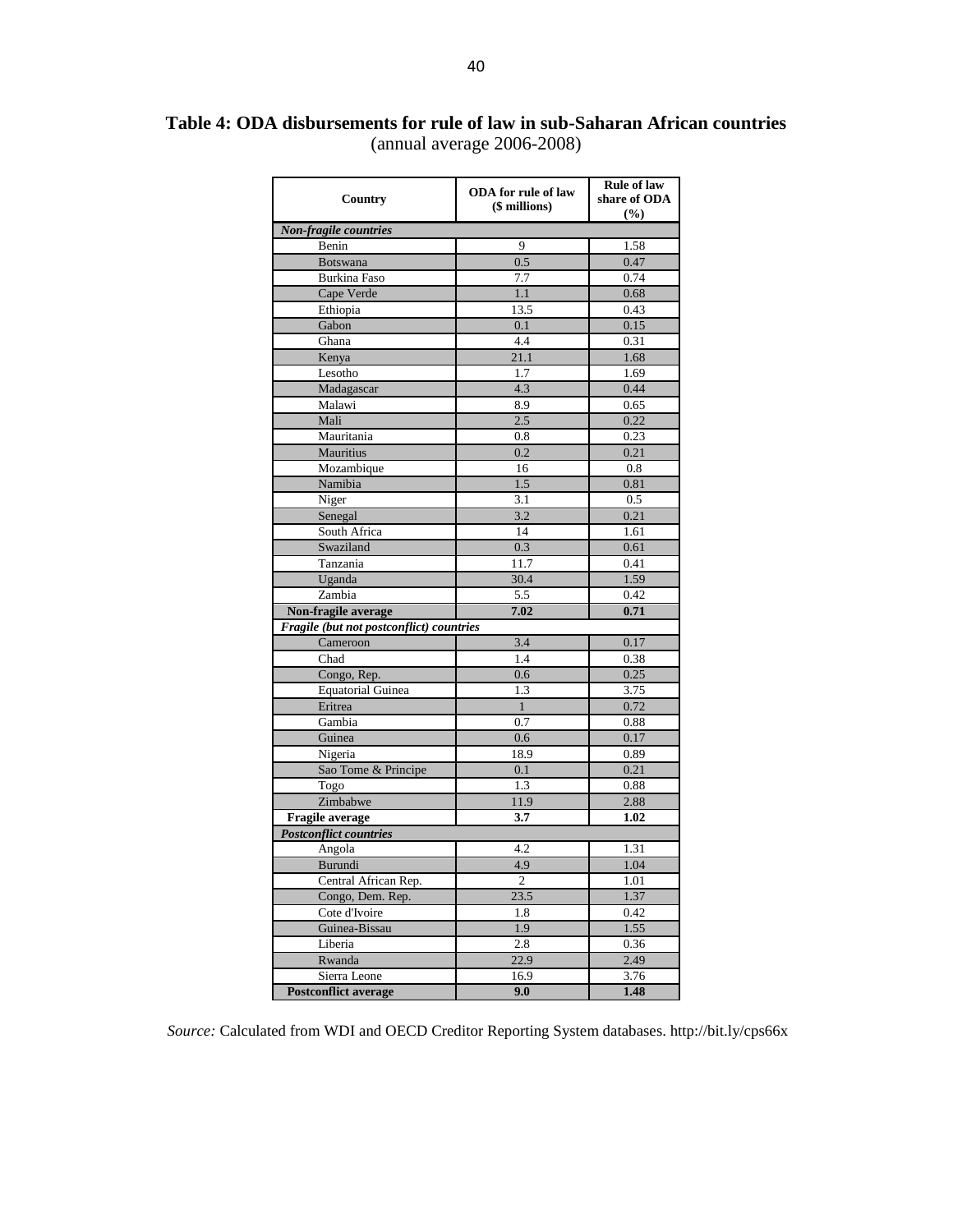**Table 5: ODA Disbursements: Total, Postconflict Countries, and Fragile States, 2007**

| <b>Donor</b>                 | Total<br>ODA <sub>(\$</sub><br>million) | ODA to<br>postconflict<br>countries (\$<br>million) | Percentage total<br>ODA to<br>postconflict<br>countries | ODA to<br>fragile<br>countries (\$<br>million) | Percentage<br>total ODA to<br>fragile<br>countries |
|------------------------------|-----------------------------------------|-----------------------------------------------------|---------------------------------------------------------|------------------------------------------------|----------------------------------------------------|
| <b>United States</b>         | 13698                                   | 2222                                                | 16.2                                                    | 3733                                           | 27.2                                               |
| EC                           | 9018                                    | 2186                                                | 24.2                                                    | 2135                                           | 23.7                                               |
| <b>IDA</b>                   | 7450                                    | 1479                                                | 19.9                                                    | 1653                                           | 22.2                                               |
| <b>United Kingdom</b>        | 3545                                    | 1335                                                | 37.6                                                    | 1116                                           | 31.5                                               |
| Japan                        | 4477                                    | 684                                                 | 15.3                                                    | 849                                            | 19.0                                               |
| Germany                      | 6391                                    | 549                                                 | 8.6                                                     | 1559                                           | 24.4                                               |
| <b>Norway</b>                | 1750                                    | 503                                                 | 28.7                                                    | 580                                            | 33.2                                               |
| <b>France</b>                | 5206                                    | 496                                                 | 9.5                                                     | 1234                                           | 23.7                                               |
| <b>Netherlands</b>           | 2317                                    | 427                                                 | 18.4                                                    | 534                                            | 23.0                                               |
| <b>Belgium</b>               | 782                                     | 333                                                 | 42.5                                                    | 390                                            | 49.9                                               |
| <b>Spain</b>                 | 2197                                    | 327                                                 | 14.9                                                    | 247                                            | 11.2                                               |
| <b>Global Fund (GFATM)</b>   | 1600                                    | 295                                                 | 18.4                                                    | 374                                            | 23.4                                               |
| <b>Sweden</b>                | 1524                                    | 285                                                 | 18.7                                                    | 520                                            | 34.1                                               |
| Canada                       | 1995                                    | 254                                                 | 12.8                                                    | 753                                            | 37.8                                               |
| <b>Denmark</b>               | 1257                                    | 239                                                 | 19.0                                                    | 283                                            | 22.5                                               |
| AfDF (African Dev. Fund)     | 1100                                    | 230                                                 | 20.9                                                    | 105                                            | 9.5                                                |
| <b>UNICEF</b>                | 692                                     | 196                                                 | 28.4                                                    | 262                                            | 37.9                                               |
| <b>Switzerland</b>           | 704                                     | 186                                                 | 26.4                                                    | 230                                            | 32.6                                               |
| <b>Ireland</b>               | 613                                     | 174                                                 | 28.4                                                    | 193                                            | 31.5                                               |
| Australia                    | 1768                                    | 106                                                 | 6.0                                                     | 456                                            | 25.8                                               |
| <b>UNDP</b>                  | 428                                     | 101                                                 | 23.5                                                    | 164                                            | 38.2                                               |
| <b>Austria</b>               | 1178                                    | 86                                                  | 7.3                                                     | 116                                            | 9.9                                                |
| <b>Italy</b>                 | 1121                                    | 73                                                  | 6.5                                                     | 153                                            | 13.6                                               |
| <b>Arab Countries</b>        | 538                                     | 69                                                  | 12.9                                                    | 83                                             | 15.4                                               |
| <b>Finland</b>               | 374                                     | 67                                                  | 18.0                                                    | 130                                            | 34.8                                               |
| Korea                        | 431                                     | 67                                                  | 15.6                                                    | 103                                            | 24.0                                               |
| <b>IFAD</b>                  | 322                                     | 67                                                  | 20.8                                                    | 98                                             | 30.4                                               |
| Portugal                     | 229                                     | 62                                                  | 27.2                                                    | 122                                            | 53.4                                               |
| <b>Arab Agencies</b>         | 425                                     | 62                                                  | 14.6                                                    | 55                                             | 12.9                                               |
| <b>WFP</b><br><b>UNFPA</b>   | 230                                     | 60                                                  | 25.8                                                    | 77                                             | 33.3                                               |
| <b>UNTA</b>                  | 214<br>278                              | 57<br>54                                            | 26.5<br>19.5                                            | 72<br>83                                       | 33.6<br>29.7                                       |
| <b>Greece</b>                | 174                                     | 47                                                  | 27.0                                                    | 45                                             | 26.0                                               |
| <b>UNHCR</b>                 | 114                                     | 38                                                  | 33.2                                                    | 36                                             | 32.0                                               |
| Luxembourg                   | 212                                     | 34                                                  | 15.9                                                    | 38                                             | 17.9                                               |
| AsDF (Asian Dev. Fund)       | 1182                                    | 33                                                  | 2.8                                                     | 313                                            | 26.5                                               |
| <b>GEF</b>                   | 150                                     | 24                                                  | 16.1                                                    | 15                                             | 10.1                                               |
| <b>Slovak Republic</b>       | 23                                      | 19                                                  | 82.4                                                    | 19                                             | 84.8                                               |
| <b>Turkey</b>                | 522                                     | 19                                                  | 3.7                                                     | 165                                            | 31.6                                               |
| <b>MONTREAL PROTOCOL</b>     | 94                                      | 19                                                  | 19.8                                                    | $\boldsymbol{0}$                               | 0.0                                                |
| <b>Czech Republic</b>        | 61                                      | 14                                                  | 23.7                                                    | 21                                             | 35.0                                               |
| <b>New Zealand</b>           | 164                                     | 10                                                  | 6.0                                                     | 54                                             | 33.1                                               |
| Nordic Dev. Fund             | 68                                      | $\overline{7}$                                      | 10.6                                                    | $\overline{7}$                                 | 10.8                                               |
| Iceland                      | 23                                      | 3                                                   | 13.0                                                    | 5                                              | 21.8                                               |
| <b>Hungary</b>               | 33                                      | $\mathbf{1}$                                        | 3.9                                                     | $\bf 8$                                        | 25.2                                               |
| <b>EBRD</b>                  | 6                                       | $\mathbf{1}$                                        | 15.3                                                    | $\mathbf{1}$                                   | 16.7                                               |
| <b>CarDB</b> (Caribbean Dev. | 37                                      | $\overline{0}$                                      | 0.0                                                     | $\overline{0}$                                 | $0.0\,$                                            |
| Bank)                        |                                         |                                                     |                                                         |                                                |                                                    |
| <b>UNRWA</b>                 | 700                                     | $\boldsymbol{0}$                                    | 0.0                                                     | $\mathbf{0}$                                   | 0.0                                                |
| Poland                       | 154                                     | $-1$                                                | $-0.7$                                                  | 12                                             | 7.8                                                |
| <b>IDB Spec. Fund</b>        | 206                                     | -15                                                 | $-7.2$                                                  | 94                                             | 45.8                                               |
| SAF+ESAF+PRGF(IMF)           | $-72$                                   | $-35$                                               | 48.9                                                    | 49                                             | $-68.8$                                            |
| Total                        | 77703                                   | 13548                                               | 17.4                                                    | 19346                                          | 24.9                                               |

*Source:* OECD Creditor Reporting System database.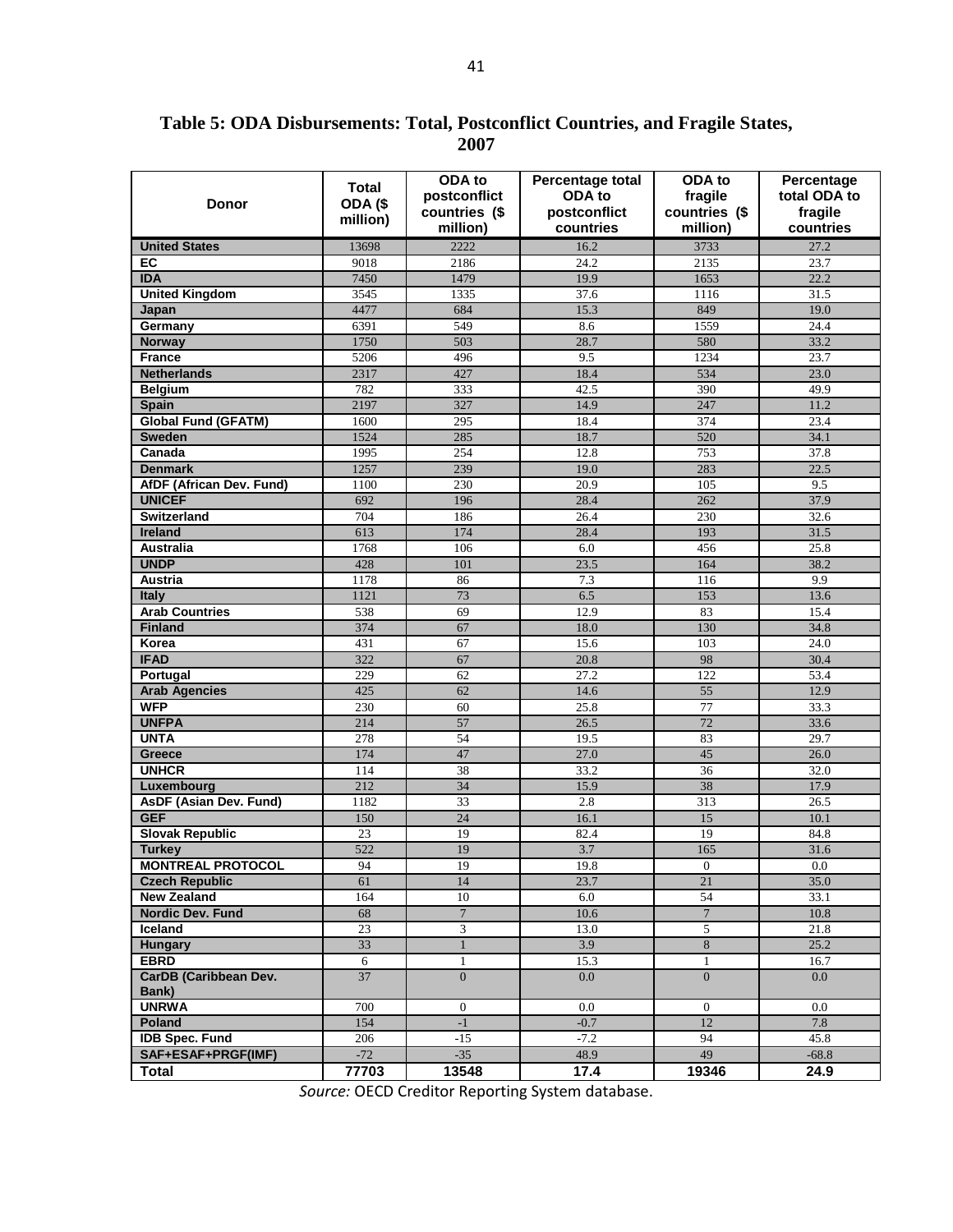



*Source:* Calculated from OECD-DAC database.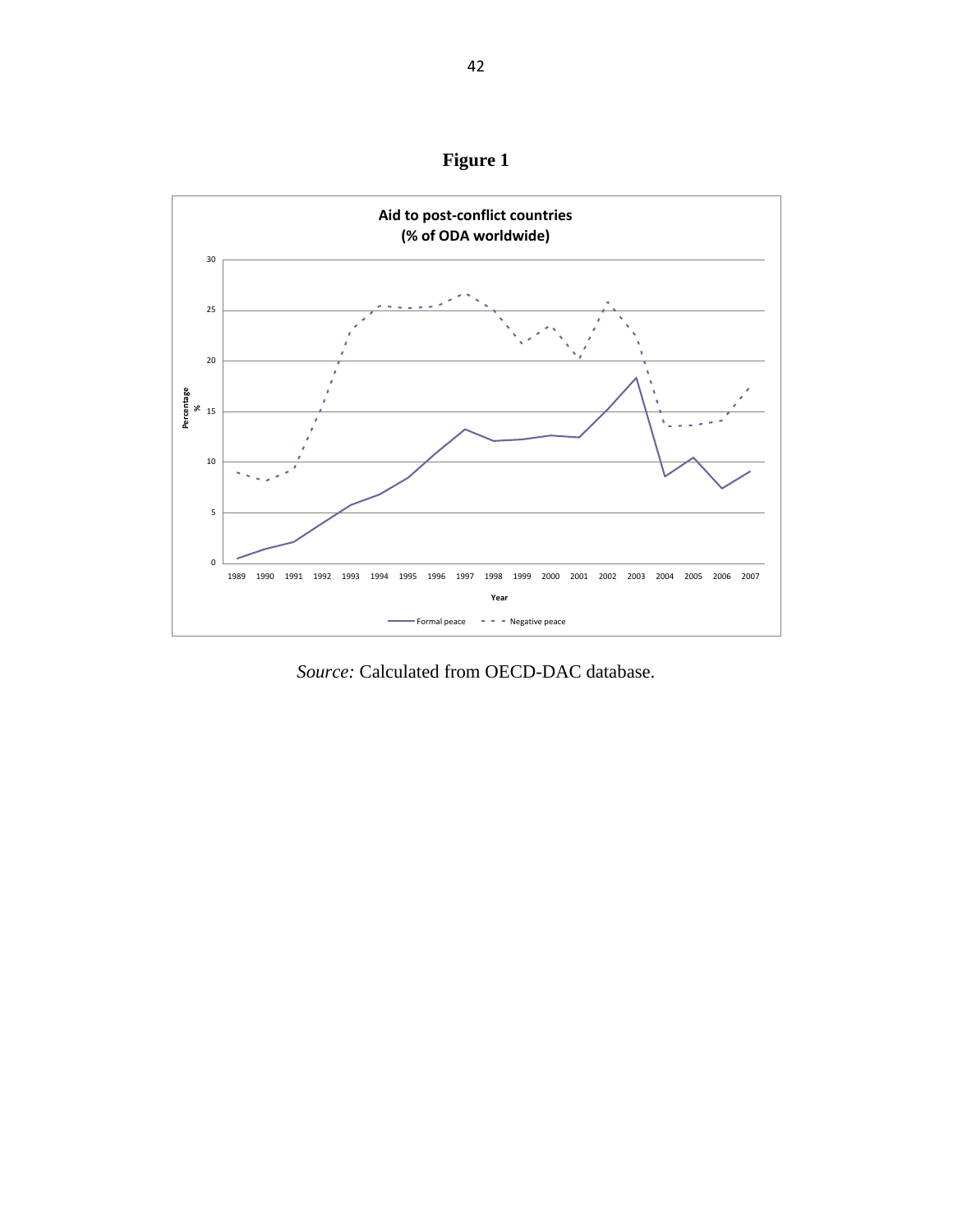**Figure 2**



*Source:* Calculated from OECD-DAC database.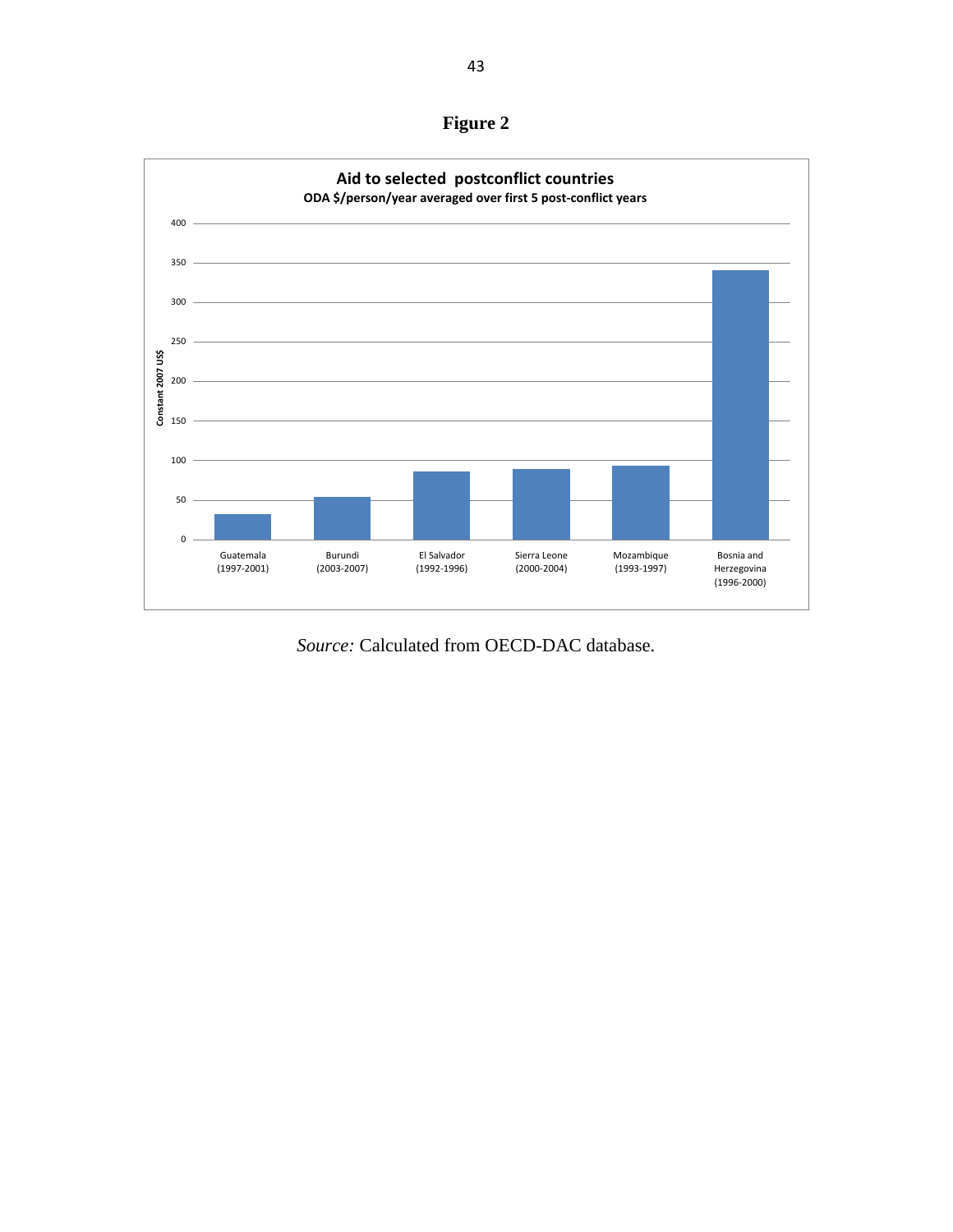**Figure 3**



*Source:* Calculated from OECD-DAC database.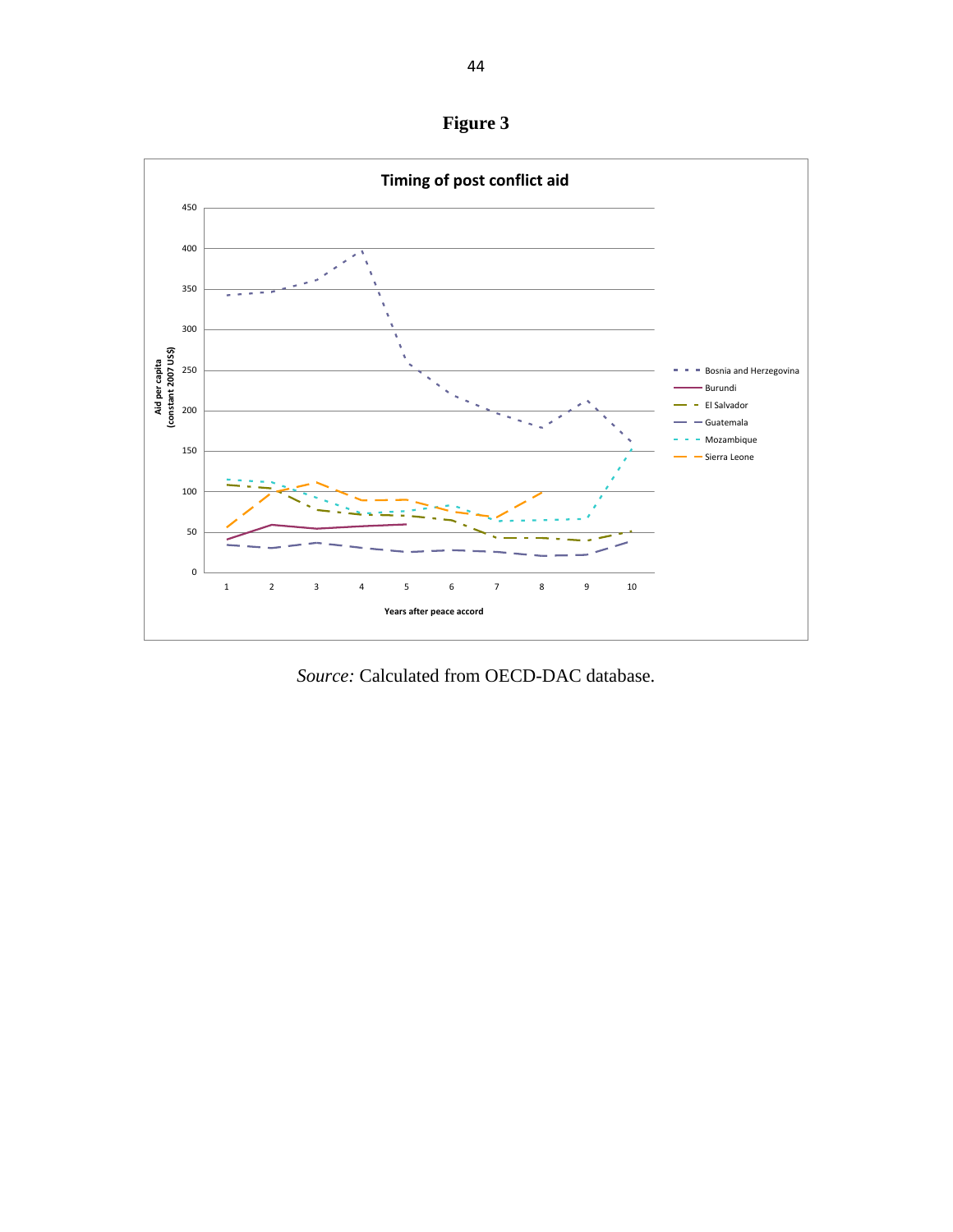**Figure 4**

![](_page_45_Figure_1.jpeg)

*Source:* Net ODA disbursements from OECD-DAC database; "fragile" as per World Bank definition.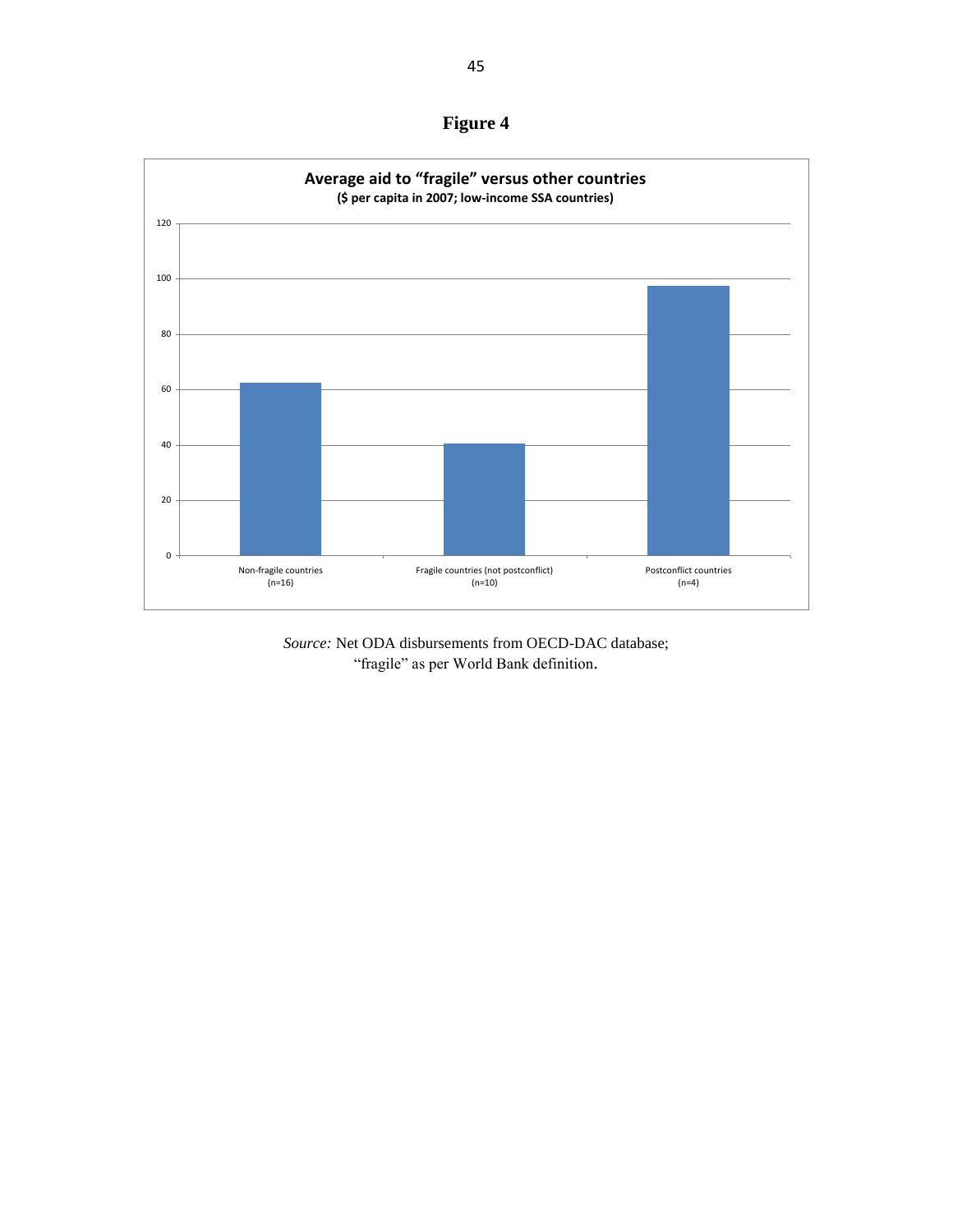# **Figure 5**

![](_page_46_Figure_1.jpeg)

![](_page_46_Figure_2.jpeg)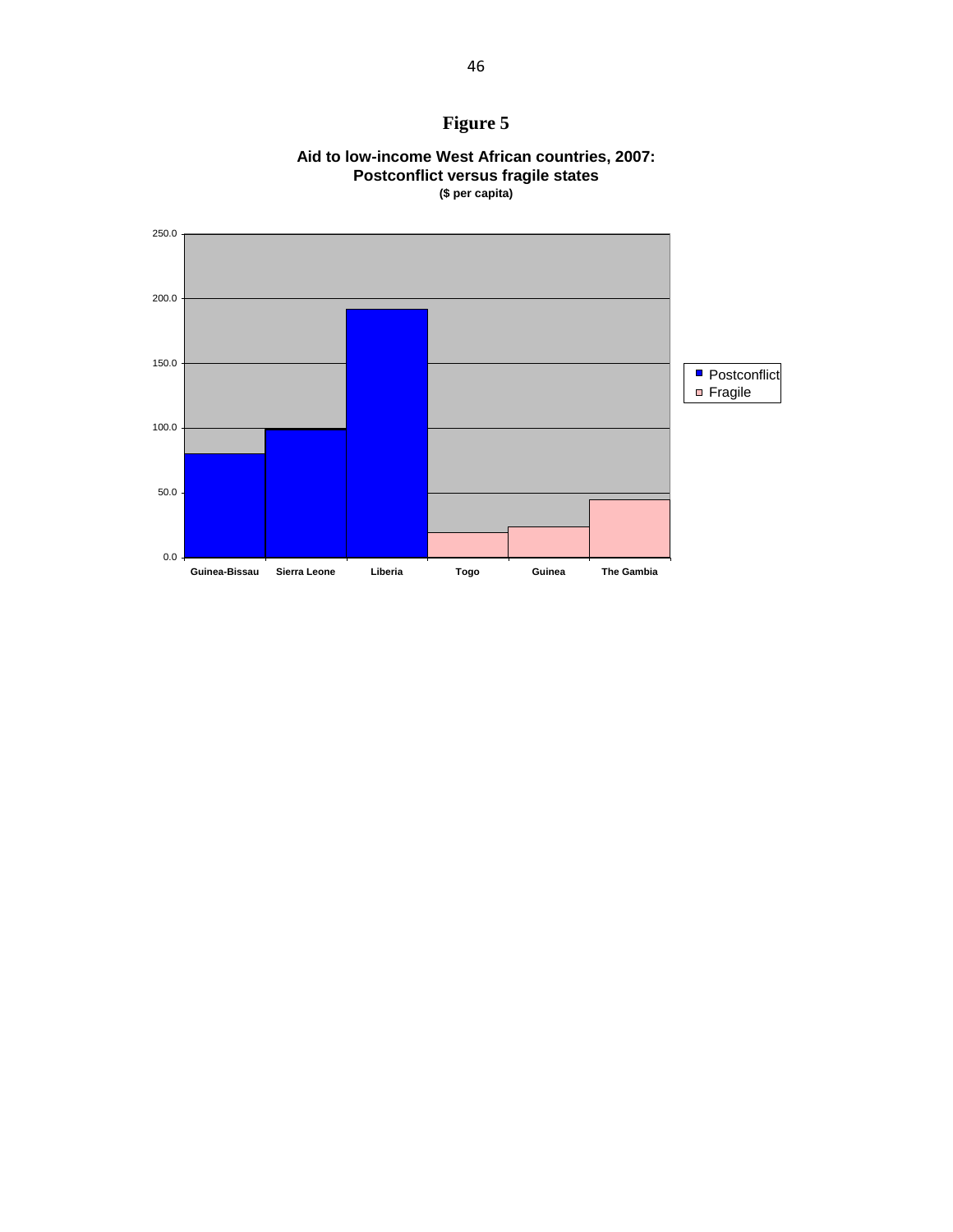**Figure 6**

![](_page_47_Figure_1.jpeg)

*Source:* Net ODA disbursements from OECD-DAC database; "fragile" as per World Bank definition.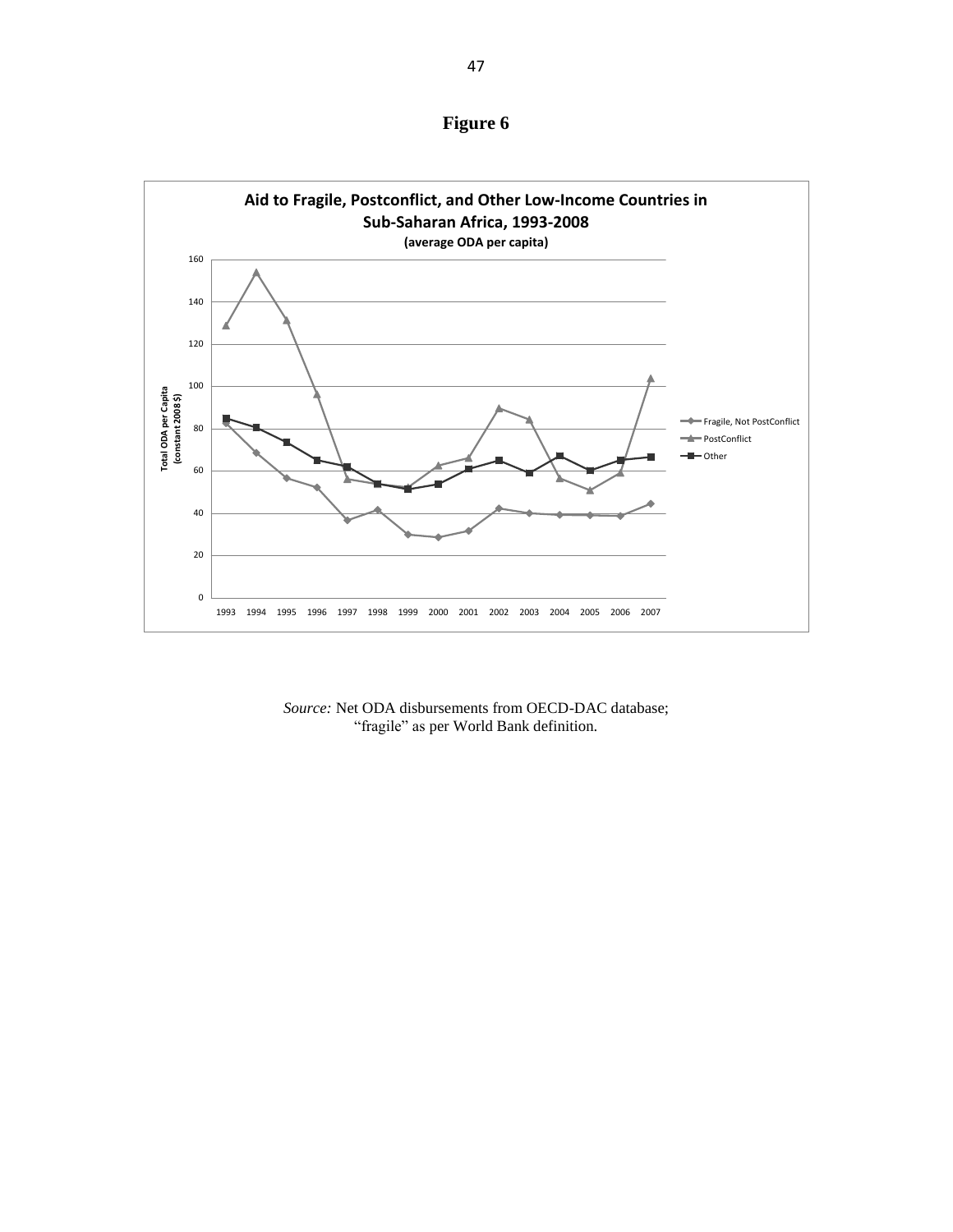**Figure 7**

![](_page_48_Figure_1.jpeg)

Source: OECD-DAC database.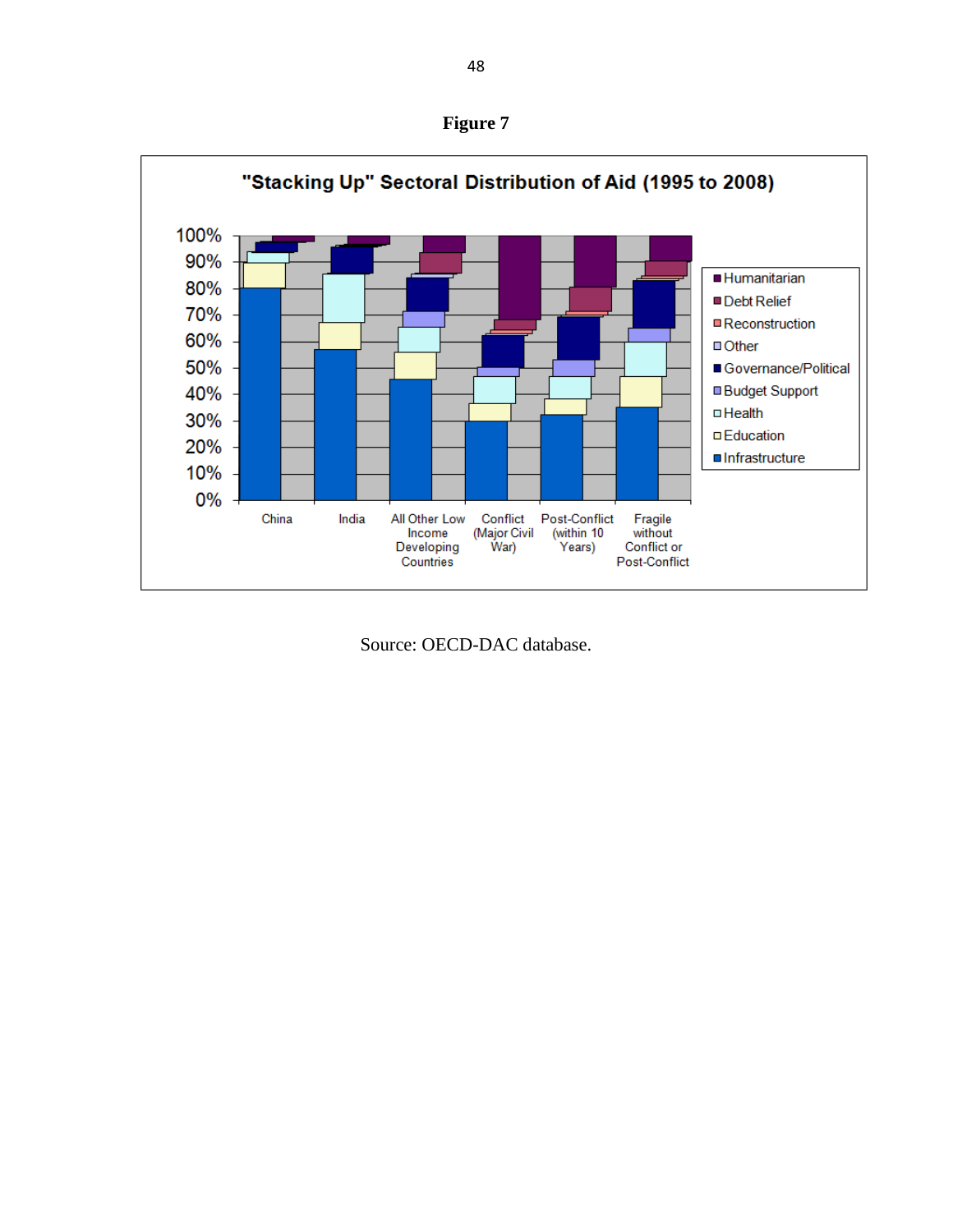![](_page_49_Figure_0.jpeg)

Table 3.

**Figure 8 Tax revenue in selected postconflict countries compared to regional averages**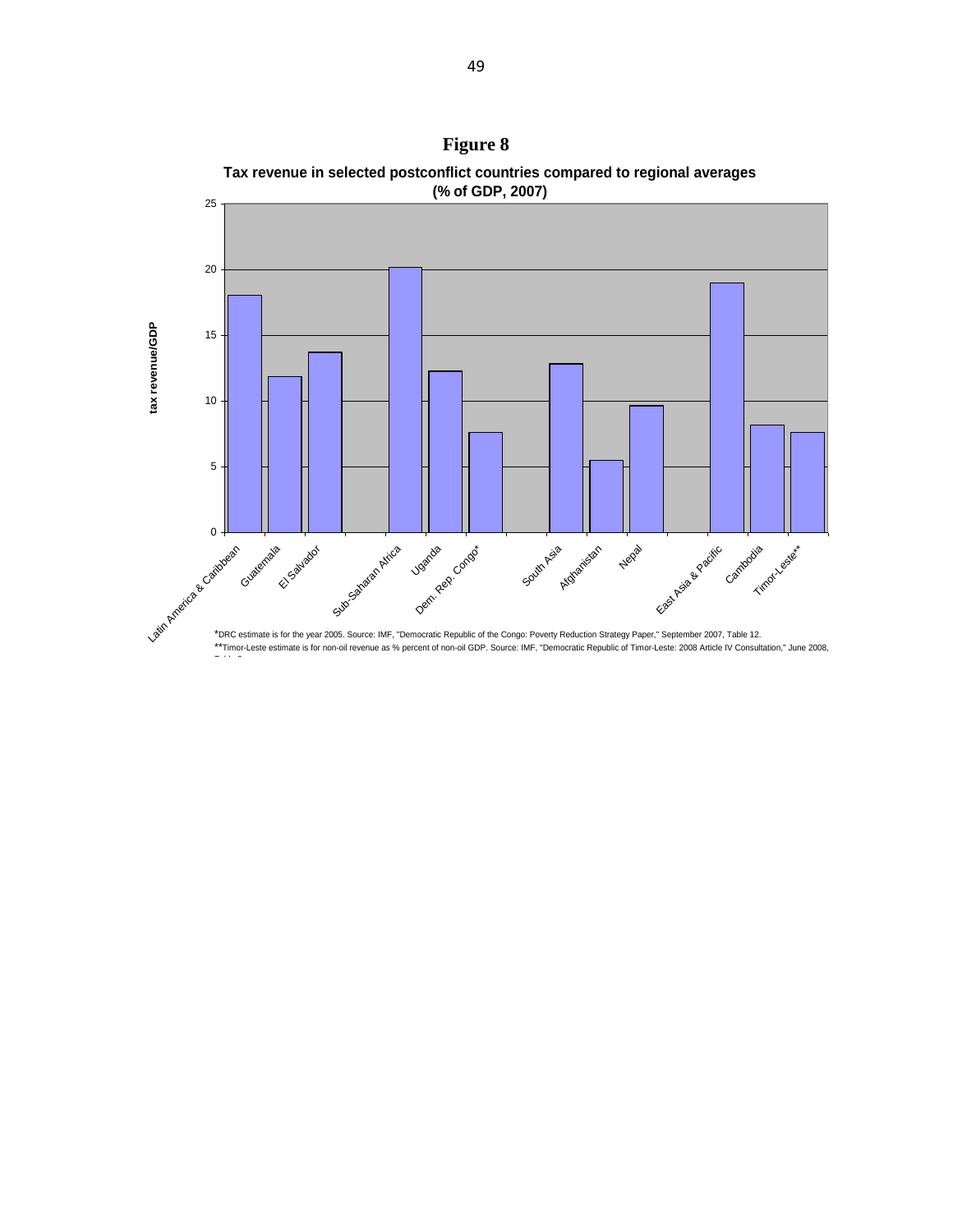![](_page_50_Figure_0.jpeg)

![](_page_50_Figure_1.jpeg)

**Tax revenue in Guatemala, 1995-2006**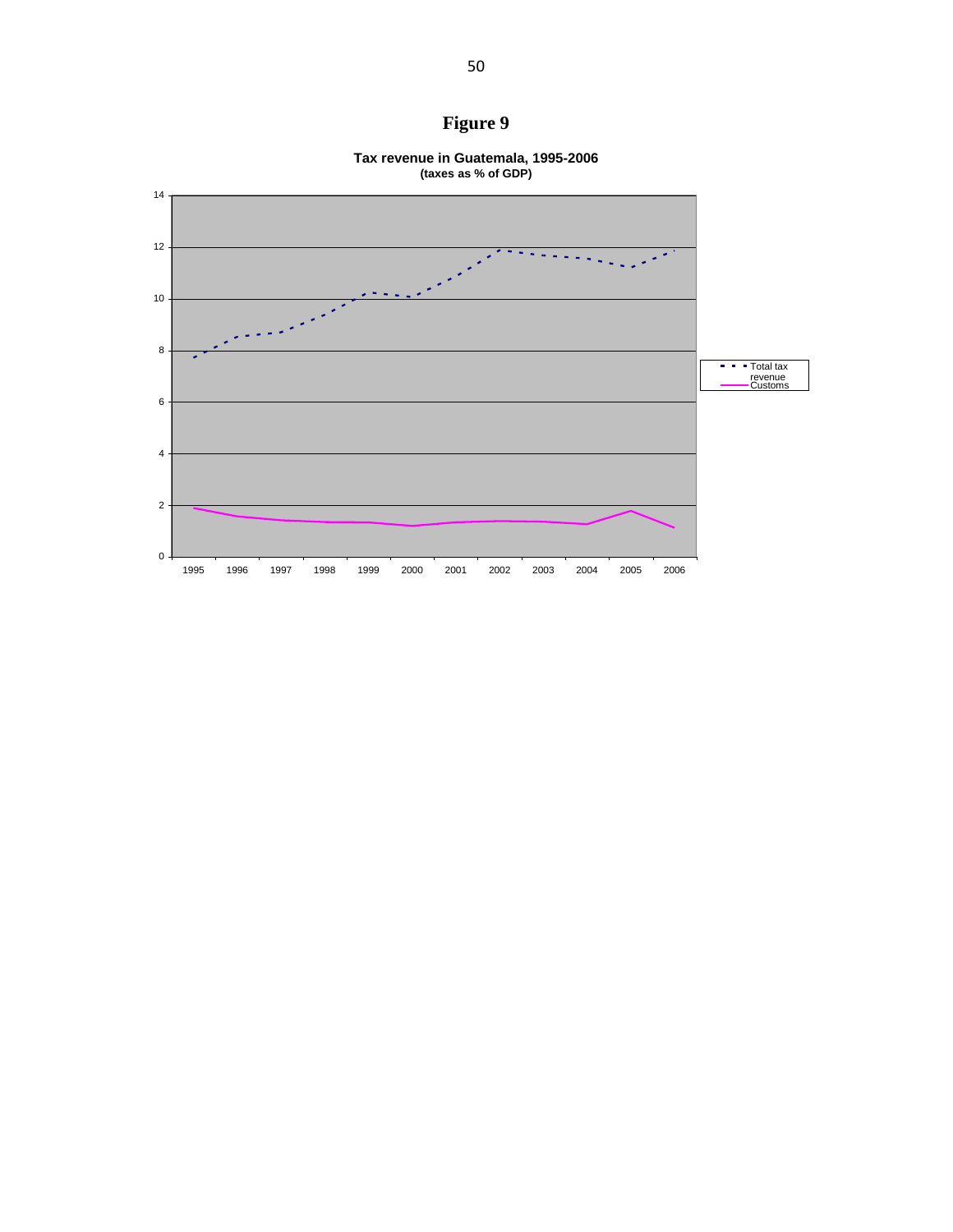# **Figure 10**

**Ratio of military expenditure to public health expenditure, SSA, 2006**

![](_page_51_Figure_2.jpeg)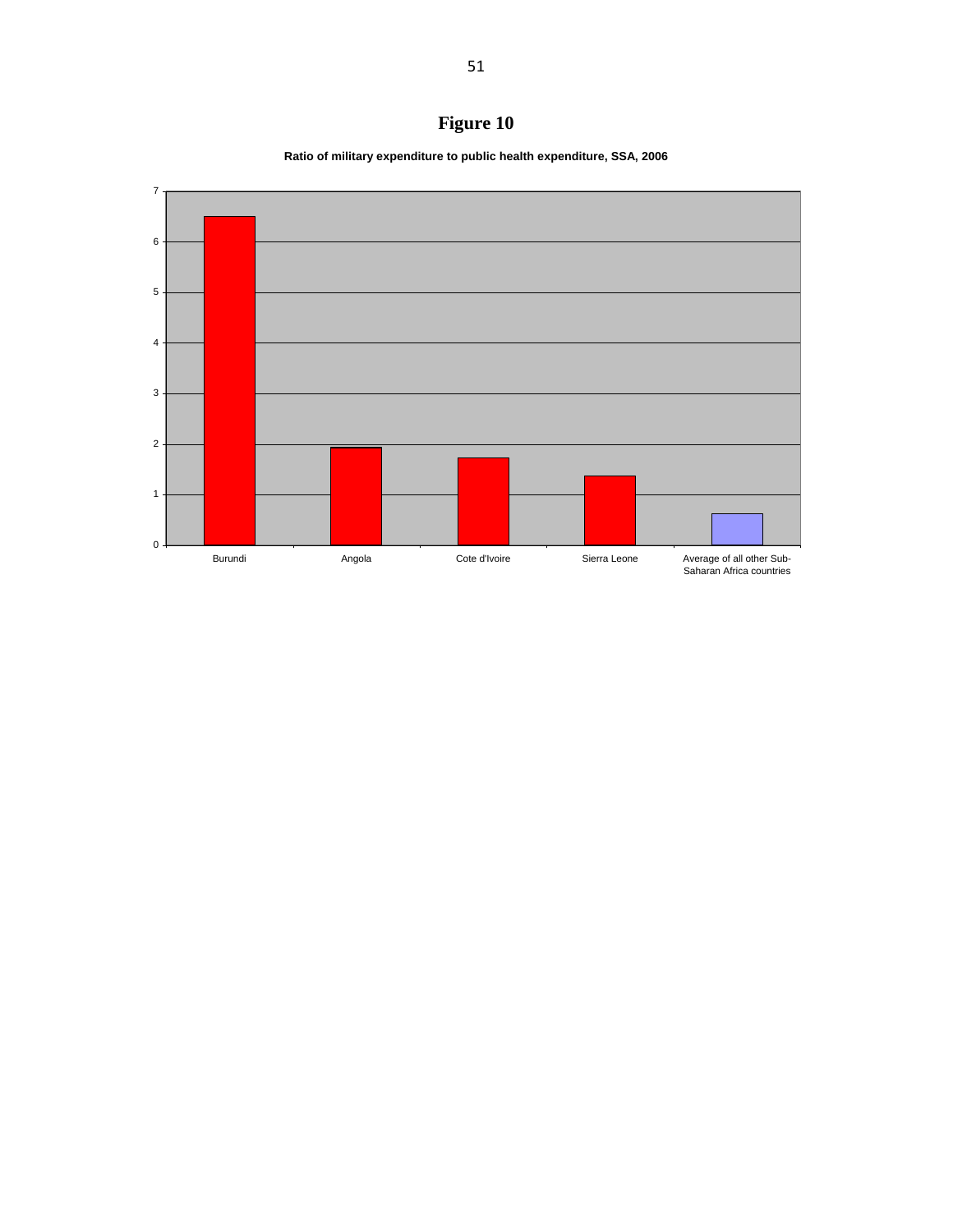**Figure 11**

![](_page_52_Figure_1.jpeg)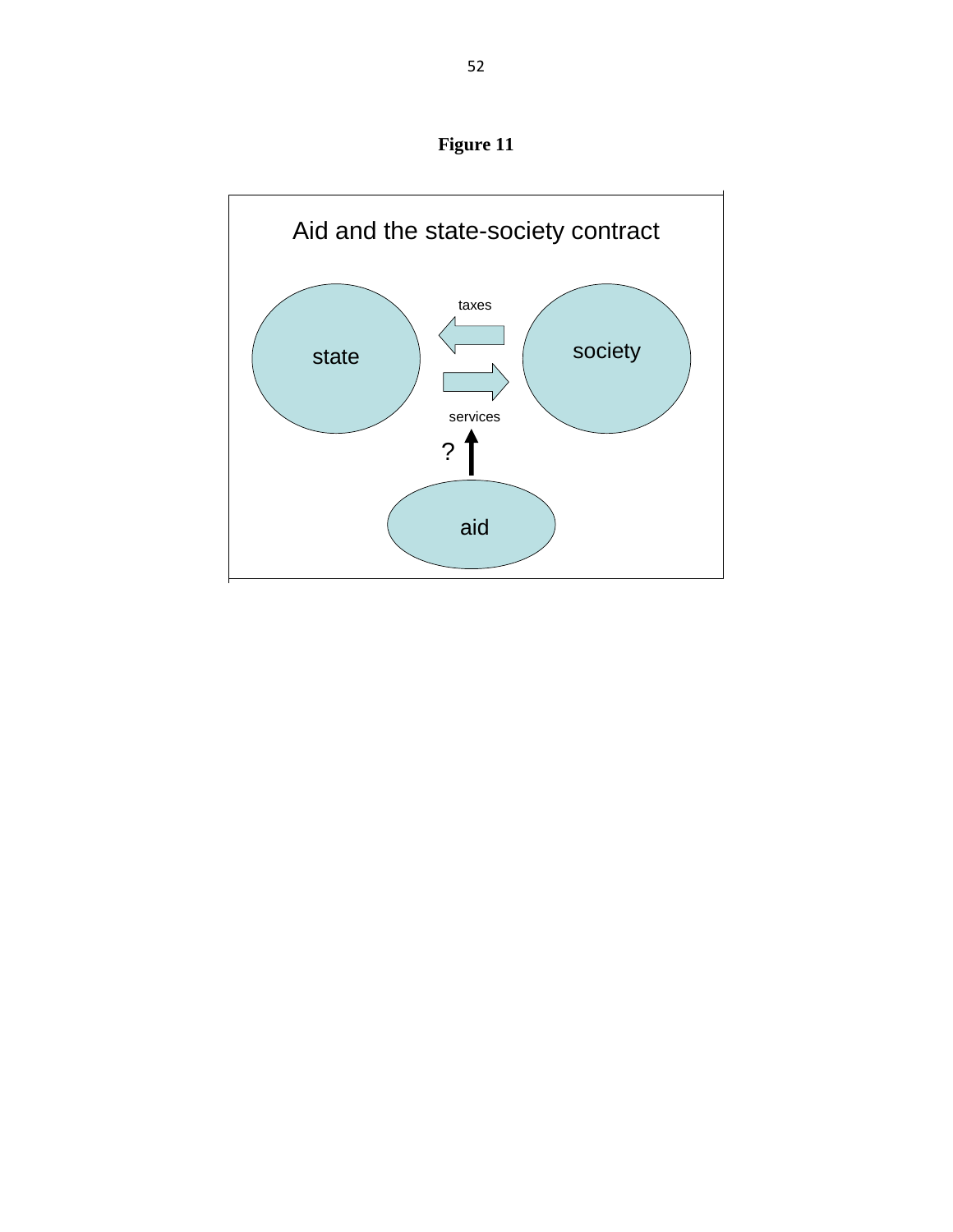![](_page_53_Figure_0.jpeg)

![](_page_53_Figure_1.jpeg)

**Aid and Taxes: Low and lower middle income countries in sub-Saharan Africa (2006-2008)**

Source: Authors' calculations, using WDI data.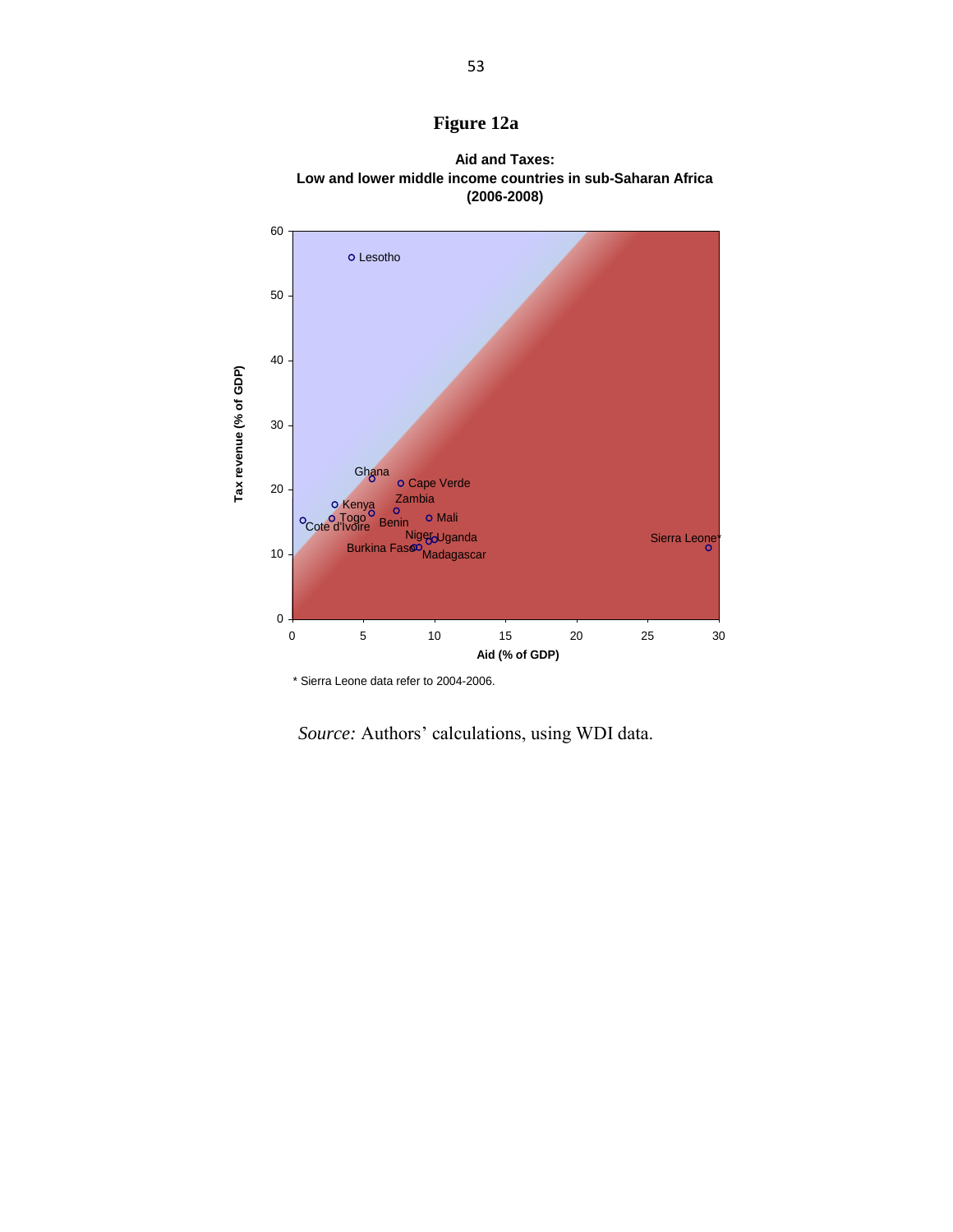# **Figure 12b**

![](_page_54_Figure_1.jpeg)

Sources: GFS (2004); WDI (2005) and authors' calculations.

*Source:* Moss, Pettersson and van de Walle (2006, p. 12).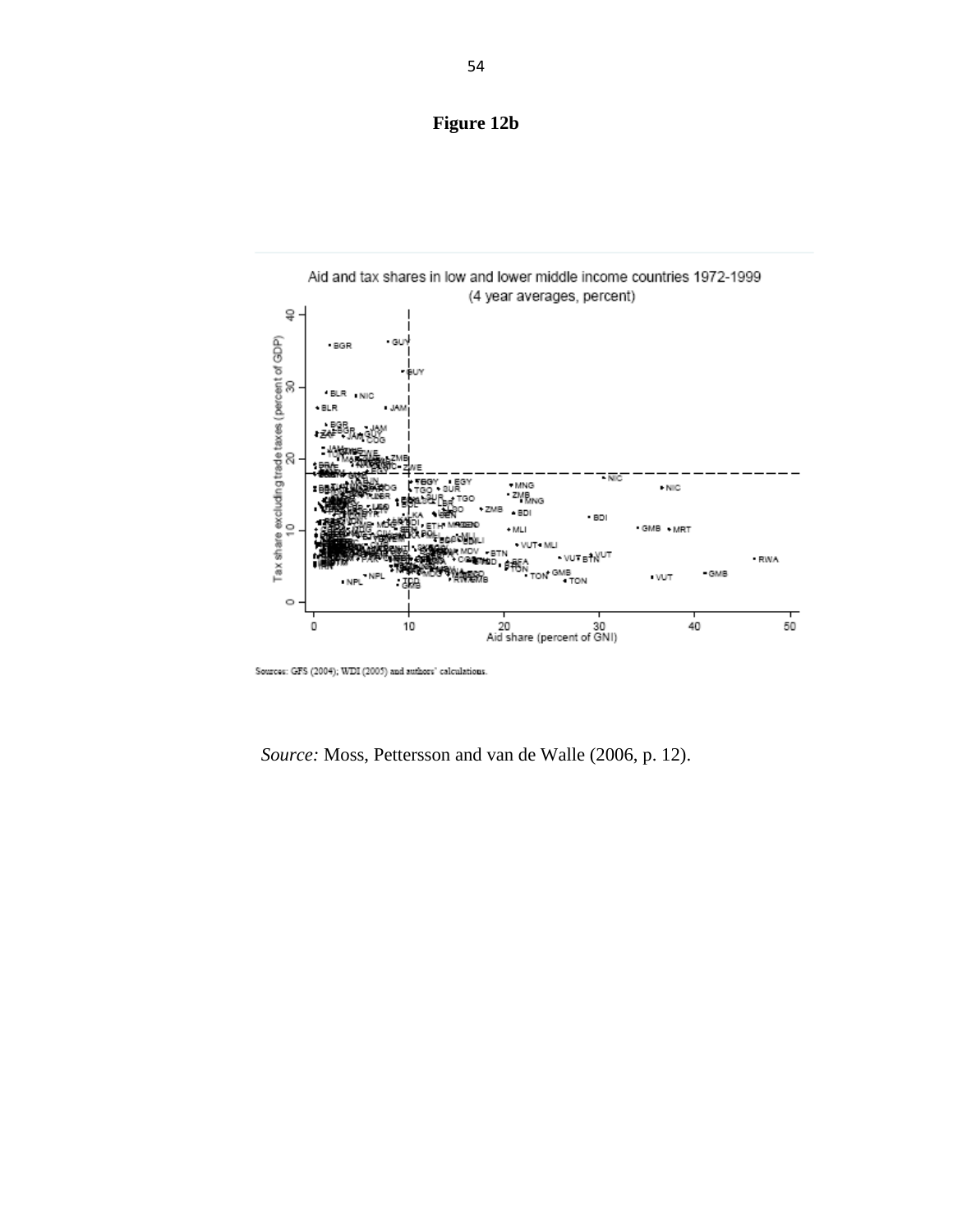![](_page_55_Figure_0.jpeg)

**External debt burdens: Debt/GDP ratios for postconflict countries in Africa, 2007**

![](_page_55_Figure_2.jpeg)